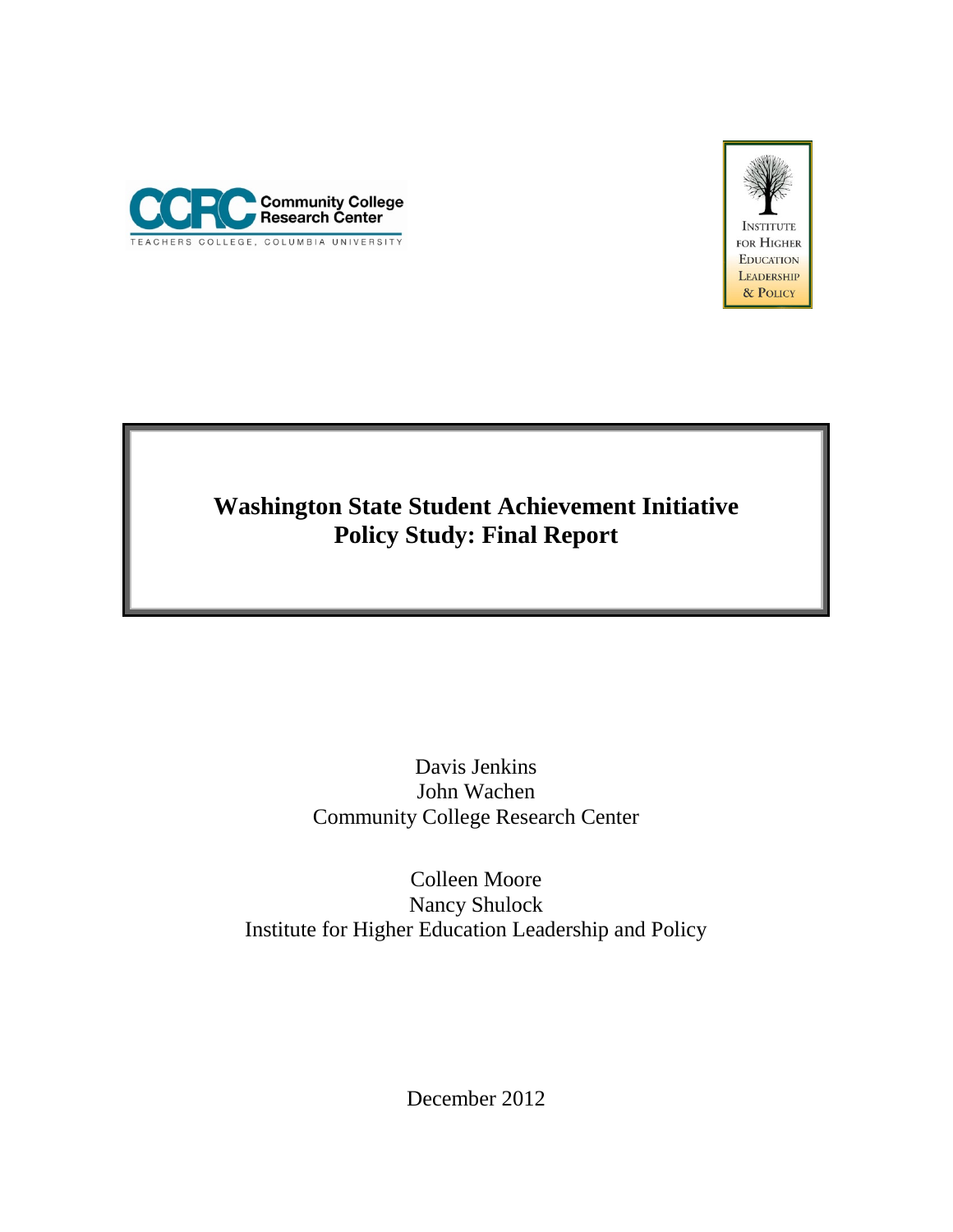**Acknowledgments:** Funding for this study was provided by the Bill & Melinda Gates Foundation. The authors would like to thank the faculty and staff from the Washington State community and technical colleges who participated in the study and to the staff of the Washington State Board for Community and Technical Colleges who provided feedback on the research design and drafts of this report.

**The Community College Research Center** (CCRC), Teachers College, Columbia University, conducts research on the major issues affecting community colleges in the United States and contributes to the development of practice and policy that expands access to higher education and promotes success for all students.

Community College Research Center Teachers College, Columbia University 525 West 120th Street, Box 174 New York, NY 10027 http://ccrc.tc.columbia.edu

**The Institute for Higher Education Leadership & Policy** (IHELP) at Sacramento State produces research and services for policymakers, practitioners, and educators to enhance leadership and policy for higher education in California and the nation.

Institute for Higher Education Leadership & Policy California State University, Sacramento 6000 J Street, Tahoe Hall 3063 Sacramento, CA 95819 http://www.csus.edu/ihelp

#### **Address correspondence to:**

Davis Jenkins Community College Research Center Teachers College, Columbia University 525 West  $120^{th}$  Street, Box 174 New York, New York 10027 Tel.: 212-678-3091 Email: [davisjenkins@gmail.com](mailto:davisjenkins@gmail.com)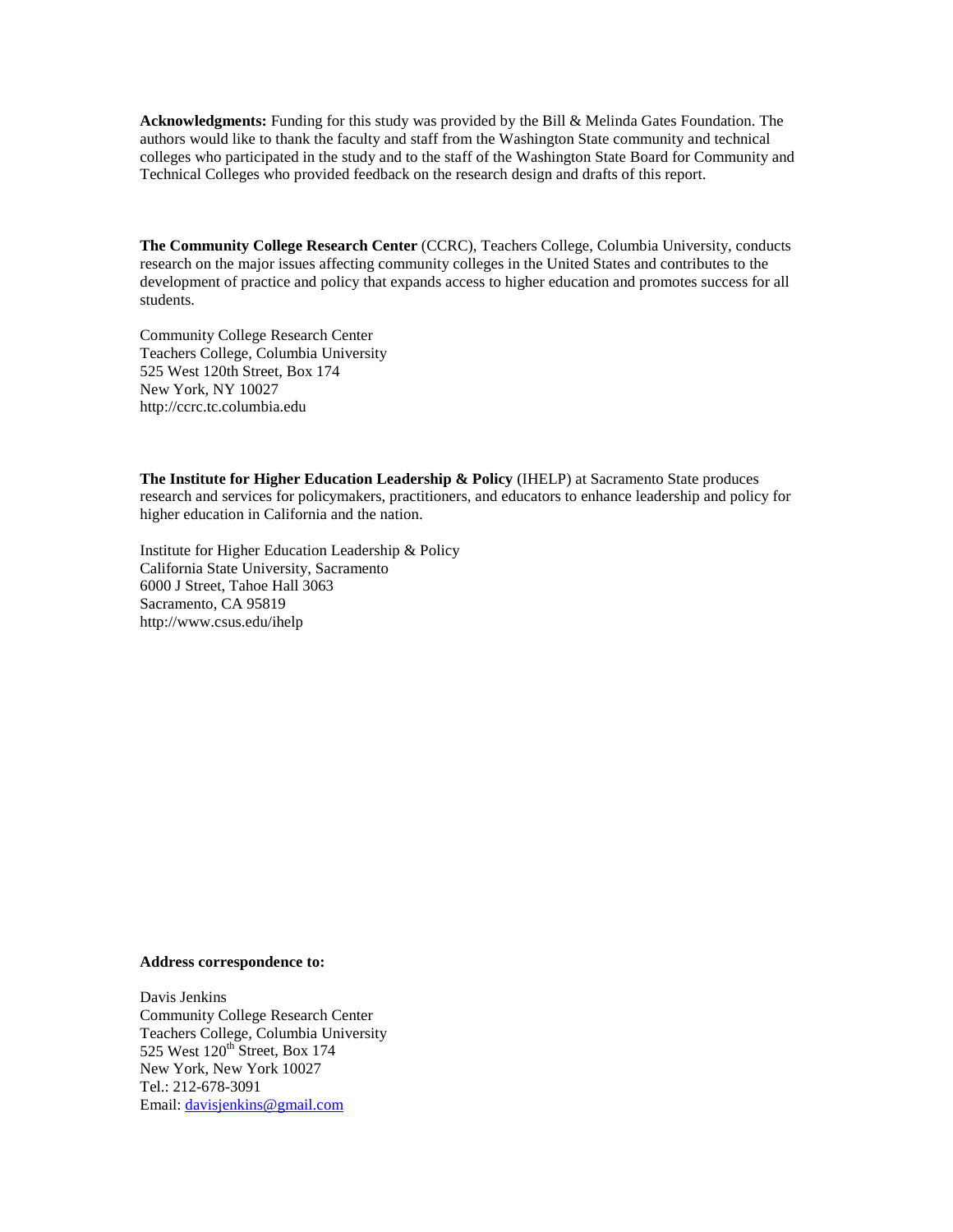# **Table of Contents**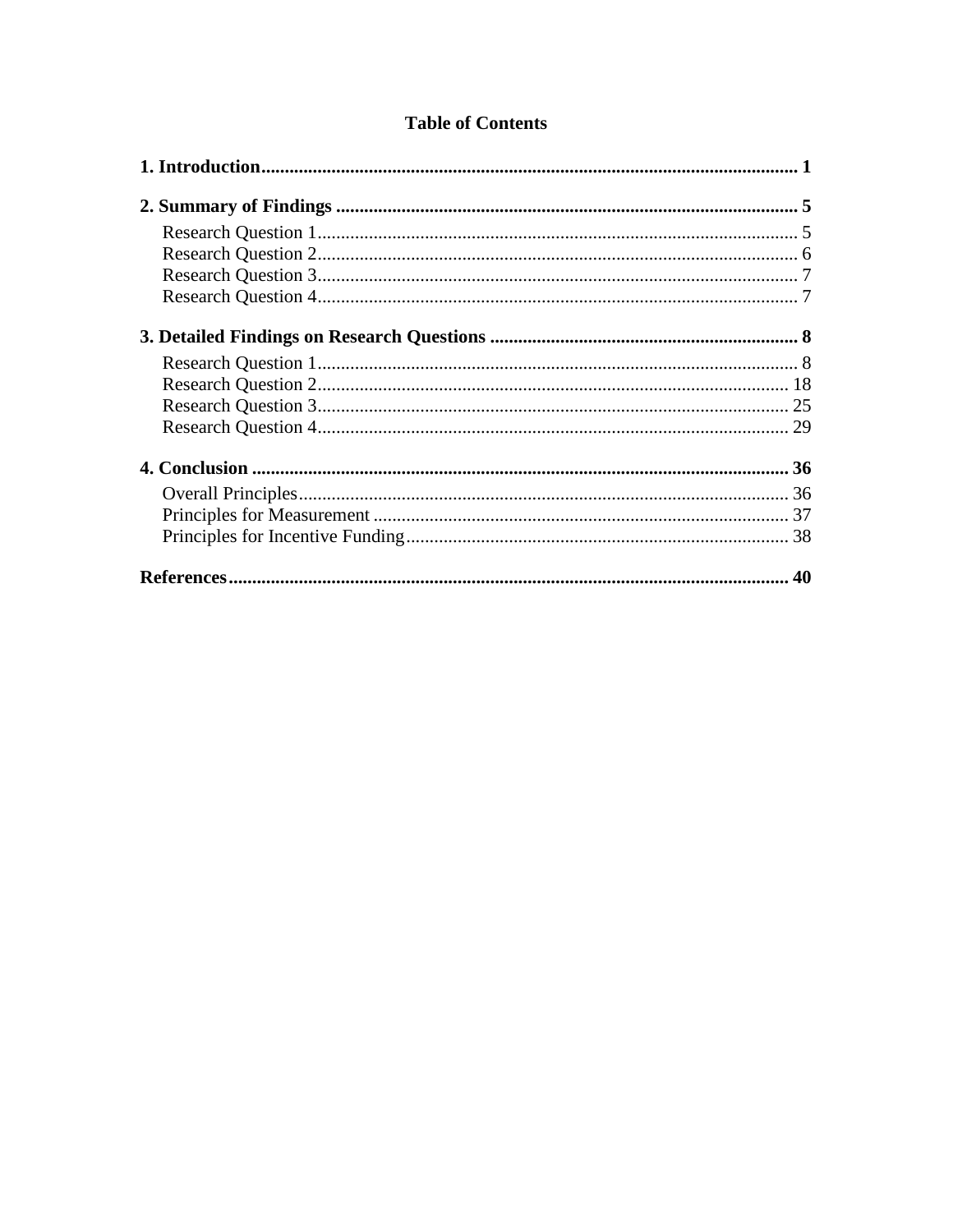#### **Abstract**

In 2007, the Washington State Board for Community and Technical Colleges (SBCTC) launched a performance reporting and funding policy called the Student Achievement Initiative (SAI) both to improve public accountability by more accurately describing what students achieve from enrolling in community colleges and to provide incentives to colleges through financial rewards for increasing student success. This report presents findings from a three-year evaluation of the initiative that was designed to assess how and to what extent the SAI model of performance funding encourages colleges to track trends in student achievement and improve student outcomes. The quantitative component of the evaluation was an analysis of "achievement point" accumulation by colleges over the period 2007 to 2011. The qualitative component was based on a synthesis of approximately 250 interviews with faculty, staff, and administrators at 20 of Washington State's 34 community and technical colleges that took place in spring 2012.

Key broad findings include:

- The SAI is viewed as one force among others pushing the colleges to improve student success. The funding is not a significant factor motivating the colleges, largely because the amount (less than one percent of the system's total operating budget) is too small to have much impact.
- On average, the colleges increased their point total by 31 percent between 2007 and 2011, with the relative positions of the colleges remaining stable. Although there was evidence of some gains in momentum (i.e., forward progress) for students who were already accumulating credits and making progress, overall student momentum does not seem to have changed much during the period in which the SAI has been in effect, even as aggregate achievement points have increased.
- While larger colleges earn more awards than smaller colleges, there is little evidence that colleges serving more at-risk, low-income students are penalized by the SAI awards method. Consistent with the SAI's goals, the basic skills metric appears to have encouraged enrollment from traditionally underserved groups.
- The intermediate milestone framework is viewed as a helpful way to focus collective efforts on student progression and publicly account for college performance. In order to understand the impact of strategies for improving student outcomes, however, colleges have found they need to use longitudinal cohort data in conjunction with the cross-sectional SAI metrics. The funding mechanism has proved problematic and unpopular, as SAI funding has come from reallocated base funds rather than as additional funds as originally intended.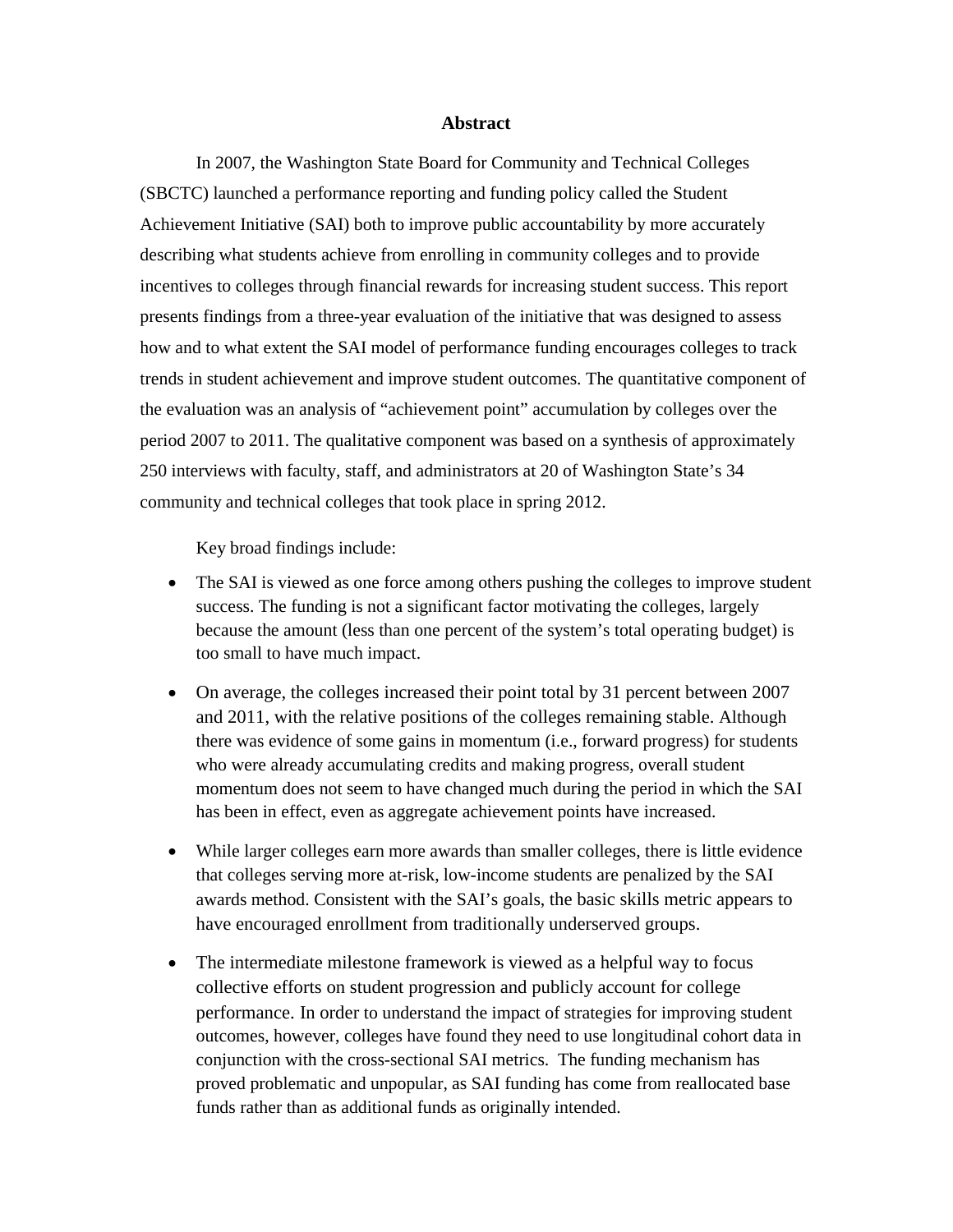## **1. Introduction**

<span id="page-4-0"></span>In 2007, the Washington State Board for Community and Technical Colleges (SBCTC) launched a performance reporting and funding policy called the Student Achievement Initiative (SAI). The purpose of the SAI is both to improve public accountability by more accurately describing what students achieve from enrolling in community colleges and to provide incentives to colleges through financial rewards for increasing the levels of achievement attained by their students. A set of principles, developed by a task force, served to guide the specific design and implementation of the initiative (see Box 1).

| Box 1<br><b>Principles for the Student Achievement Initiative</b> |                                                                                                                                            |  |  |  |  |  |  |
|-------------------------------------------------------------------|--------------------------------------------------------------------------------------------------------------------------------------------|--|--|--|--|--|--|
|                                                                   | <b>Overall Principles</b>                                                                                                                  |  |  |  |  |  |  |
| $\bullet$                                                         | The initiative leads to improved educational attainment for students, specifically<br>the goal of reaching the "tipping point" and beyond. |  |  |  |  |  |  |
| $\bullet$                                                         | The initiative allows colleges sufficient flexibility to improve student achievement<br>according to their local needs.                    |  |  |  |  |  |  |
| $\bullet$                                                         | The initiative results in the identification and implementation of successful<br>practices to improve student achievement system-wide.     |  |  |  |  |  |  |
| <b>Principles for Measurement</b>                                 |                                                                                                                                            |  |  |  |  |  |  |
| $\bullet$                                                         | Performance measures recognize students in all mission areas and<br>reflect the needs of the diverse communities served by colleges.       |  |  |  |  |  |  |
| $\bullet$                                                         | Performance measures must measure incremental gains in students' educational<br>progress irrespective of mission area.                     |  |  |  |  |  |  |
| $\bullet$                                                         | Measures are simple, understandable, and reliable and valid points in students'<br>educational progress.                                   |  |  |  |  |  |  |
|                                                                   | Measures focus on student achievement improvements that can be influenced by<br>colleges.                                                  |  |  |  |  |  |  |
| <b>Principles for Funding</b>                                     |                                                                                                                                            |  |  |  |  |  |  |
| $\bullet$                                                         | Colleges are rewarded for improvements in student achievement.                                                                             |  |  |  |  |  |  |
| $\bullet$                                                         | Funding is structured so that colleges compete against themselves for continuous<br>improvement rather than competing with each other.     |  |  |  |  |  |  |
| $\bullet$                                                         | Funding is stable and predictable, and cumulative over time.                                                                               |  |  |  |  |  |  |
| $\bullet$                                                         | Incentive funding rewards student success and becomes a resource for adopting<br>and expanding practices leading to further success.       |  |  |  |  |  |  |
| $\bullet$                                                         | New funds provide the greatest incentive.                                                                                                  |  |  |  |  |  |  |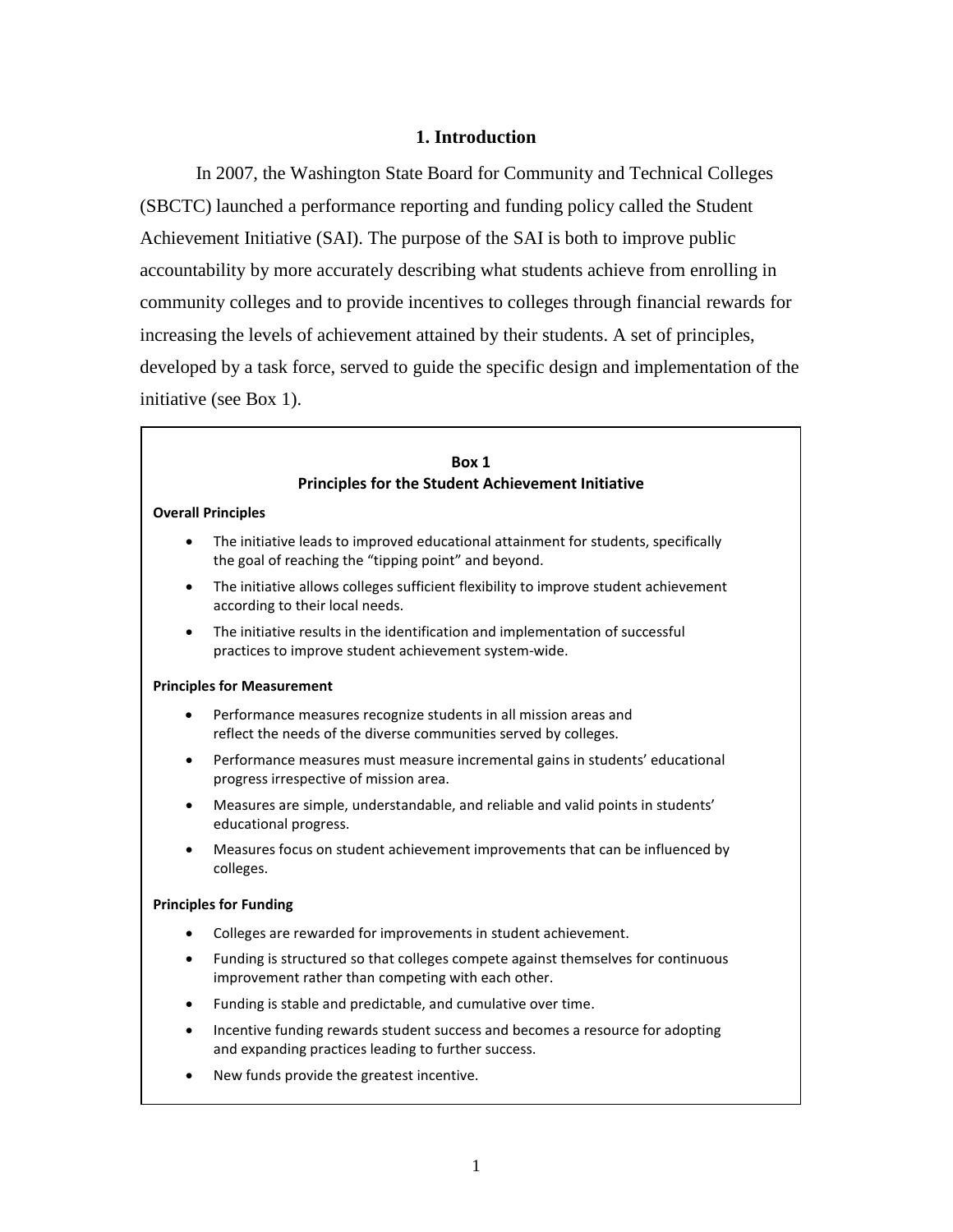The initiative makes use of a framework for tracking the number of "achievement points" attained by students enrolled in the state's 34 public two-year colleges. Colleges earn points when students achieve one or more educational milestones, which are organized along a continuum from remedial programs (including adult basic education and pre-college developmental education) up through the completion of credentials and training programs. Colleges receive funding for increases in total achievement points attained by students in a given year compared to the prior year. Colleges earn achievement points for milestone attainment in four areas, as shown in Table 1.

| <b>Milestone Area</b>                | <b>Achievement Points</b>                                                                                    |
|--------------------------------------|--------------------------------------------------------------------------------------------------------------|
| Building toward college-level skills | Basic skills gains—increase in skill level based on a standardized<br>٠<br>test                              |
|                                      | Passing a pre-college writing or math course that would qualify<br>٠<br>student to advance to the next level |
| First-year retention and progress    | Earning 15 quarter credits of college-level coursework                                                       |
|                                      | Earning 30 quarter credits of college-level coursework<br>$\bullet$                                          |
| Completing college-level math        | Passing a math course required for either technical or academic<br>٠<br>associate degree                     |
| Completions                          | Completing a degree, occupational certificate, or apprenticeship<br>training                                 |

**Table 1 Student Achievement Initiative Achievement Points**

Funding for increased points is determined by the amount of dollars available to fund the initiative and the total point gains achieved across the system. The SAI funding mechanism does not affect the formula by which the bulk of the system's budget is allocated to colleges. SAI funding is provided as a financial reward in addition to the amount each college receives through the system's basic funding mechanism. Once earned, a college's reward is added to its base budget. However, due to budget reductions imposed on the college system nearly every year since the inception of the SAI, college base budgets have been reduced to form the new pool of SAI funds each year. Consequently, SAI funds earned in one year have not in fact increased college base budgets in subsequent years, as was the original intention. The SAI has continued to offer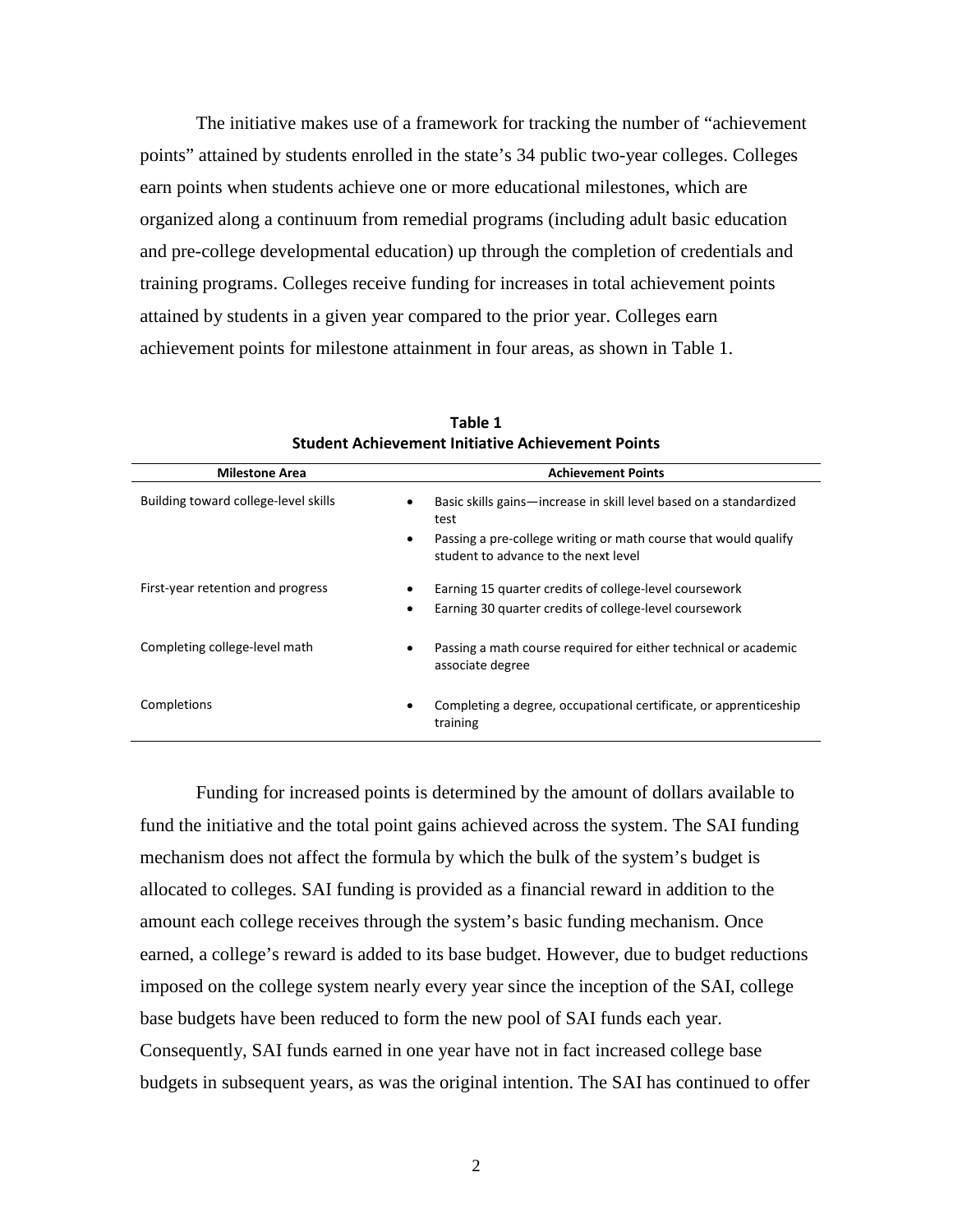the chance for colleges to earn funds on top of base funding, but these funds have been on top of a shrinking base budget. To date, annual SAI funding has constituted less than one percent of the system's total operating budget.

The Community College Research Center (CCRC) at Teacher's College, Columbia University, in partnership with the Institute for Higher Education Leadership  $\&$ Policy (IHELP) at Sacramento State University, conducted a three-year evaluation to assess the implications of the SAI performance funding policy for state community college performance incentive policies nationwide. The study, funded by the Bill  $\&$ Melinda Gates Foundation, was designed to assess how and to what extent the SAI model of performance funding encourages colleges to improve student outcomes, and to track trends in student achievement during the implementation period. Findings from the study are intended to inform the SBCTC, as it considers revisions to the initiative, $<sup>1</sup>$  $<sup>1</sup>$  $<sup>1</sup>$  and to guide</sup> efforts by other states to develop more effective funding mechanisms for community colleges.

The research questions framing the study were:

- 1) To what extent does the prospect of performance funding and the availability of performance data motivate colleges to implement policies and practices intended to improve student outcomes?
- 2) What is the range of performance in Washington's community and technical colleges according to the achievement point measures, and what are the trends in college performance over time?
- 3) What distinguishes colleges that perform well according to the SAI framework from those that do less well?
- 4) Is the SAI sustainable?

In spring 2010, CCRC analyzed the points accumulated by the colleges during the two-year period from 2006–07 through 2008–09. The analysis examined the change in

<span id="page-6-0"></span><sup>&</sup>lt;sup>1</sup> In 2011, the Washington Association of Community and Technical Colleges (WACTC), the organization of community and technical college presidents that develops policy recommendations to the SBCTC and to the system, formed the Student Achievement Advisory Committee to advise WACTC in making its recommendations to the State Board on changes to the SAI metrics and funding mechanism. Final recommendations have not been presented to the SBCTC as of the writing of this report.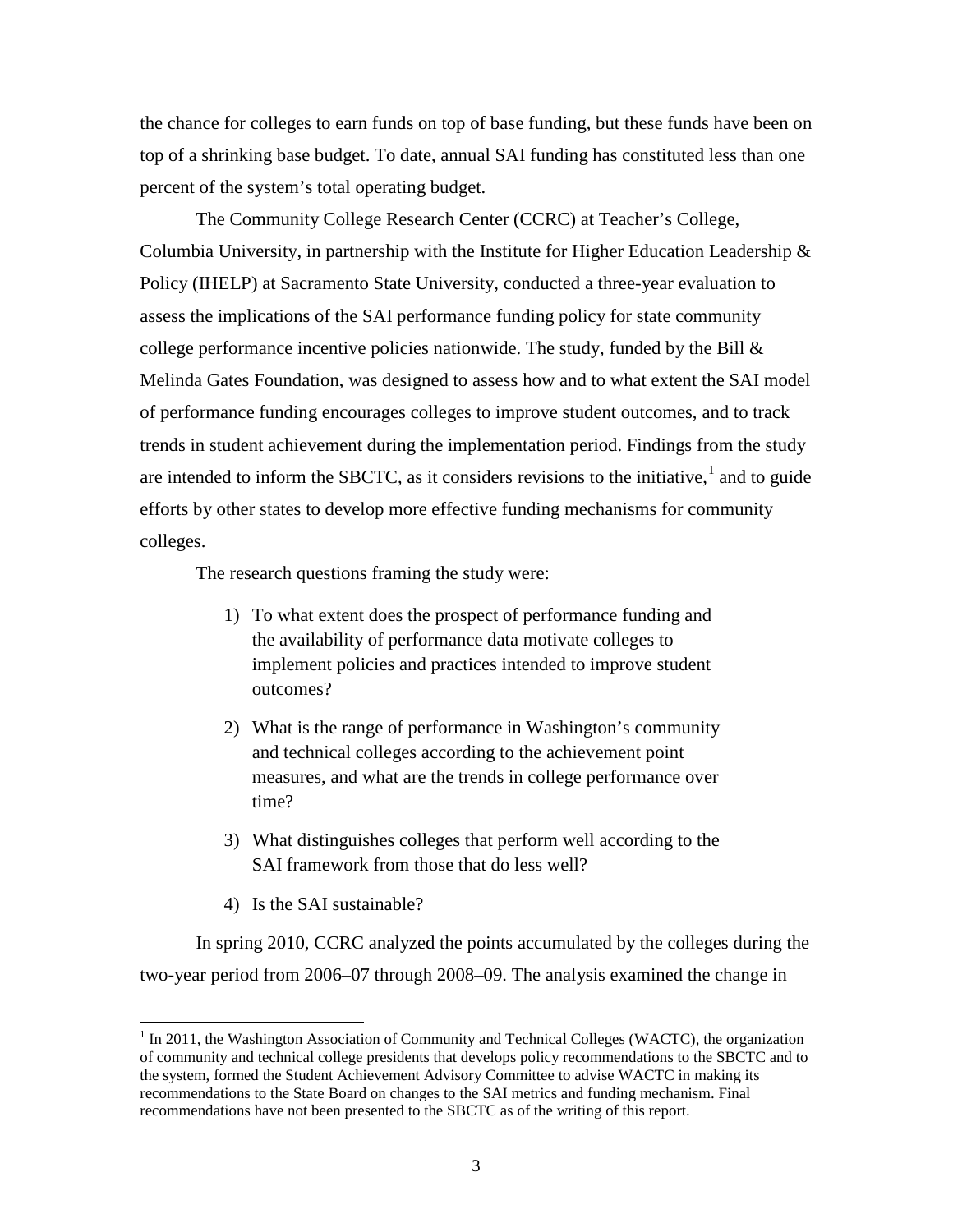total points, points by individual metric, and points per student, and it also explored the effect of individual student characteristics and college characteristics on these various performance indicators.

In addition, CCRC–IHELP researchers conducted interviews with personnel at 17 of the 34 Washington State community and technical colleges. The 17 colleges were the same colleges that were involved in the formative evaluation CCRC conducted of the SAI during the 2007–08 "learning year," before performance funding was provided to colleges (Jenkins, Ellwein, & Boswell, 2009). In both 2008 and 2010, interviews were conducted at eight colleges through site visits and at nine colleges via telephone. The 17 colleges were chosen to be representative of the 34 Washington State community and technical colleges in terms of size and location (i.e., urban, suburban, or rural). Technical colleges as well as comprehensive community colleges were included. The 2010 research produced an internal report for the SBCTC as well as a published policy brief (Shulock & Jenkins, 2011) that discussed the three overriding issues that the SBCTC and the state's two-year colleges have been addressing over the last several years as they continue to implement the initiative: designing a valid measurement system, designing an effective performance funding system, and fostering conditions at the colleges to use the data to improve performance.

This report revisits the four general research questions about the operation and sustainability of the Student Achievement Initiative based on more recent research. As in our earlier research, the analysis included a quantitative and a qualitative component. The quantitative component was an analysis of achievement point accumulation by colleges over the period 2007 to 2011. It was intended to address research questions (2) and (3) by analyzing patterns of achievement point gain across the colleges and identifying any correlations between achievement points and college characteristics. The quantitative analysis also considered the robustness of the specific measurement system by analyzing whether alternative measures of performance would have yielded different funding allocations. Finally, it examined whether, as achievement points have increased over time, there is evidence that more students are progressing further toward completion of postsecondary credentials, i.e., whether individual student momentum has increased since the SAI was implemented.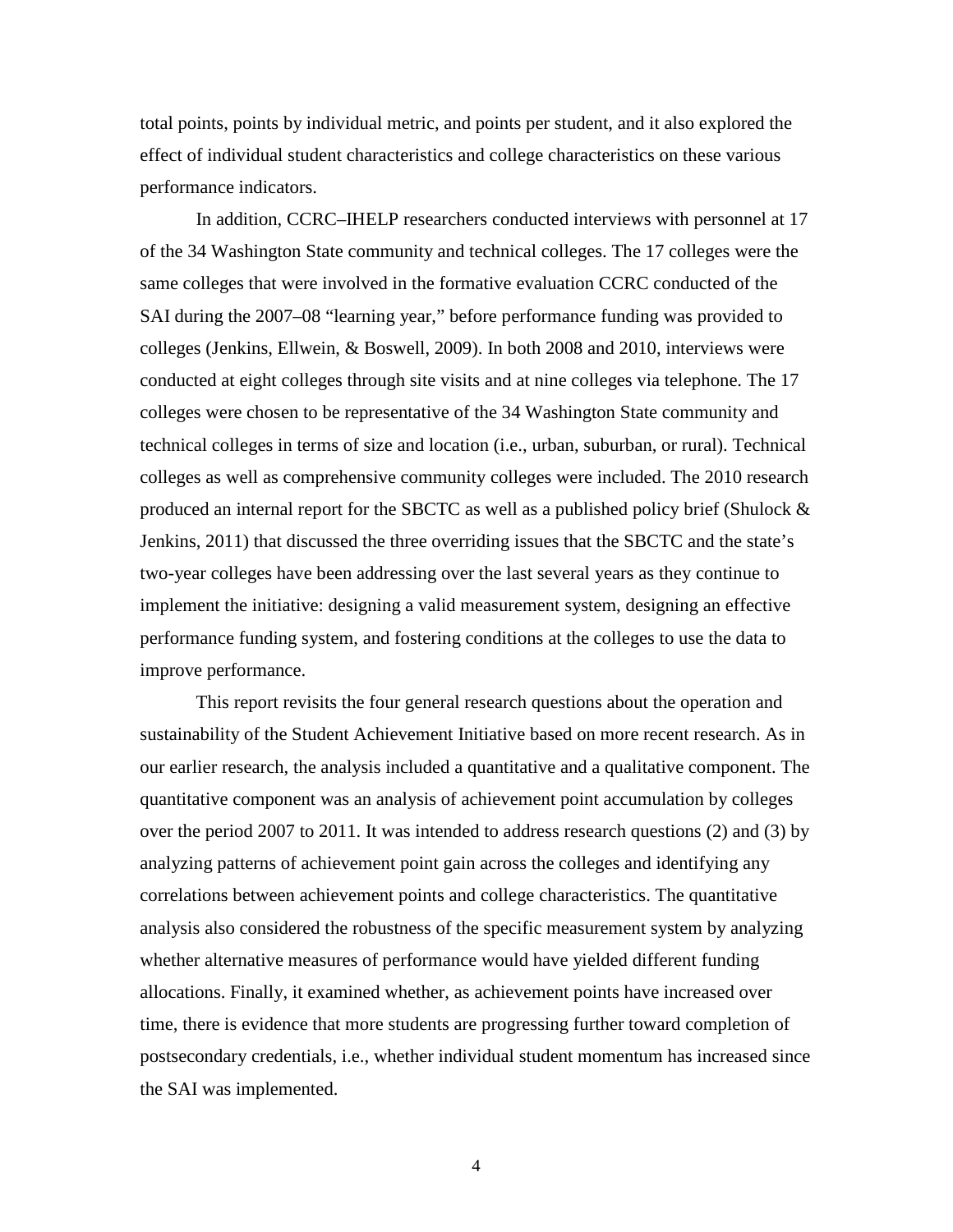The qualitative component was a synthesis of approximately 250 interviews with faculty, staff, and administrators at 20 of the 34 colleges, through site visits to eight colleges and phone interviews at the other 12, conducted in spring 2012. The 20 colleges were the original 17 revisited and three colleges added to ensure inclusion of the highest performers, in terms of increase in total points and increase in points per student. The qualitative research in this final year of the three-year study addressed research questions (1), (3), and (4) by examining awareness of and opinions about SAI metrics and funding, the use of SAI data, and the impact that the SAI has had on colleges' understanding of, and efforts to increase, student achievement.

The remainder of this report will present the findings from both the quantitative and qualitative components of the research. It begins with an overall summary of findings, followed by sections that address— integrating the qualitative and quantitative findings—each of the four overall research questions. A concluding section summarizes our findings with respect to the original design principles and discusses how well those principles have been followed and how well they have served the goal of the initiative.

### **2. Summary of Findings**

#### <span id="page-8-1"></span><span id="page-8-0"></span>**Research Question 1**

*To what extent does the prospect of performance funding and the availability of performance data motivate colleges to implement policies and practices intended to improve student outcomes?*

After five years of implementation of the SAI, overall awareness of the initiative across the colleges is low, although in many cases low awareness can signal institutionalization of broader student success efforts. Knowledge of the initiative is still mostly limited to administrators and those faculty and staff who serve on committees overseeing activities related to student success or who receive SAI funds for related projects. A culture of evidence, in which colleges are using data and research for decisions on how to improve student outcomes, is developing across the colleges, but it is in the early stages at most of them and is only partly attributable to the SAI, with other initiatives and new accreditation requirements having a substantial impact. Most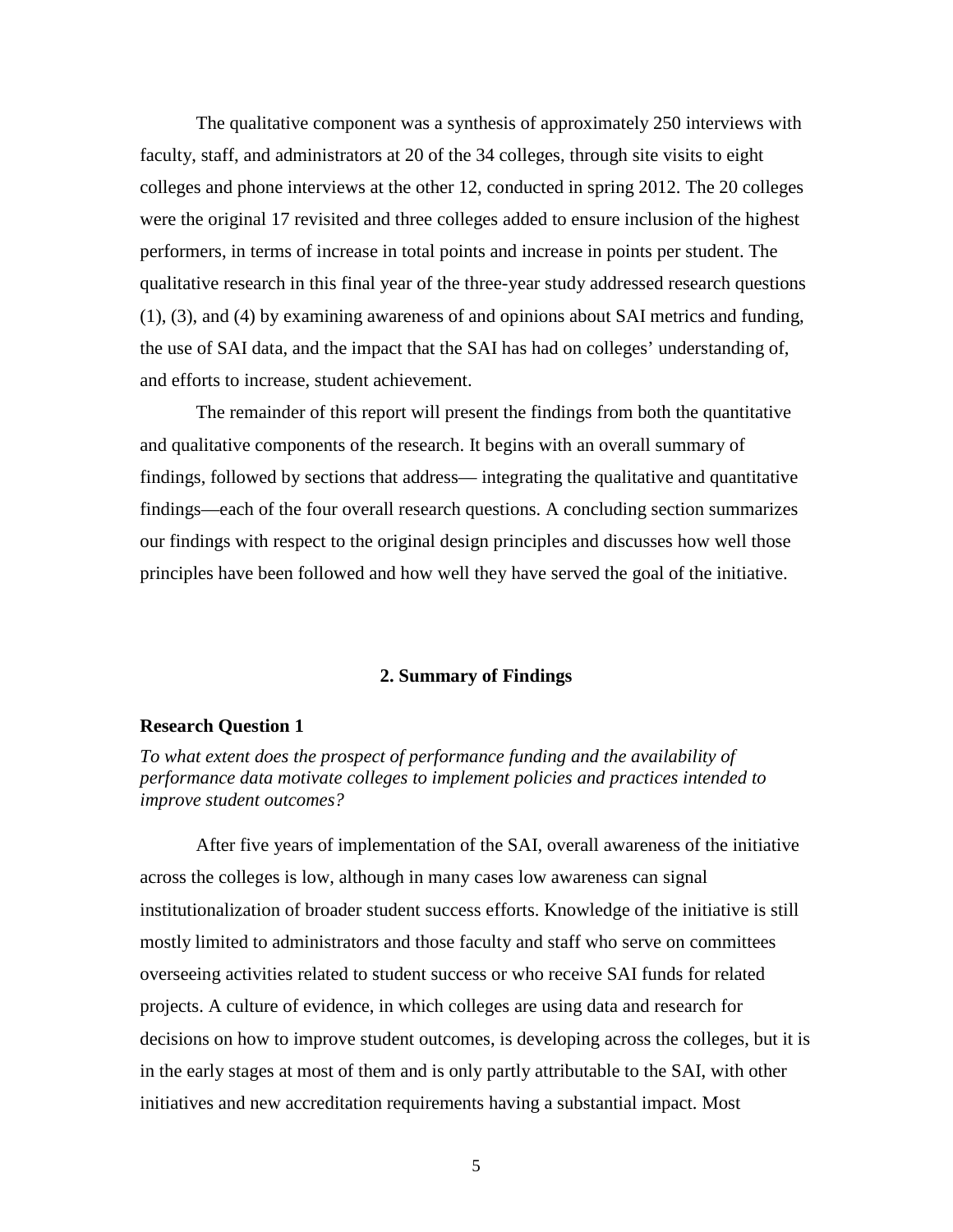respondents across the colleges acknowledge a change in culture in recent years, with an increased focus on student success. The SAI is seen as just one of many forces pushing colleges to improve student success. SAI funding is not a significant factor motivating the colleges, largely because the amount is too small to have much impact. Moreover, due to cuts in state funding that have occurred since the SAI was initiated, the funding has not been a "bonus" based on new money, as originally envisioned, but rather has been a reallocation of the overall system base budget, which declined substantially during this period. Most respondents view SAI dollars as a source of funding for small-scale projects rather than as motivation for the college as a whole to change in systemic ways to improve student success.

#### <span id="page-9-0"></span>**Research Question 2**

*What is the range of performance in Washington's community and technical colleges according to the achievement point measures, and what are the trends in college performance over time?*

<span id="page-9-1"></span>On average, the colleges increased their point total by 31 percent between the baseline year (2007) and 2011. Based on our quantitative analyses, while several colleges lost points in any given year over the 2007–2011 period of SAI implementation, no college lost points in total since the baseline year. Within any given year, there was significant variation in point growth, but the relative positions of the colleges remained stable. Colleges with high totals in the baseline year also had high totals in 2011. This applied to points growth as well. The proportion of points earned from each metric did not change much over time, with colleges accumulating approximately two thirds of their points evenly across three metrics: basic skills, college readiness, and 15 credits. The remaining points were accumulated via the other three metrics: 30 credits, quantitative reasoning, and degree completion. Although there was evidence of some gains in momentum for students who were already accumulating credits and making progress, overall student momentum does not seem to have changed much during the period in which the SAI has been in effect.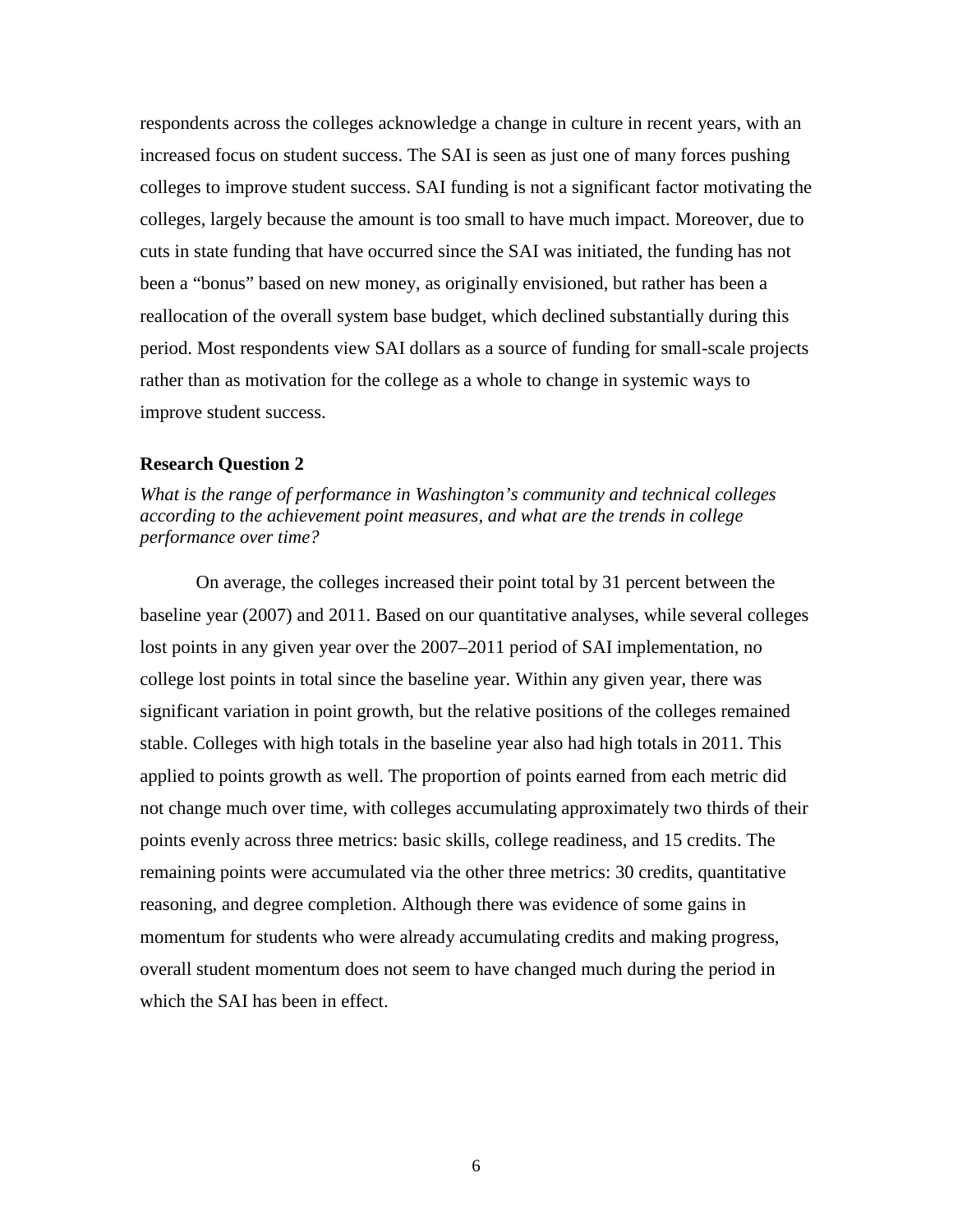# **Research Question 3**

*What distinguishes colleges that perform well according to the SAI framework from those that do less well?*

College enrollment size and total points earned are correlated, and enrollment size became a modestly more influential factor over time. Consistent with the SAI's aim to encourage colleges to serve all students, including those from disadvantaged backgrounds, the basic skills metric appears to have encouraged enrollment from traditionally underserved groups. The characteristics of a college's students—such as age, full-time enrollment status, race, or prior education—do not strongly influence total points or the change in points. There is little evidence that colleges serving more at-risk, low-income students are penalized by the SAI awards method. Based on the qualitative analysis of the interviews, it does not appear that colleges that perform well on SAI metrics are any more engaged in the implementation of SAI than colleges that perform less well; that is to say, SAI-related activities are not a distinguishing factor in performance. The relative performance of the colleges based on an absolute change in points—the metric by which funding is currently allocated to colleges—differs from that if the funding mechanism were based on other metrics of effectiveness and efficiency, including points per student and expenditures per point.

#### <span id="page-10-0"></span>**Research Question 4**

#### *Is the SAI Sustainable?*

As in 2010, we found more support among the colleges for the SAI framework and its metrics than for the funding mechanism. Support for the intermediate milestones of student progression represented in the SAI metrics seems to be somewhat higher than in 2010. The intermediate milestones are generally recognized as important things to measure and are seen as a helpful way to focus collective efforts on student progression, although many administrators and institutional researchers believe that to inform efforts to improve student success they need to be measured longitudinally rather than in crosssection, as is done for the funding allocation. Attitudes about the SAI funding mechanism are negative overall and have worsened over the last two years as SAI funding has come from reallocated base funds rather than as additional funds provided to the college system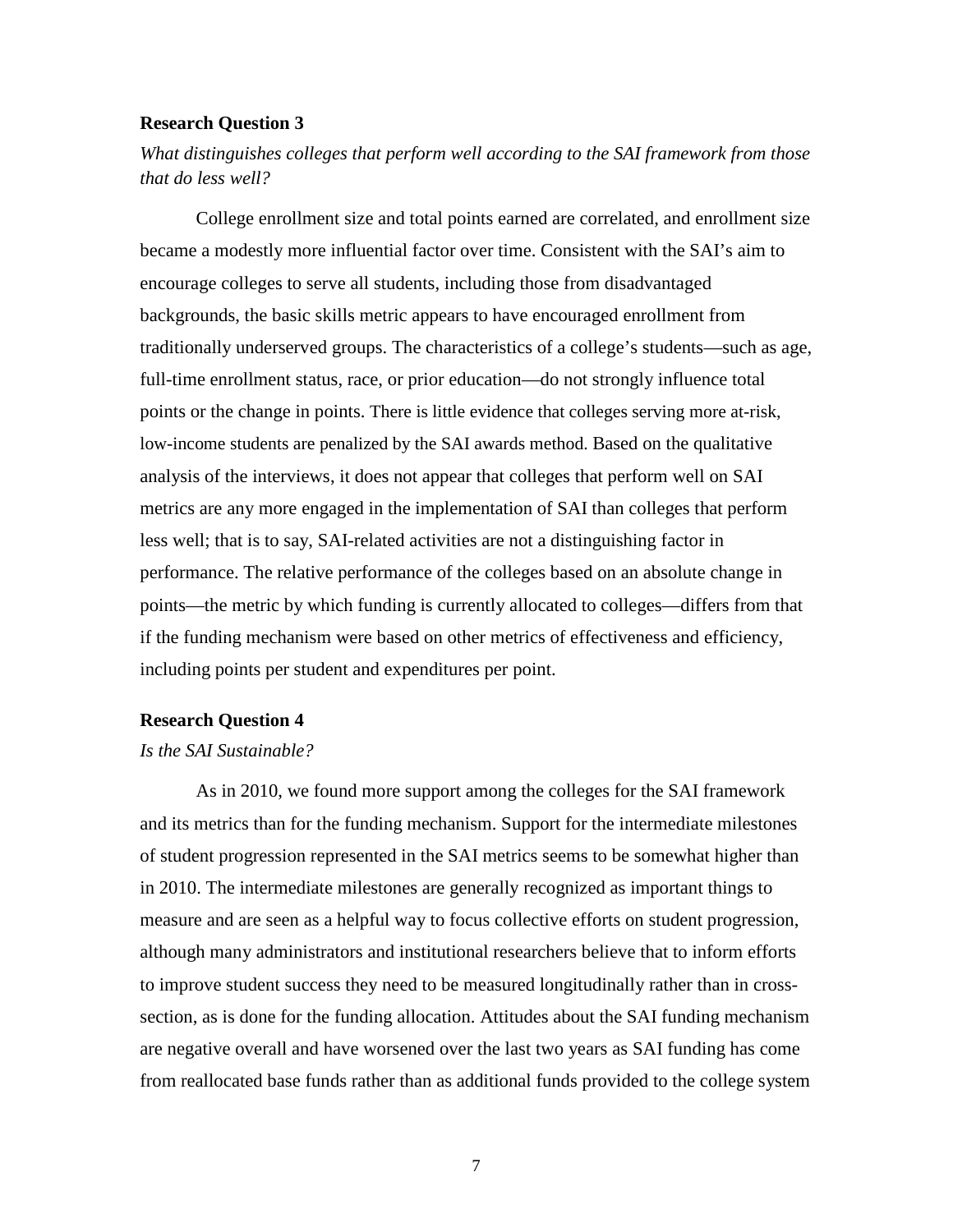as originally intended. The colleges generally expect the SAI—or some form of performance funding—to continue, given the national focus on accountability and college completion, and most are supportive of that vision of the future. And even though its independent impact is hard to isolate amid a larger collection of activities, most respondents seem to believe that the SAI, in the long run, will prove to have been a significant factor in increasing the focus on student achievement.

#### **3. Detailed Findings on Research Questions**

#### <span id="page-11-1"></span><span id="page-11-0"></span>**Research Question 1**

*To what extent does the prospect of performance funding and the availability of performance data motivate colleges to implement policies and practices intended to improve student outcomes?*

To address this question, we asked interviewees a series of questions about the level of awareness and understanding of the SAI on campus, about its impact on the development of a culture of evidence and on college actions to improve student success, about the motivational effect of the funding, and about the level of collaboration among the colleges on issues of student progress and success.

**Awareness and understanding of the SAI.** Despite being in its fifth full year of implementation, the SAI is not very well known across the colleges. We found little evidence indicating a spread of knowledge about the SAI since 2010. Substantive knowledge of the initiative is still mostly limited to top administrators down to the dean level; institutional researchers; faculty in basic skills, developmental education, and math; and faculty and staff that serve on committees overseeing activities related to student success. Others may have heard the name "SAI" or be familiar with the notion of "momentum points" or the "tipping point,"<sup>[2](#page-11-2)</sup> but few know any details about the initiative or how their college has performed.

<span id="page-11-2"></span><sup>&</sup>lt;sup>2</sup> These concepts arose from the research that led to the creation and implementation of the SAI. See Leinbach and Jenkins (2008) and Jenkins (2008).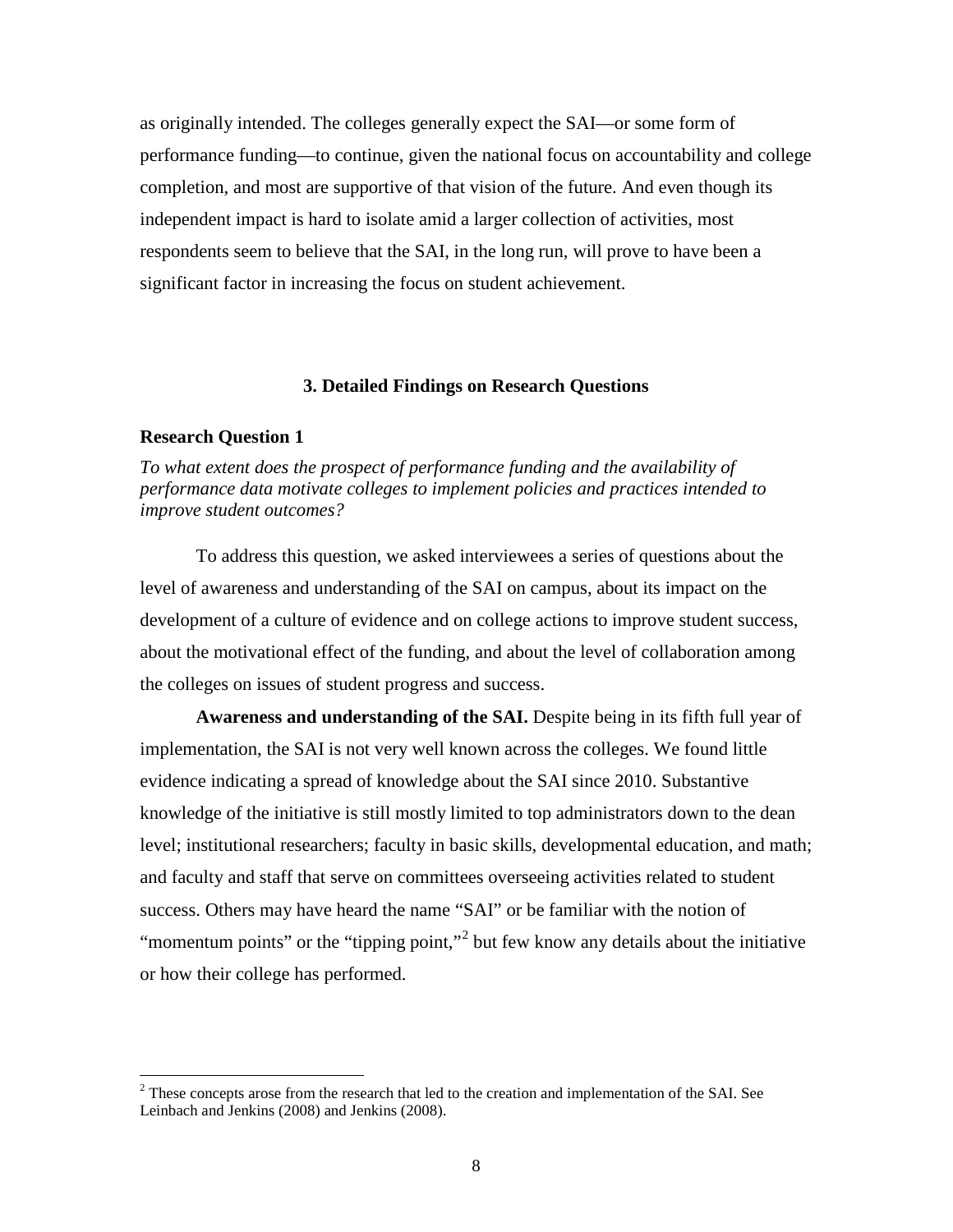Local boards of trustees are more aware of the SAI than in 2010, which seems to be the result at least in part of the Governance Institutes on Student Success held the past

two summers (see Box 2). Also, more colleges have incorporated SAI points, or measures similar to the SAI metrics, into their own performance monitoring reports and accreditation core themes than was the case in 2010, which has helped increase awareness of the initiative among local boards. Awareness of the SAI also seems to be up somewhat in the colleges that are new to the Achieving the Dream initiative (ATD; see Box

3). This seems to be related to that fact that the

SAI metrics are being

# **Box 2 Governance Institute on Student Success (GISS)**

In 2011 and 2012, trustees and presidents from across the Washington State community and technical college system participated in institutes run by the Governance Institute for Student Success (GISS). A joint project between the Association of Community College Trustees (ACCT) and the Community College Leadership Program of The University of Texas at Austin, GISS institutes are designed to help boards of trustees and presidents develop the leadership tools they need to improve student success and completion. As part of the institutes, trustees and presidents examine data on students from their own institutions.

For the June 2012 institute, members of the Research and Planning Commission (which is made up of institutional researchers from Washington two-year colleges) working with State Board staff, developed and ran for each college, using the SAI dataset, analyses of rates of quantitative course completion, completion of 30 college-level credits, and "tipping point" completion for cohorts of key student subgroups. This was a promising development since it produced for each college analyses that are more useful for benchmarking progress and completion outcomes for new student cohorts than are the cross-sectional SAI points measures used to award funding to colleges.

Together with Achieving the Dream, the GISS has helped to increase understanding among college leaders of the value of longitudinal cohort analysis.

used to monitor the performance of ATD-related activities as required by College Spark, which is providing funding for Washington colleges to participate in ATD.

In general, there appears to be more awareness of an increased focus on student success and outcomes across the colleges, and of related activities and efforts. However, most of those interviewed do not attribute the increased focus to the SAI, believing that it reflects larger forces including the national completion agenda and an increased focus on student success among policymakers and funders in general and by the ATD initiative in particular.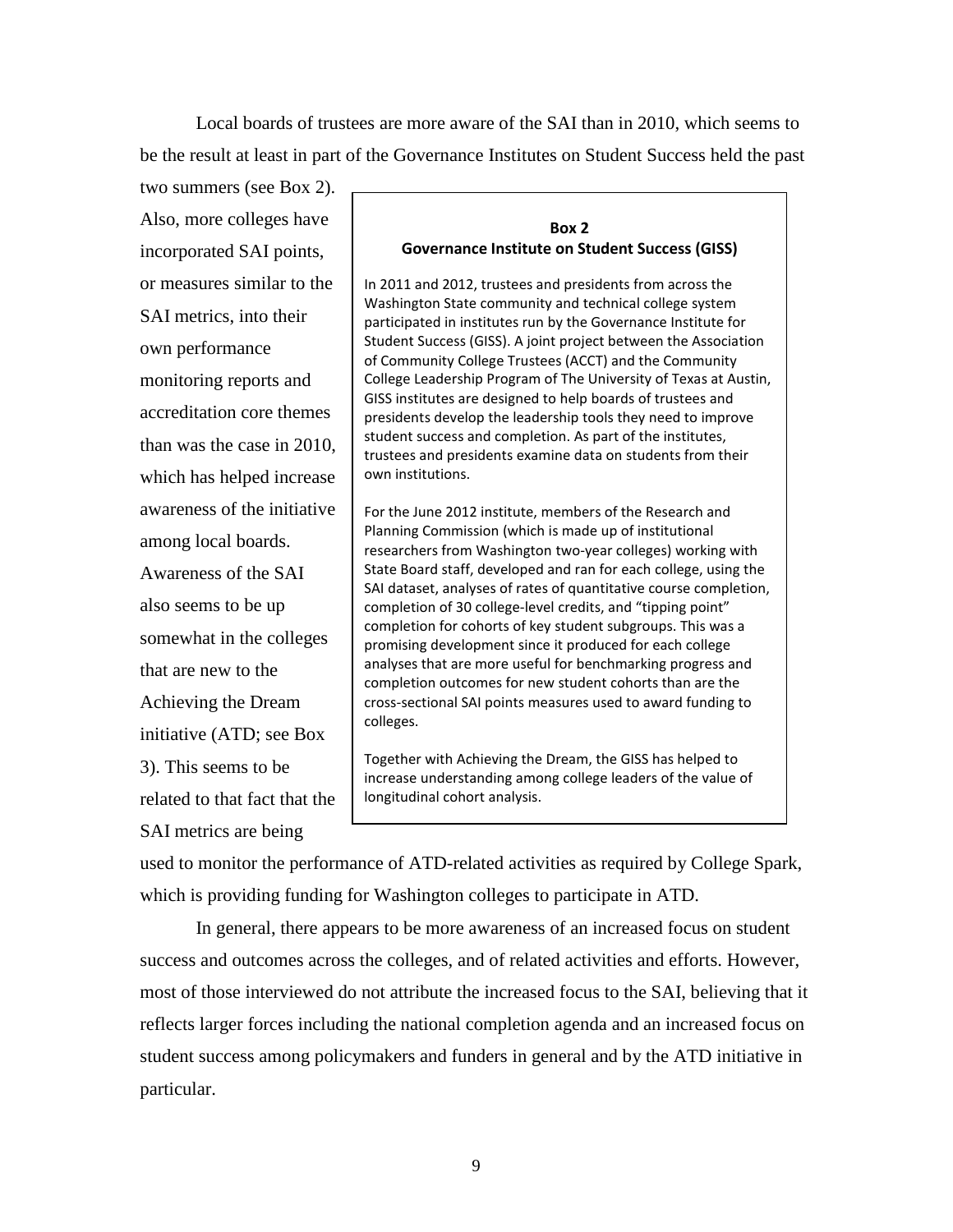#### **Box 3 Achieving the Dream in Washington State**

In 2006, with funding from College Spark Washington, six two-year colleges in Washington State joined Achieving the Dream (ATD), a national initiative designed to improve outcomes for community college students. Achieving the Dream works with colleges to improve student outcomes by building a "culture of evidence" where decisions on how to teach and support students are made using data on what works.

ATD provides each college with a leadership and data coach to help them with these efforts. ATD's approach is to use data on cohorts of students to track patterns of progression over time, identify opportunities for improving their progress and outcomes and evaluating the effects of improvement efforts.

Encouraged by the accomplishments of the initial six ATD colleges in the state, in 2011, College Spark Washington provided funding for ten additional Washington two-year colleges to join Achieving the Dream. As part of the grant, the ongoing evaluation of those additional ten colleges will be tied directly to the Student Achievement Initiative metrics. Colleges are required to develop their strategies in a way that aligns with the framework developed under the SAI. College Spark has tied all of its grant awards for community and technical colleges in Washington State to improving student achievement.

We heard several explanations for the continuing low level of awareness and understanding of the SAI outside of central administration and basic skills:

- The SAI is simply a low priority in many colleges in the context of budget cuts, increased workloads, and increased enrollments. The SAI gets lost in the midst of what are seen as larger and more immediate issues and priorities.
- The ATD initiative overshadows the SAI in colleges that participate in it, because ATD allows colleges to focus on their own priorities, helps colleges examine student progression using longitudinal cohort data, and brings in coaches who provide help on understanding and making use of data.
- The "need to know" about the SAI is seen as low for most people on campus, related to at least some leaders' assessment that it is possible (and maybe preferable) to get people to focus on student success, and even work to increase student achievement based on the points represented by SAI milestones, without their having to know much, if anything, about the SAI. Leaders also minimize focus on the SAI out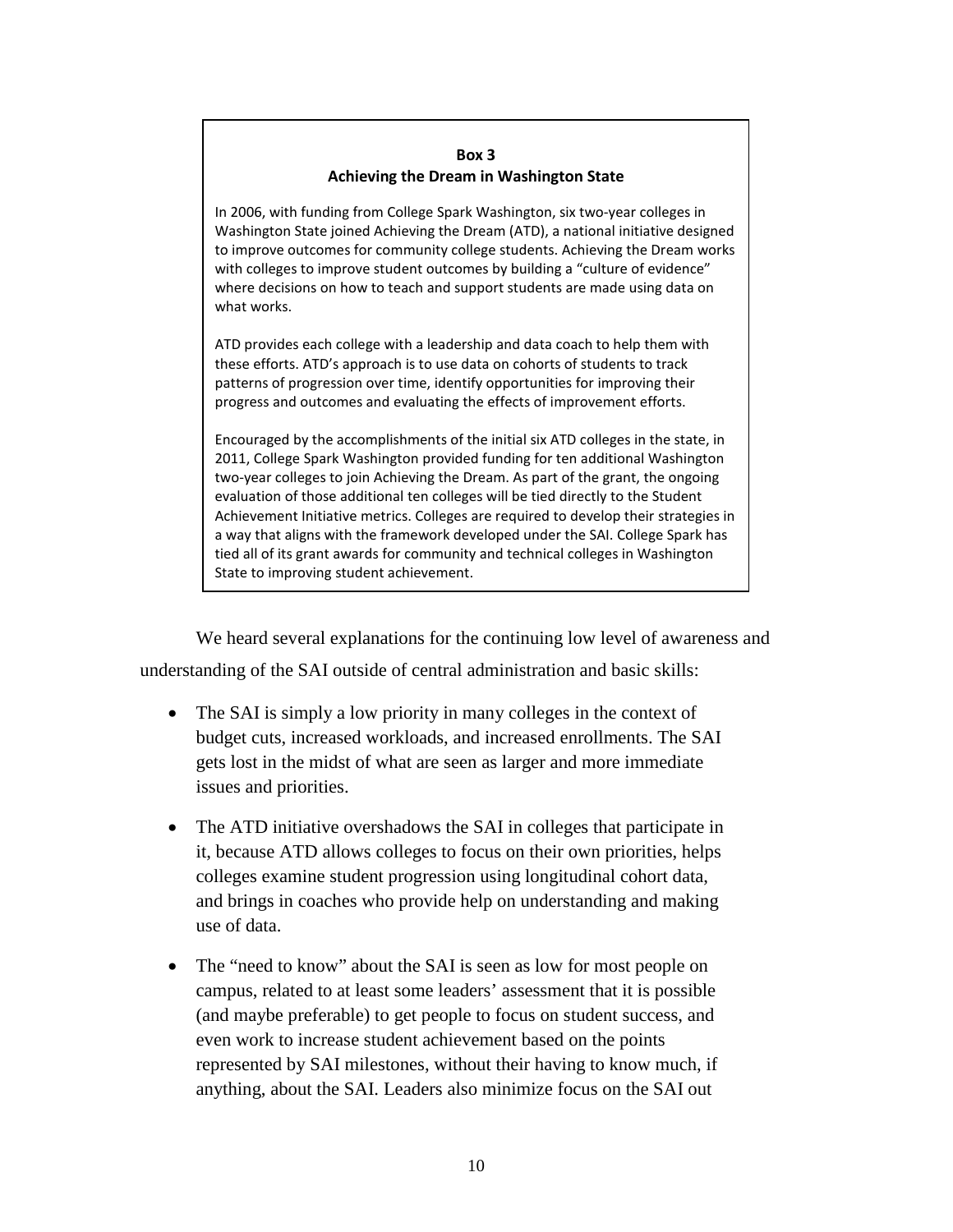of concern about possible "initiative overload" and related resistance from campus stakeholders.

• Low awareness of the SAI among faculty is also related to a perception that the SAI is far removed from classroom activities and curricular issues. Faculty who do not receive SAI funding for special projects tend to see the SAI as not relevant to what they do.

Box 4 contains selected quotations from our interviews about awareness and understanding of the SAI, reflecting views we heard from multiple respondents.

# **Box 4 Selected Quotations on Awareness of the SAI** It doesn't seem like this initiative has really trickled down very much… I didn't hear anything about it as a faculty member. [Faculty/Division Chair, Business and Social Sciences] Around the campus there are so few people who understand SAI. I almost feel like I am starting at ground zero every single time I talk about it. [Institutional Research Director] We don't talk about SAI, and I can guarantee that most people don't even know what SAI is. [President] We have to articulate that information [about the SAI] to faculty and staff, and it is hard to do that unless you are one of the people on that statewide committee who really knows what the discussion and the intent is. [Dean, Workforce Education]

**Impact on developing a culture of evidence.** The SAI is designed not only to motivate colleges to improve performance but also to provide them with data they can use to identify opportunities for improvement. In our field research, we perceived a disconnect between what people said in the interviews and what appeared to be the norms of practice at their colleges. Many respondents said that their colleges were developing a culture of evidence, likely reflecting the common wisdom in the postsecondary education arena that colleges should move toward data-driven decision making. But when pressed, few people could provide substantive examples. Our overall conclusion is that a culture of evidence is developing, but it is still in the early stages in most colleges. Use of data is still often limited to institutional top administrators, institutional researchers, and a few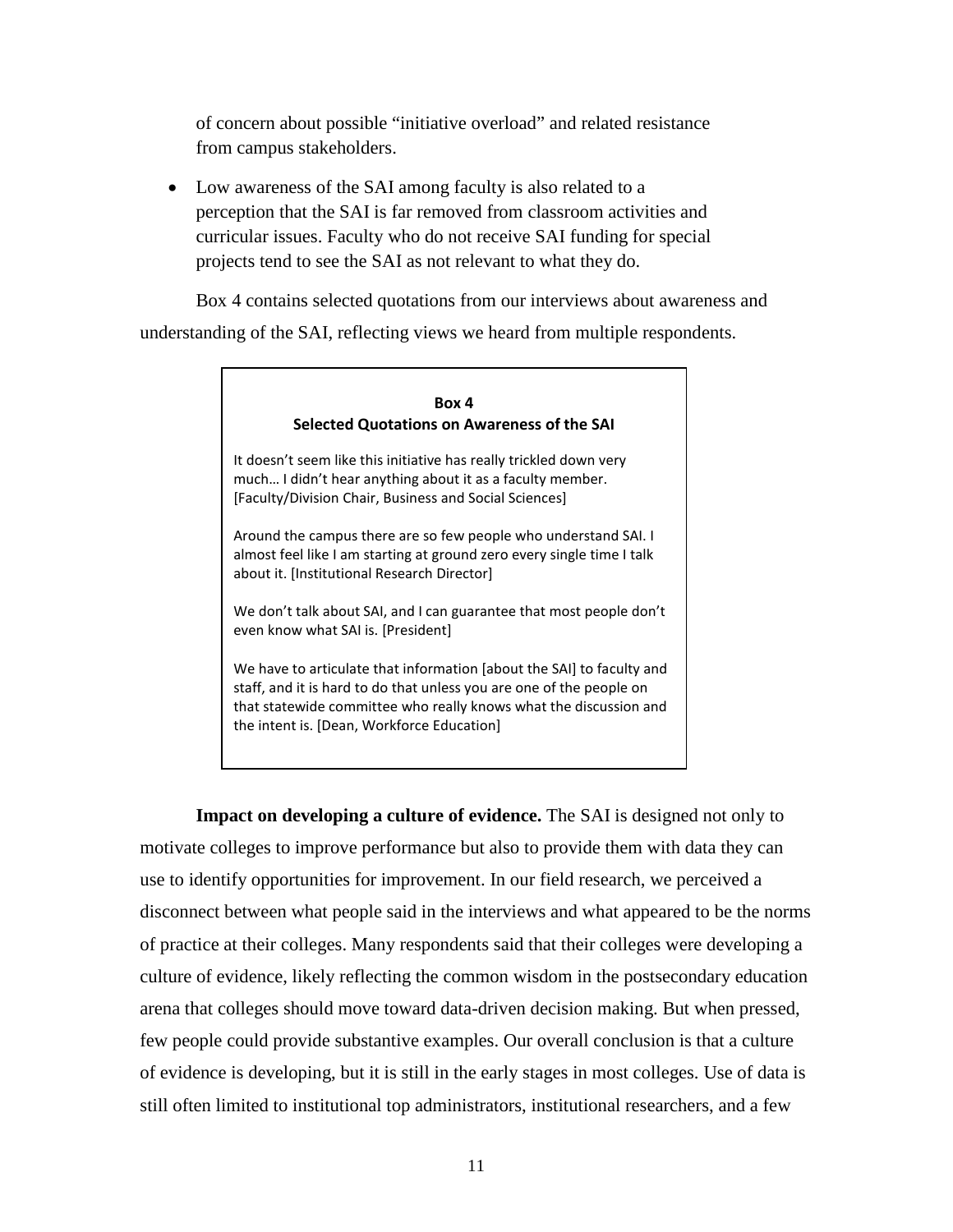"power users" on campus. Purposeful distribution of data is often limited to administrators and deans and to committees specifically working on issues of student success. There is no widespread use of data across the faculty at the 17 colleges we studied, although somewhat more use of data was reported for basic skills faculty, primarily related to federal reporting requirements. There continues to be much more use of traditional performance measures like course completion rates and graduation rates than of measures of intermediate progress like those included in the SAI.

Where a culture of evidence is developing, it is only partly attributable to the SAI. ATD and other initiatives, as well as new accreditation requirements, were noted as having a greater influence on the use of data for planning and decision making. The GISS is widely recognized for introducing many college trustees to the value of tracking the progress of cohorts and key student subgroups within those cohorts. GISS analyses include intermediate measures of student progress that are also used in computing SAI achievement points, such as passing a college-level math course or earning 15 credits.

The GISS measures are applied to cohorts of entering students to evaluate the forward progress (or "momentum") of those particular students over time. This is in contrast to how the measures are used in the SAI, where colleges are awarded points for all enrolled students who reached those milestones during a particular year, irrespective of when particular students started or their momentum. SAI points as they are calculated under the initiative are not seen as useful by themselves, but colleges are beginning to use the SAI measures to track student success efforts by adapting them for longitudinal cohort analysis. In many cases, those aware of SAI data simply expect that the annual points will reflect what colleges do, rather than drive what they do. That is, it is assumed that the points "follow" from colleges' general efforts to improve student success rather than being useful for designing or evaluating new strategies.

A handful of colleges indicated that they do analyze the SAI points data, breaking down the points by demographic groups and/or program areas, but most colleges indicated that they simply review the points data provided by the State Board, without much additional analysis. Colleges that do work with the data often convert the total points to points per student, which they find more meaningful. The conversion removes the influence of enrollment size and changes in enrollment and is a better reflection of a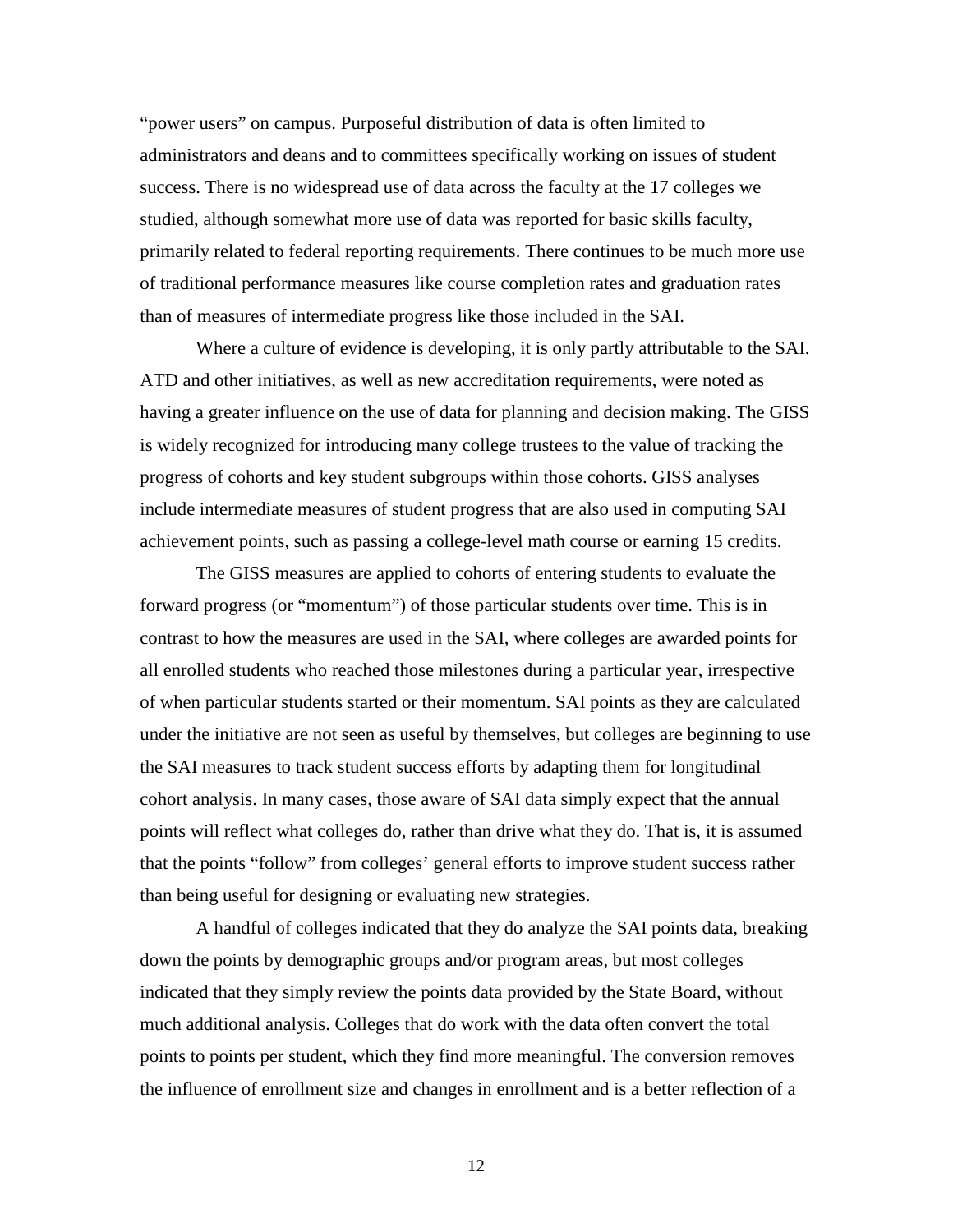college's success with individual students. SAI data related to basic skills and developmental education are used the most. Colleges see those data as more useful because activities to affect them can be attributed to particular units within the college (though we heard some criticism of the validity of CASAS test results, which are the basis of the basic skills points). Other SAI points, like earning 15 or 30 credits and certificate/degree completion, are more difficult to assign to particular units, giving faculty in other areas little reason to "own" the data.

Some colleges noted that they have incorporated the SAI points into their broader performance management systems as additional measures or indicators of effectiveness in their annual fact books, institutional effectiveness scorecards, accreditation reports, or related documents. Also, several noted that measures similar to the SAI metrics (but applied to student cohorts tracked longitudinally) have been incorporated into grant proposals as additional measures of student outcomes, and may have increased colleges' competitiveness for such grants. As already noted, College Spark intentionally requires colleges with second-round ATD grants to use such intermediate milestone measures.

Box 5 contains selected quotations about SAI data and their impact on developing a culture of evidence.

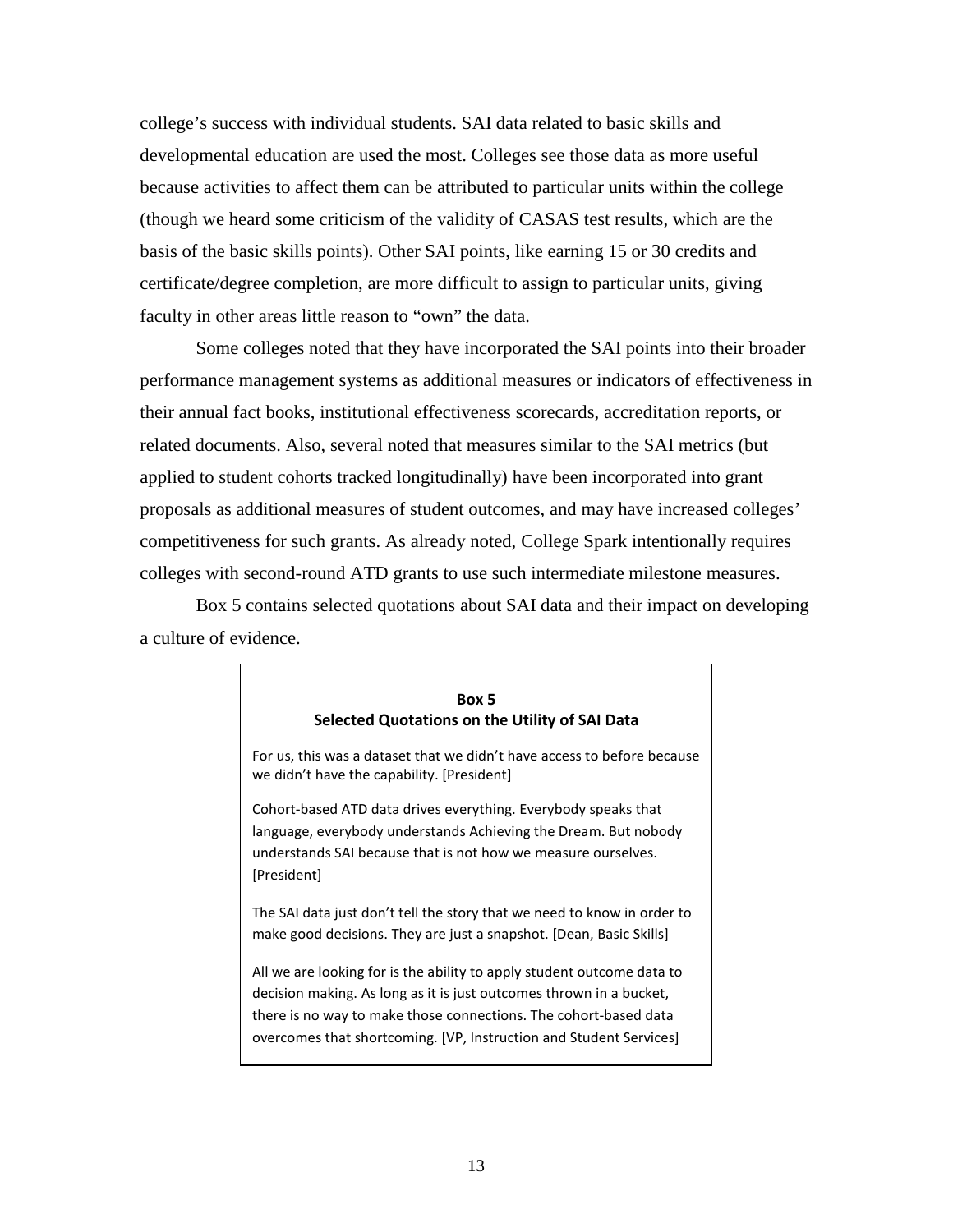**Impact on college actions.** Most colleges find it difficult to assess the independent impact of the SAI on their programs and activities. Most respondents across the colleges acknowledge a change in culture with an increased focus on student success in recent years, but most think that the SAI is only one (and not the primary one) of many forces pushing colleges to improve student success. Many can point to some general effects of the SAI, including providing a common language for discussing student progress and success. The SAI is frequently seen as having encouraged conversations across silos within a college, such as between student services and instruction or basic skills and college-level programs. It has encouraged a helpful focus on the student pathway and on transitions (e.g., basic skills to college programs, developmental education to college-level courses).

In those colleges where the SAI money is allocated via grants for specific projects related to student success, the SAI is seen as encouraging innovation by providing funding for pilot efforts and professional development. Some college faculty spoke favorably about administrative support for innovations using SAI funds, including a greater acceptance that not all attempts at innovation will be successful. In providing examples of college actions related to student success, people often cited other influences including ATD, Title V grants, $3$  or other grant programs. Examples of specific actions *attributed at least in part to the SAI* included:

- Changing post-testing procedures in basic skills to better capture skill gains (and points)
- Redesigning basic skills programs to make them more structured like college-level courses, with attendance policies and grades
- Implementing accelerated approaches to developmental education (e.g., modular approaches to pre-college math, reducing the number of levels of pre-college English)
- Changing data processing/coding procedures (e.g., making a change in the numbering of courses that integrate math into technical coursework to get points for college-level math completion)

<span id="page-17-0"></span><sup>&</sup>lt;sup>3</sup> Title V is a grant program of the U.S. Department of Education aimed at colleges designated as Hispanicserving institutions. See <http://www2.ed.gov/programs/idueshsi/index.html>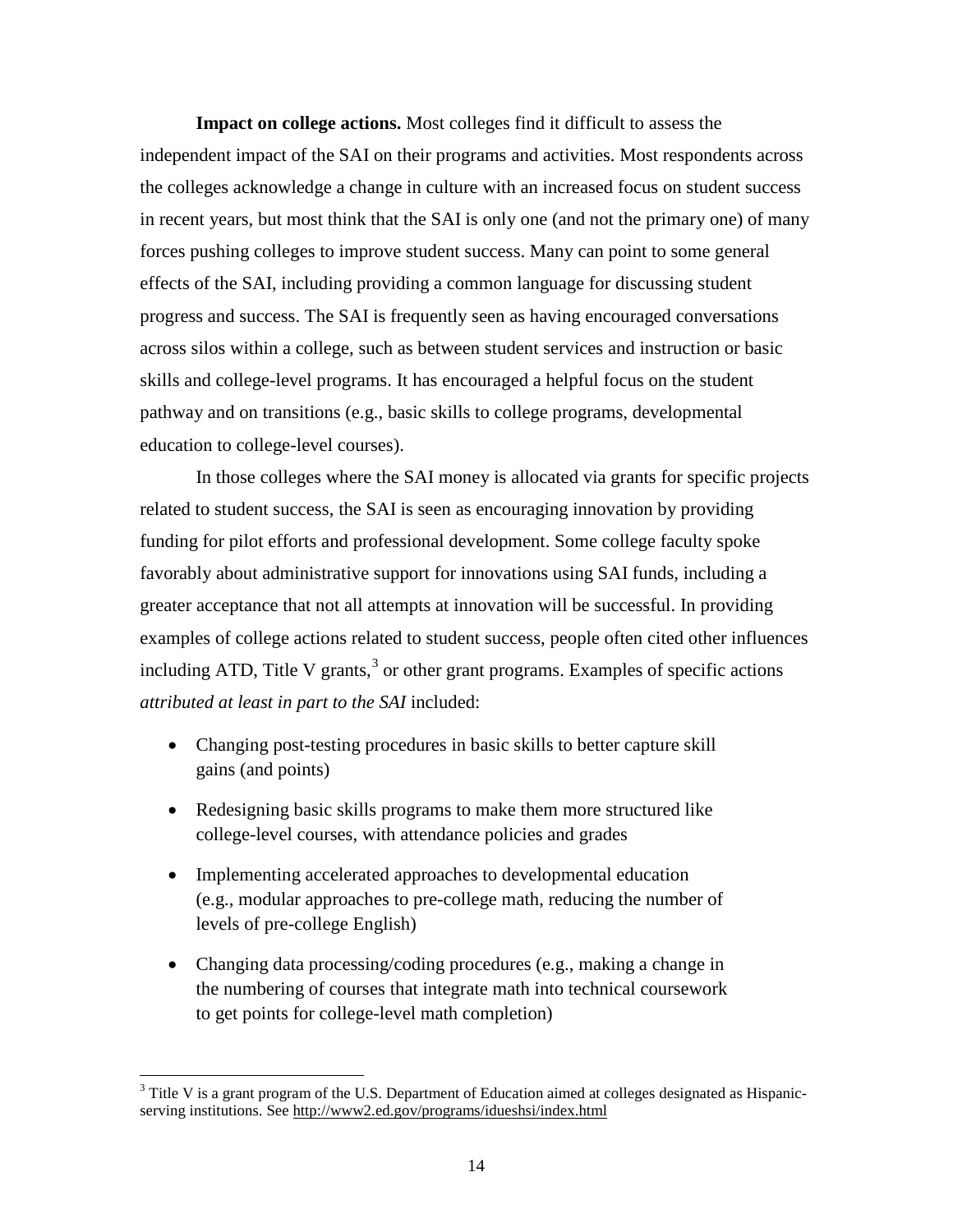- Better aligning curriculum or implementing new practices to better support student transitions from ABE to developmental education and college programs (e.g., introducing bridge courses or a transition coordinator staff position)
- Increasing the focus on early supports for new students, including mandatory orientation and mandatory student success courses for particular groups of students.

Box 6 contains selected quotations about the impact of the SAI on college actions:

# **Box 6 Selected Quotations on the Impact of the SAI on College Actions** As far as driving institutional and classroom decisions about what to do with students, much more of that depends on what we have been able to generate ourselves rather than looking at SAI data. [President] SAI is merely something else that pushes us along, but we don't derive instructive detail from it. [President] SAI gives you an opportunity to start that conversation about just how hard it is for students to make a level gain in basic skills. That represents considerable effort. It allows for a more nuanced conversation about how—even though the majority of basic skills students don't transition to college—we are still adding value in the communities where we provide this service to people. [Dean Basic **Skills1** I don't think the points are telling the whole story. I don't know how, if you are not using cohort-based data, you can tell what the heck is going on. I don't believe that any college in the system is doing anything that moves those (SAI) numbers. I think it is demographics and the economy. [President] For the overall conversation (about student achievement), SAI is another tool. We have so many tools to determine if a student is achieving what they set out to do, and it is a tool to measure that. [IR Director]

**Motivational effect of funding.** The SAI funding is not seen as much of a motivating factor for colleges, for several reasons:

- The primary reason cited is that the amount is small.
- The colleges have suffered substantial cuts in state funding despite sharp increases in enrollment. Concerns over how to make large cuts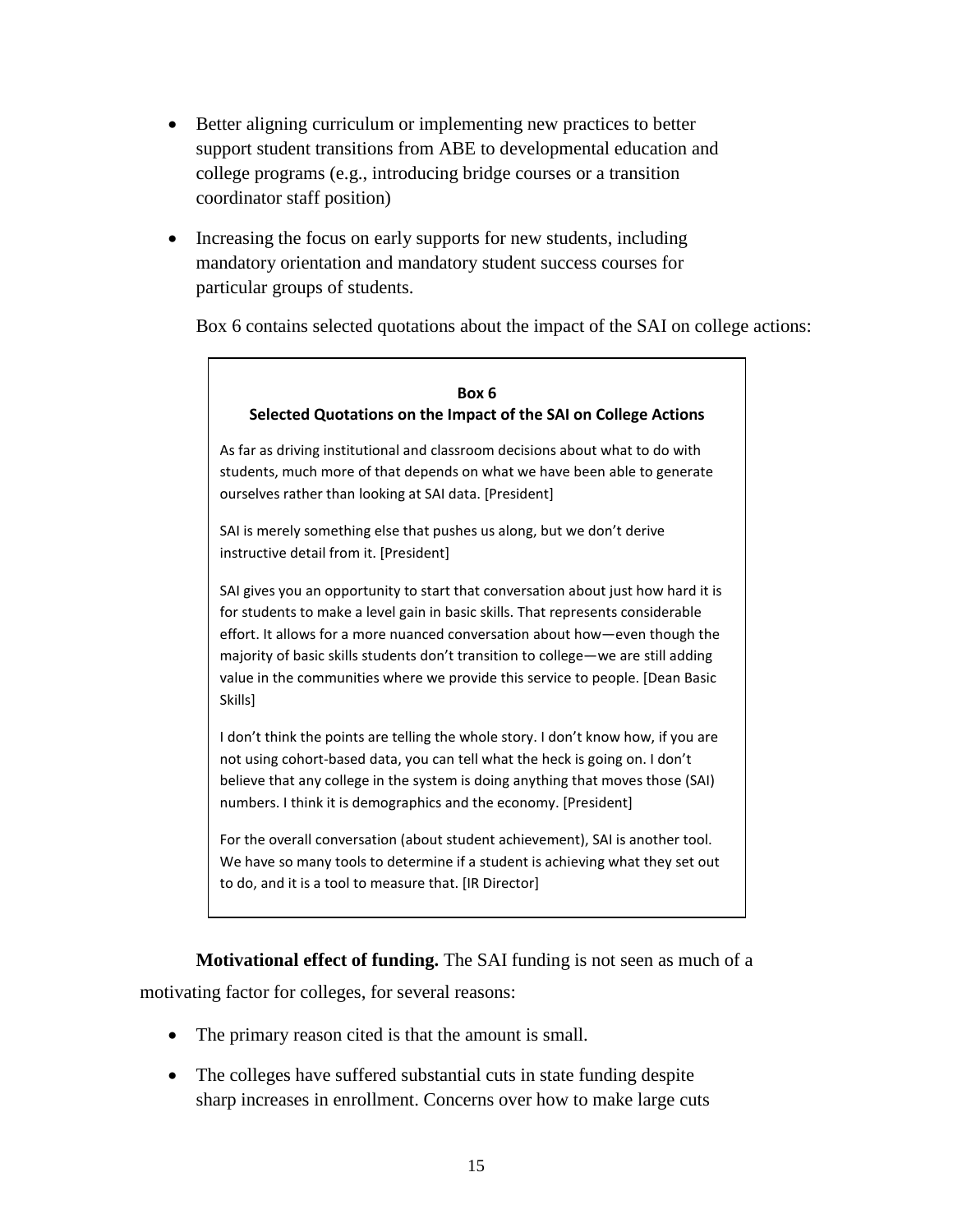while maintaining staffing and educational quality have overshadowed attention to what could be done to earn back a small share of base budget funding through the SAI.

- Colleges cannot tell why their points go up or down, making it difficult to know what they would do differently if they were motivated to do so.
- Funding is awarded "after the fact," making it difficult to do any budget planning based on the money. Colleges, therefore, tend to assume they will not receive any SAI money rather than plan for any specific uses of it.
- Some faculty and staff feel burned out and overworked due to budget cuts, and are defensive that they have always cared about student achievement and did not need SAI funding to encourage that.

Where any colleges seemed to be motivated by the funding, despite the small amount, it reflected an assumption that the SAI will represent a larger share of funding in the future.

Box 7 contains selected quotations about the motivational effect of SAI funding:

## **Box 7 Selected Quotations on the Motivational Effect of SAI Funding**

The intent of SAI is good and it is moving in the right direction; I just don't think we've put enough money behind it to really make significant change…. We still focus on student success and completion, so it's not like we're not doing that, but SAI would have more effect if there was more money behind it. [President]

The incentive is so small that you could really say, "Oh forget about it; we don't need that \$75,000 when you look at the big picture." But everyone knows that it's the right thing to do. That's why people work so hard—because it's the right thing to do, not because of the financial reward. [VP, Student Affairs]

We don't even build it into our budget. We consider it a cut, and if it comes back to us we put it in the bank for a rainy day or an emergency. It's not predictable, it's not dependable, and it makes no sense. There is no logical way to know if you are going to get money from one year to the next. [President]

It is mysterious … something you see at the end of the year and then are glad there is not a lot of money involved. [Division Chair, Math/Science]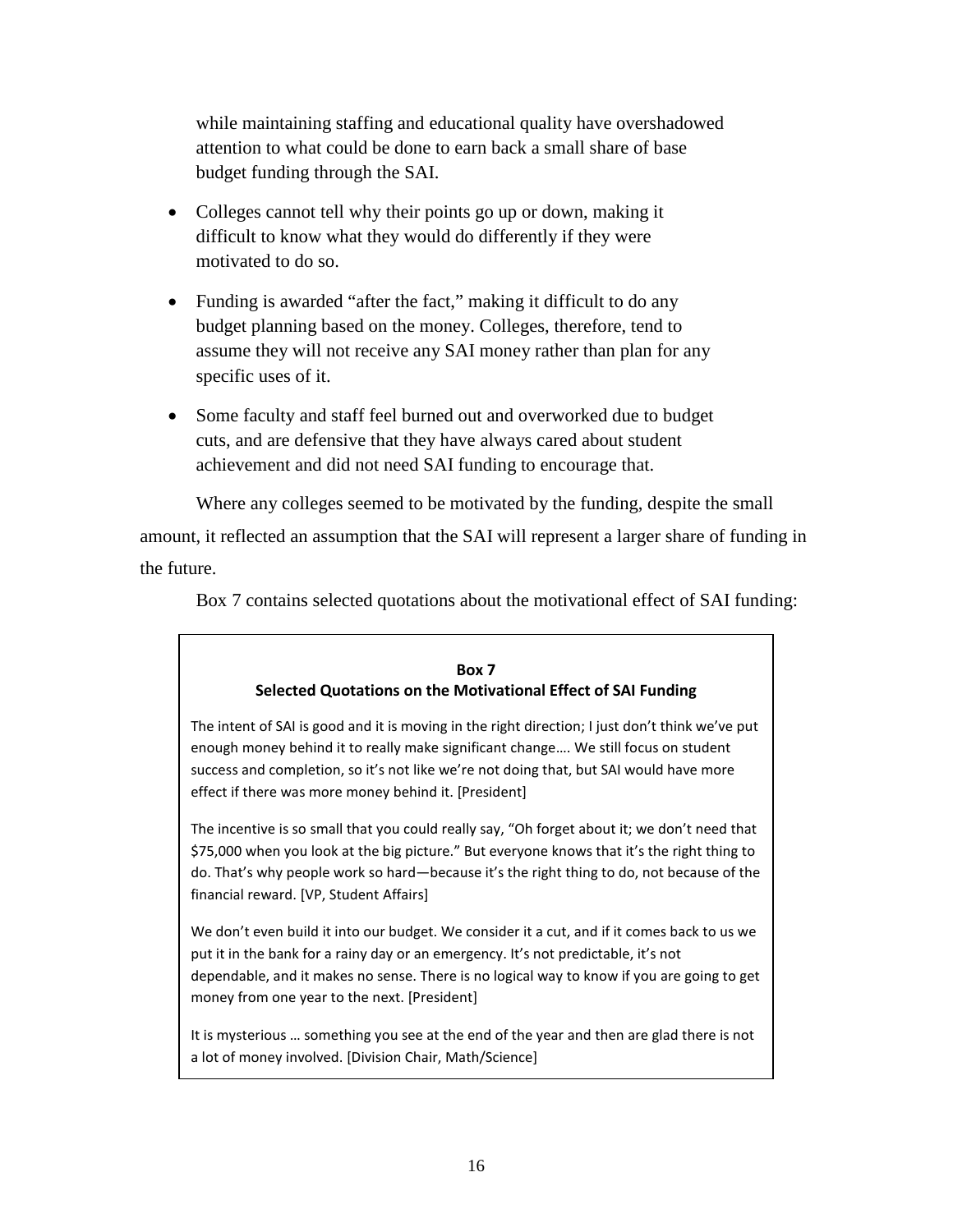**Collaboration among colleges.** In the interviews we inquired about colleges' perceptions of the assistance provided to them by the State Board and about whether the colleges are sharing strategies related to the SAI. In general, the SBCTC is seen as having provided good support in initially introducing and explaining the SAI, giving updates at various statewide meetings, and providing the SAI data to colleges (despite occasional concerns about timeliness of the data). However, colleges often noted that the State Board has not provided enough support on how to understand and make use of the SAI data and has not facilitated the sharing of effective practices across the colleges. Members of the Research and Planning Commission did acknowledge the State Board's efforts to work with them to develop longitudinal cohort measures based on SAI metrics for the GISS.

There is not a lot of sharing going on among the colleges in terms of strategies related to the SAI. What sharing that does occur is carried out informally rather than through any formal process or setting, for example, through phone calls or in side conversations at statewide meetings. The SAI is discussed in various WACTC<sup>[4](#page-20-0)</sup> commissions and councils, but discussion is mostly limited to general information and updates. Those forums have not been a source of detailed engagement in the SAI. The informal sharing of strategies that sometimes occurs across colleges is more generally related to student success rather than to the SAI specifically. Colleges are aware of which colleges are top performers in the SAI, and many report asking those colleges for help, but they also note that the inability of colleges to pinpoint the causes of point gains limits the value of sharing SAI strategies.

The SAI is not seen as having affected the general level of collaboration across the colleges in the system. Many interviewees emphasized that the colleges are a fairly collaborative group that is willing to share, and the SAI has not done anything to reduce the willingness to collaborate. Some people thought that shifting a higher share of the base to fund the SAI in the future could increase the competitiveness among colleges.

<span id="page-20-0"></span> $\overline{\phantom{a}}$ 

<sup>&</sup>lt;sup>4</sup> The Washington Association of Community and Technical Colleges (WACTC) is an organization of the presidents of the 34 colleges that develops policy recommendations for the State Board for Community and Technical Colleges.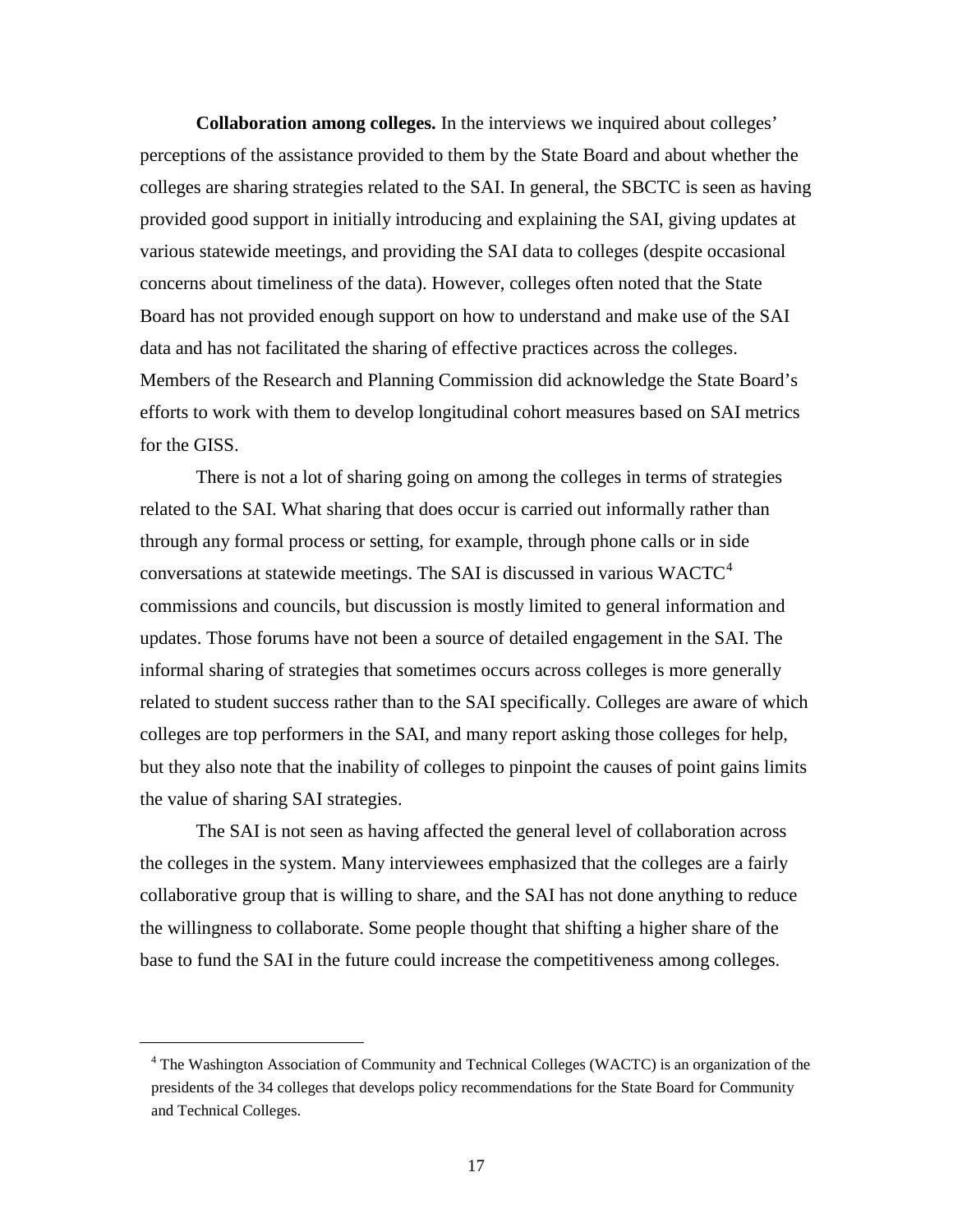Others disagreed, citing the strength of the collaborative culture among the Washington State two-year colleges.

#### <span id="page-21-0"></span>**Research Question 2**

*What is the range of performance in Washington's community and technical colleges according to the achievement point measures, and what are the trends in college performance over time?*

Our quantitative analyses examined the patterns of performance in earning achievement points at the 34 community and technical colleges during the period from 2006–07 (AY 2007) through 2010–11 (AY 2011). They are based on detailed analysis conducted by CCRC (Belfield, 2012). Here we summarize the key findings on trends in the points earned by college, including the types of points earned. In addition, we examine whether there is a correlation between college performance and student "momentum"—that is, whether students in colleges that achieve greater points growth are progressing at a faster rate than students in colleges that do not do as well by the SAI metrics.

#### **Trends in points per college.**

*Changes in total points*. In the baseline year (academic year 2007), the average point total per college was 8,684 points. By 2009, the average rose to 10,365; by 2010, it was 11,598; and in 2011, it dropped slightly to 11,465. The college with the largest change in performance gained 7,556 points; the college that gained the least increased its total by 287 points. So, although several colleges lost points in any given year, no college lost points in total since the baseline year.

Within any given year, there was significant variation in point growth. For example, in 2007–09, the total points generated by one college grew by considerably more than the point totals for any other college (+54 percent versus the next highest of +37 percent); four colleges grew by less than 10 percent. Over time, the gaps in point growth between colleges widened. From baseline to 2011, the point total for the college that had the highest growth rate increased by 78 percent; all colleges gained points, but three gained less than 10 percent. At the same time, the relative positions of the colleges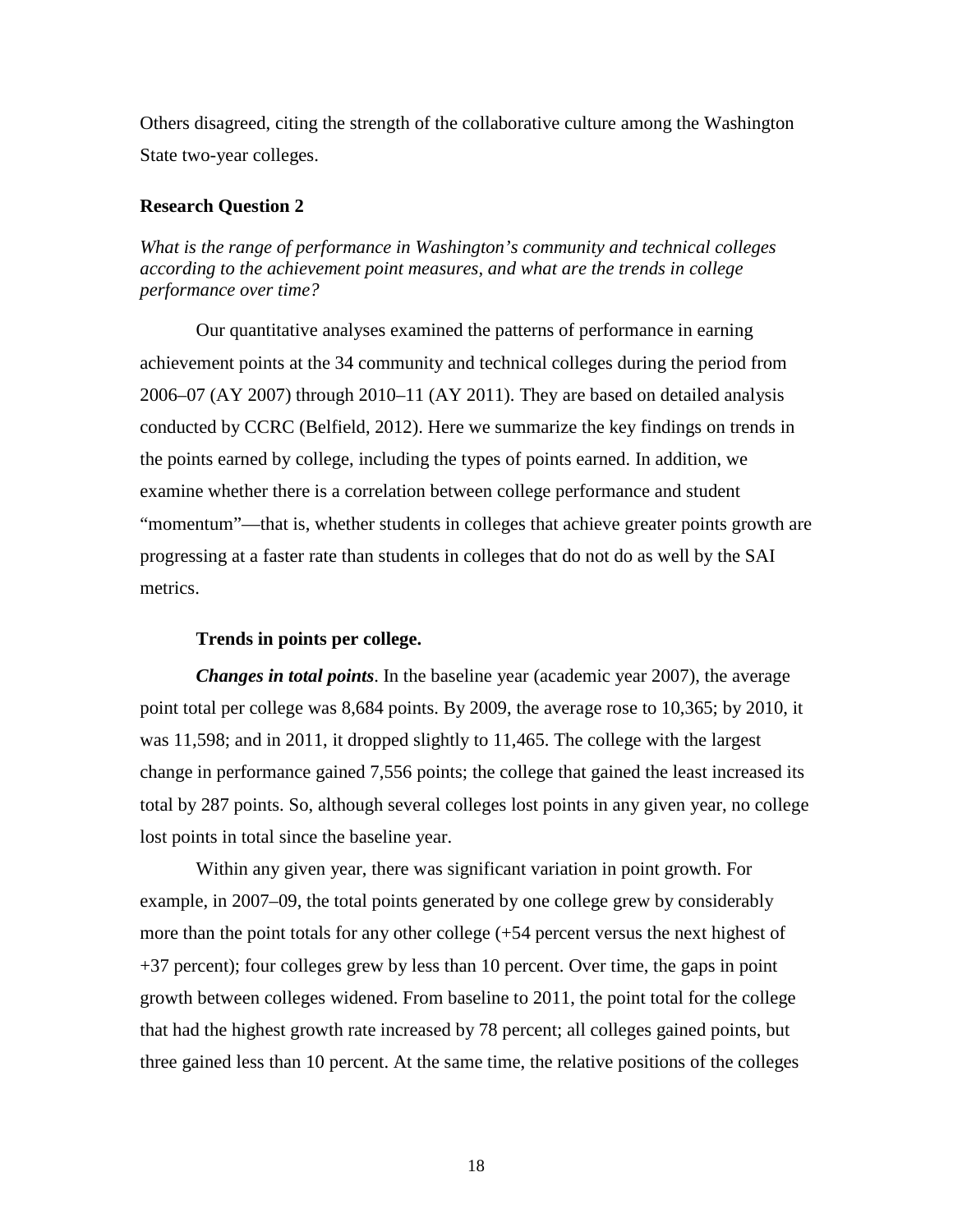remained stable. Colleges with high totals in the baseline year also had high totals in 2011. This was a strong relationship and applied to points growth as well.

Earlier analysis by CCRC suggested that between 2007 and 2009, the spread of total points among colleges was narrowing. In 2007, the college with the most points had 5.7 times as many total points as the one with the fewest; by 2009, the ratio of most to least points fell to 4.4. By 2011, this ratio rose again to 5.1. It is notable that most of the divergence among colleges in points and points growth took place primarily at the extremes, involving a few colleges.

*Changes in points by metric.* Figure 1 shows how SAI points were distributed across each metric. At baseline, colleges were accumulating approximately two thirds of their points evenly across three metrics: basic skills, college readiness, and 15 credits. The remaining points were accumulated via the other three metrics: 30 credits, quantitative reasoning, and degree completion. These proportions did not change much over time; in 2011, the proportion of points from each metric was almost exactly the same as in 2007. Until 2010, there appeared to be a trend toward increases in basic skills and college readiness points, but this was not sustained into 2011.



**Figure 1 Points by Metric over Time**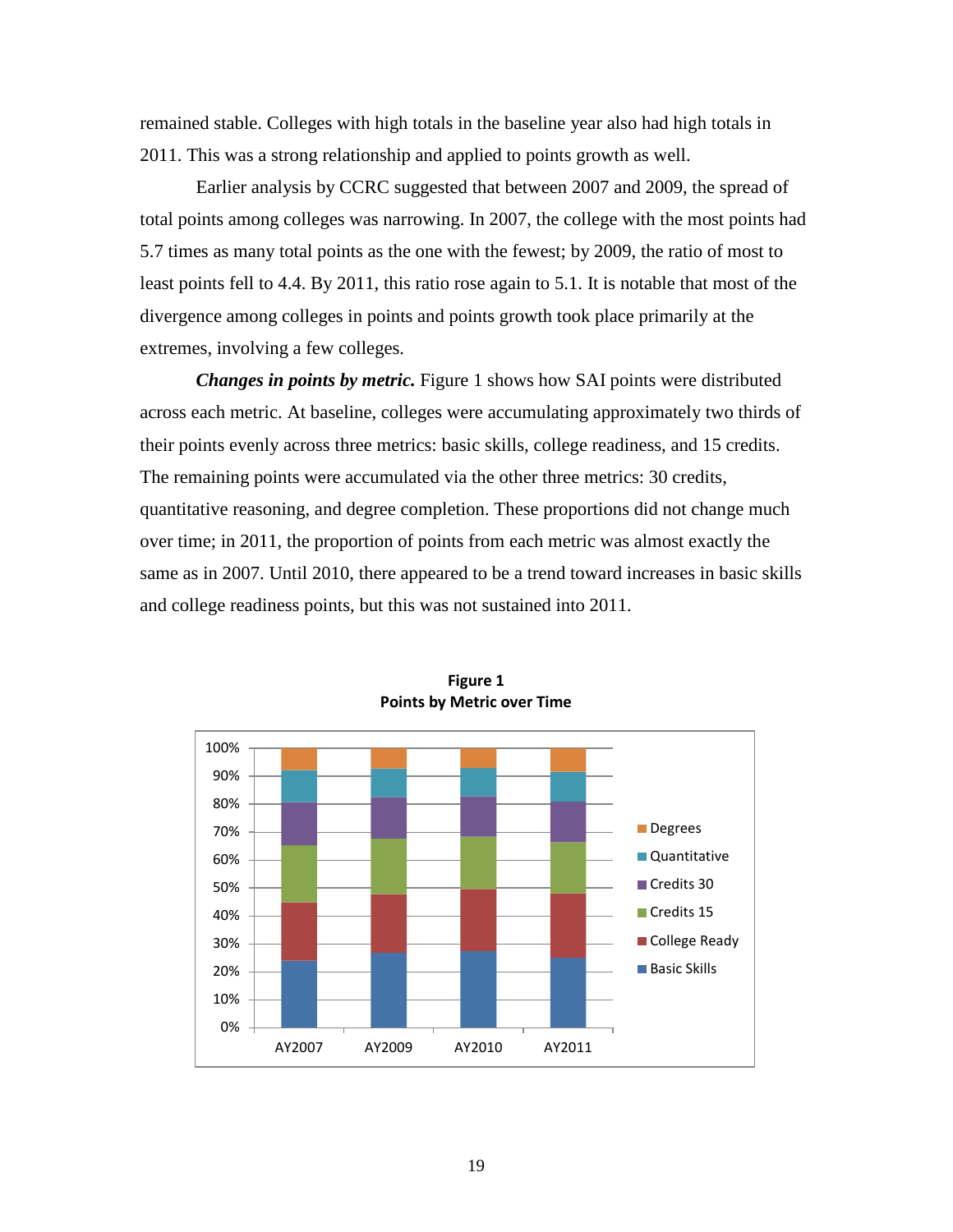Table 1 reports the average points per college by metric. In the baseline year, the average college had 2,087 points from basic skills; by 2011, the average rose 38 percent to 2,872. Points from all other metrics increased. In fact, the average college saw college readiness and degree completion points rise the fastest between baseline and 2011, at +46 percent and +42 percent respectively. This suggests that achievement has risen. The slight decrease in total points between 2010 and 2011 was almost entirely a result of a decrease in basic skills points.

However, this broad analysis masks within-college variations. For each metric, some colleges lost points and others experienced significant growth (as much as 50 percent per year). In any given year, one third of colleges lost points in basic skills, 15 credits, and quantitative reasoning; for the other metrics, one in five colleges lost points in any given year. Thus, in any year, colleges could easily lose points in a particular category.

| Metric                    | <b>Baseline</b><br>AY 2007 | AY 2009 | AY 2010 | AY 2011 | % Change<br>$07 - 09$ | % Change<br>$09 - 10$ | % Change<br>$10 - 11$ | % Change<br>$07 - 11$ |
|---------------------------|----------------------------|---------|---------|---------|-----------------------|-----------------------|-----------------------|-----------------------|
| <b>Basic skills</b>       | 2,087                      | 2,788   | 3,183   | 2,872   | 34                    | 14                    | $-10$                 | 38                    |
| College readiness         | 1,811                      | 2,166   | 2,580   | 2,641   | 20                    | 19                    | $\overline{2}$        | 46                    |
| 15 credits                | 1,777                      | 2,063   | 2,172   | 2,100   | 16                    | 5                     | $-3$                  | 18                    |
| 30 credits                | 1,335                      | 1,538   | 1,680   | 1,662   | 15                    | 9                     | $-1$                  | 24                    |
| Quantitative<br>reasoning | 1,000                      | 1,059   | 1,161   | 1,229   | 6                     | 10                    | 6                     | 23                    |
| Degree<br>completion      | 674                        | 751     | 822     | 961     | 11                    | 9                     | 17                    | 43                    |
| Average per<br>college    | 8,684                      | 10,365  | 11,598  | 11,465  | 19                    | 12                    | -1                    | 31                    |

**Table 1 Points by Metric: Average Per College**

Overall, there are more opportunities for colleges to earn basic skills and precollege points. In contrast, the growth in points for the accumulation of 15 or 30 college credits was less dramatic. This disparity makes sense because the basic skills and college readiness metrics require students to improve their scores on a basic skills test or progress through a sequence of remedial courses rather than take and pass a college-level math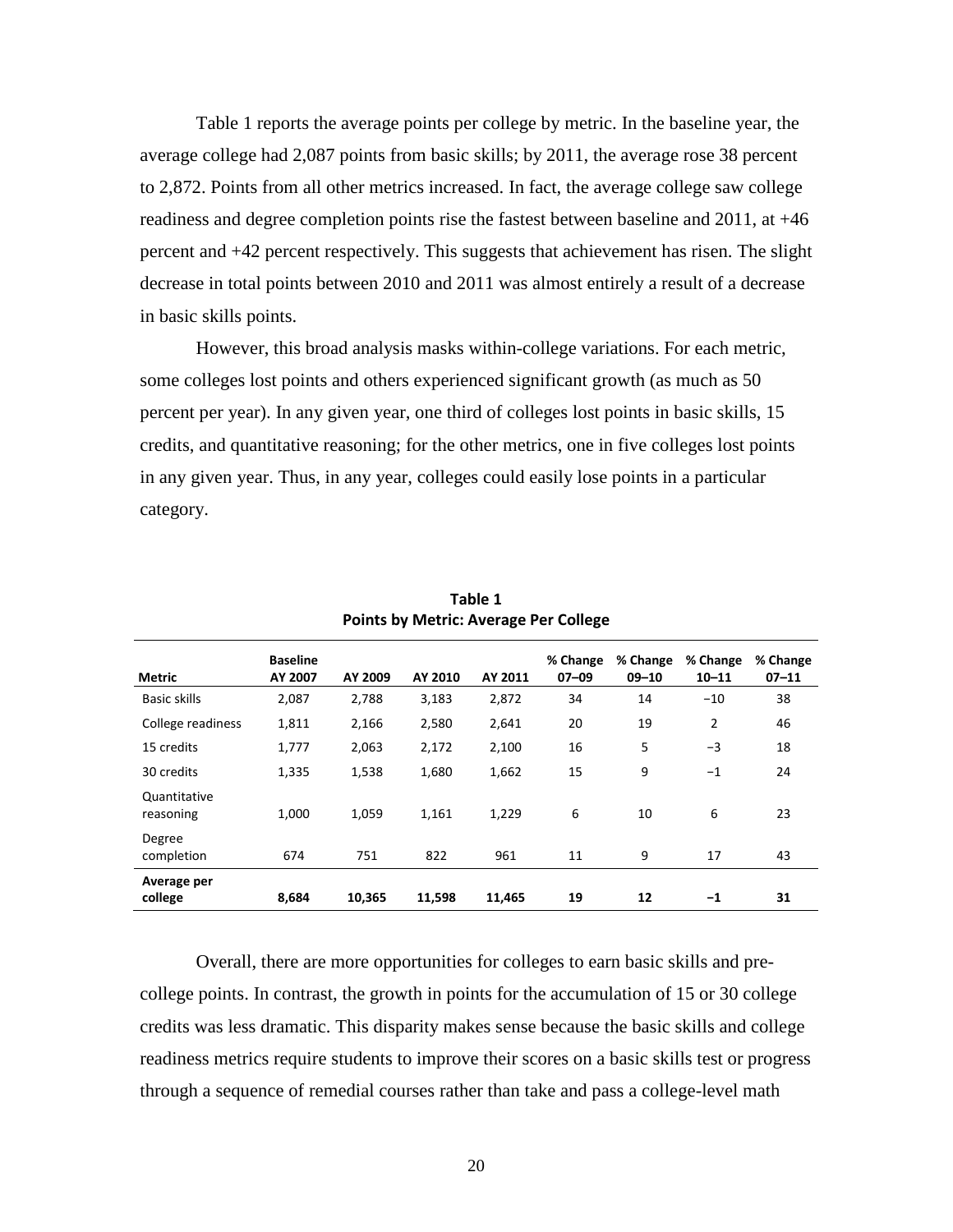course or accumulate college credits that count toward completion of a credential. A few colleges did increase their degree completion points. On this metric, only one college accumulated fewer points in 2011 than at baseline, with a 4 percent decrease. Overall, these trends have led to shifts in how some colleges accumulate points, though the ultimate effect is not dramatic. Colleges that grew faster tended to start from a lower base, so they converged to the average.

**Evidence of increases in student momentum.** An overarching goal of the Student Achievement Initiative is to motivate and guide colleges to undertake changes in practice that lead to improved student outcomes. Indeed, the first principle is that the initiative should lead to improved educational attainment for students, with a specific goal of reaching the "tipping point" (of at least one year of college credits and a certificate) and beyond. In the years since the SAI began, the State Board and colleges have discussed how to increase student "momentum," that is, how to help more students progress further and to do so faster. We analyzed the data from the SAI to see if there is evidence that student momentum has increased since the SAI was established.

To do this, we examined the progression of students along a pathway. Students with no prior college enter with no points. If they are assessed to be academically unprepared for college-level work, they could first earn basic skills or college-readiness points. Those who enter college ready or who progress from remedial instruction can earn points by earning 15 and then 30 college credits or by passing a college-level math course. Students at the end of the pathway get points by earning a credential or completing an apprenticeship program. "Momentum" refers to students' progress along this pathway of points.

To measure student momentum, we tracked the progress of each student from one year into the following year to see how many points were accumulated. We disaggregated these analyses for subgroups of students categorized as basic skills, transfer, or workforce students, following definitions used by the SBCTC to classify students by the type of program in which they are enrolled. The tracks are based on each student's status in the first year. It is possible to see, for example, how many of the college-ready students in 2007 completed 15 credits in 2008. Rates of progress can then be compared across years to see if colleges are generating more momentum along a pathway for a given set of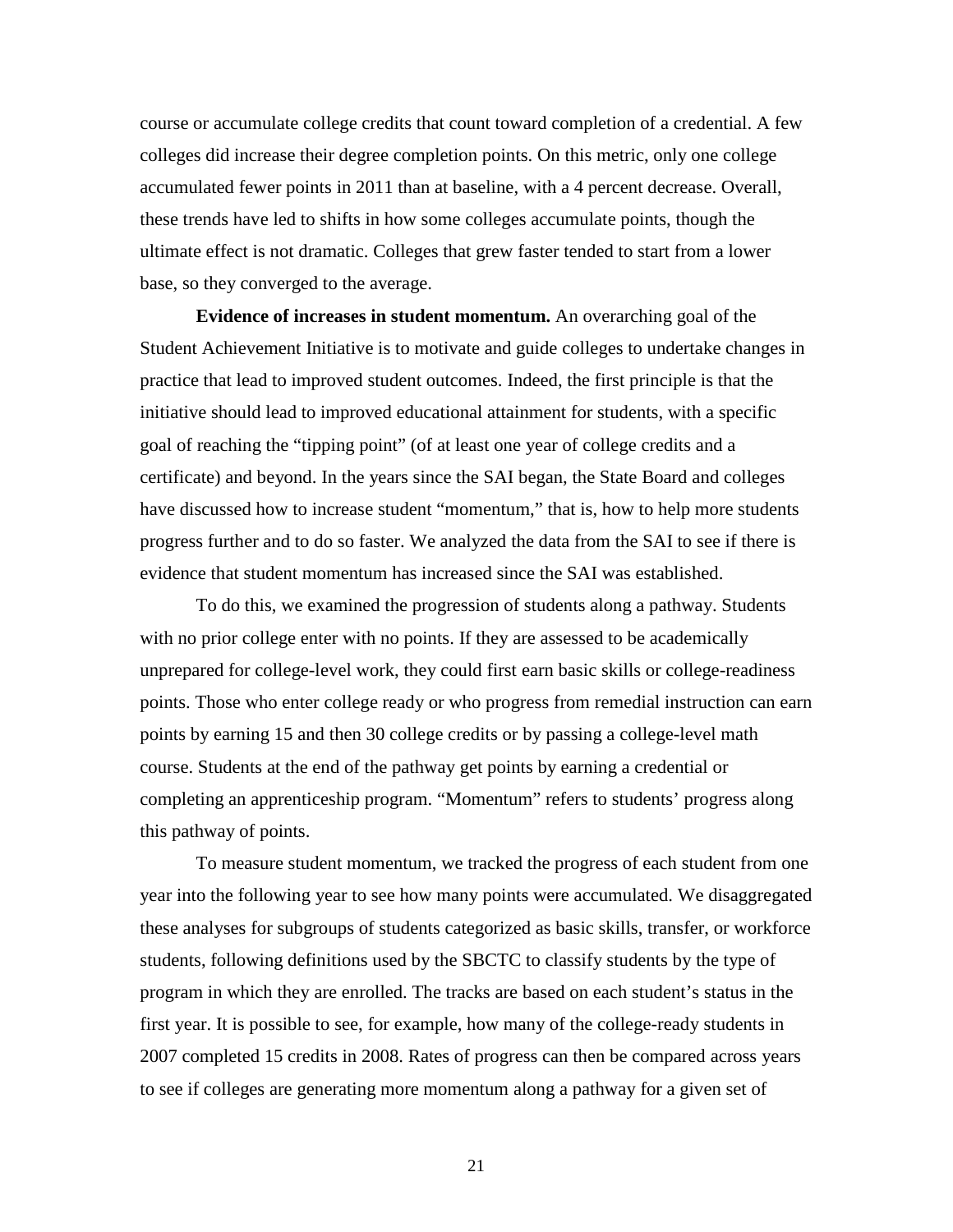college-ready students. As noted above, the pathway of progression in points is: none, basic skills, college readiness, 15 credits, 30 credits, quantitative reasoning, and completion. Basic skills students can earn any category of points. Transfer students and workforce students typically do not earn basic skills points but can earn college readiness points if they enroll in and complete college remedial or "developmental" courses. Figures 2 through 4 illustrate momentum patterns for students from 2009 to 2010 based on how many points and what types they started with in 2009.

Figure 2 shows that half of students who started with no points in 2009 (50 percent of students in that year) had not earned any points by the end of 2010. In fact, looking over three years, few basic skills students went on to earn any college-level points. Most of these students who did not earn points in either year were not enrolled in 2010; this is one way that students can lack momentum. This was especially true of basic skills students. Regardless of the category they started in, very few students who accumulated no points in the first year went on to accumulate any points over three years.

As is evident from Figure 3, students who started 2009 with college readiness points—indicating that they had previously taken and made some progress in adult basic skills or developmental courses—made more progress. Over 20 percent of transfer students who began with college readiness points, more than 25 percent of basic skills students, and nearly 35 percent of workforce students attained at least one additional achievement point between 2009 and 2010. Interestingly, other analysis not shown here indicates that the momentum of students in either transfer or workforce programs did not seem to depend on whether students first took pre-college remedial courses or entered directly into college-level programs.

Students who started 2009 with 15 college credits progressed even further (Figure 4). At least a third of basic skills students who began with at least 15 credits and over 40 percent of transfer and workforce students progressed along the pathway between 2009 and 2010. Generally students who were further along the pathway exhibited greater momentum.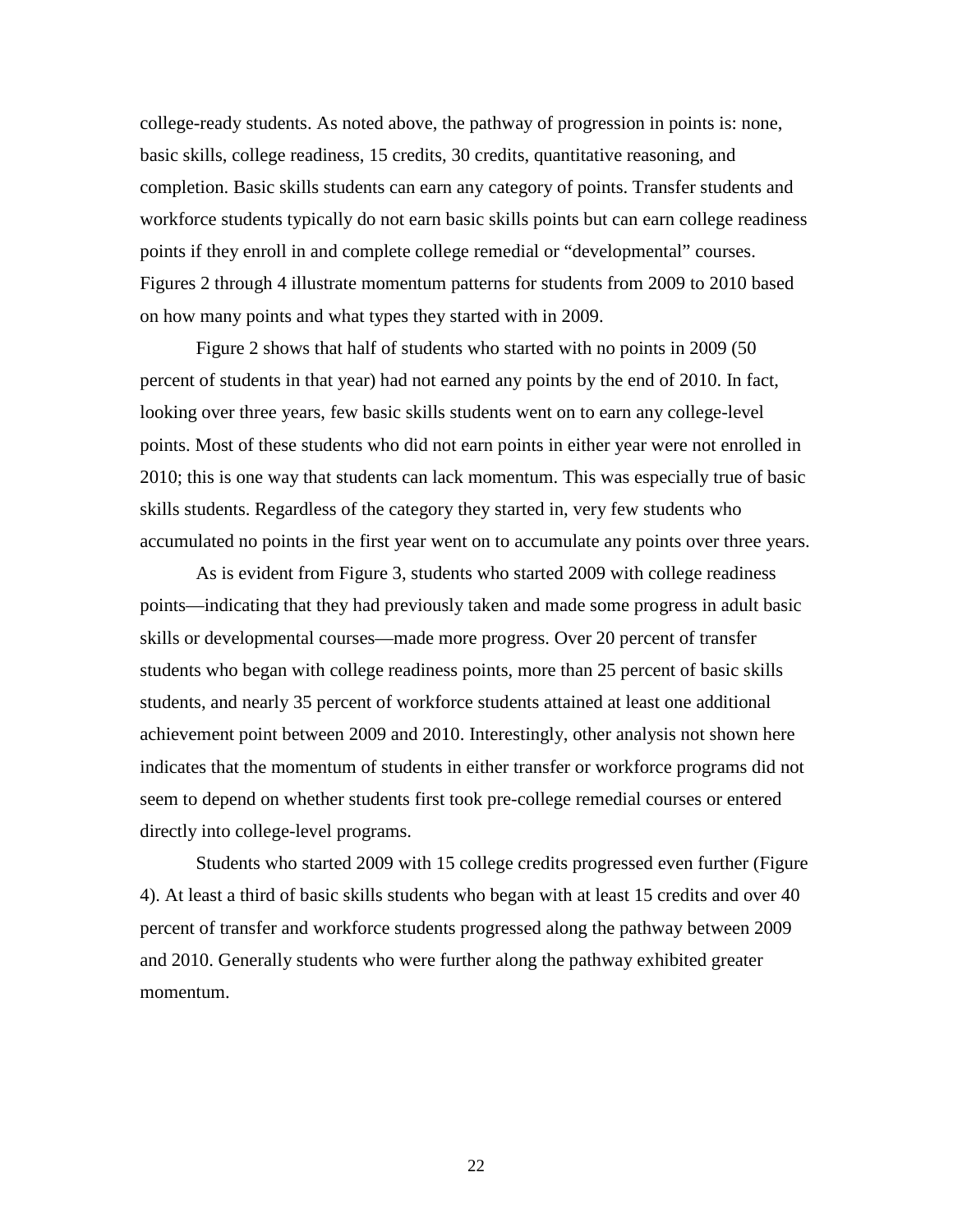0% 10% 20% 30% 40% 50% 60% 70% 80% 90% 100% Basic Skills Transfer Workforce **Certification Quants** Credit 30 Credit 15 College ready **Basic skills** ■ Zero points

**Figure 2 Distribution of Points by end of 2010 for Cohort of Students Who Started Zero Points in 2009**



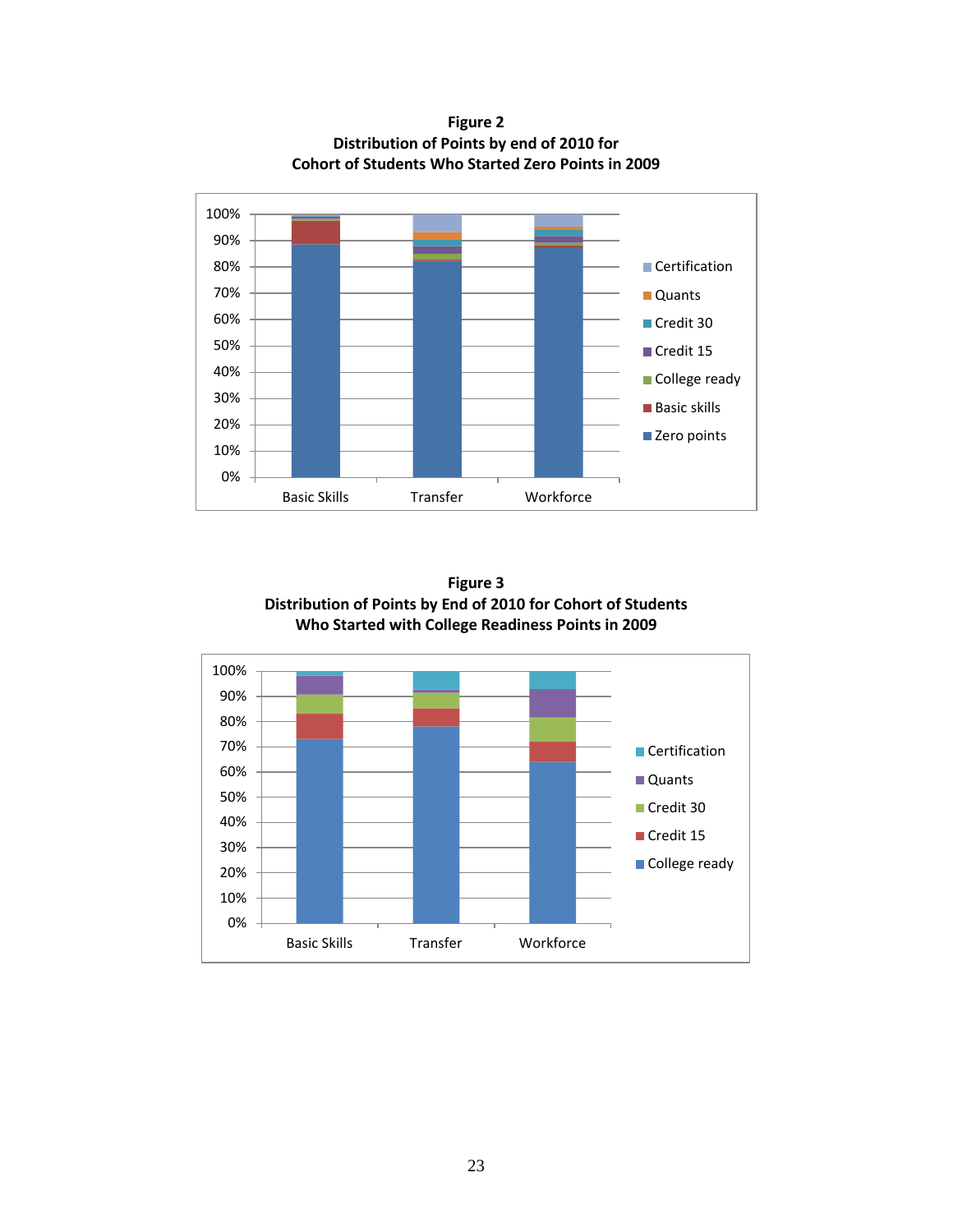

**Figure 4 Distribution of Points at End of 2010 for Cohort of Students Who Started with 15 Credit Points in 2009**

Not surprisingly, attrition rates were much lower for students who already had points. However, since these students represent less than 40 percent of all students, it is difficult for an improvement in their momentum to significantly increase the total points a college can obtain. Since half of students did not accumulate any points and few basic skills students go on to earn college-level points, despite some gains in momentum for students who were already accumulating credits and making progress, overall student momentum does not seem to have changed much during the period in which the SAI was introduced. Put another way, improvements in momentum by the smaller number of students who were already making progress had a small effect on points accumulation overall. Looking back at Figure 1, the proportion of points that are accumulated toward the beginning of the pathway—basic skills or college readiness points—remained stable. If colleges were increasing momentum, a greater proportion of their points in later years would have been gained from the metrics that take place later in students' academic pathways (e.g., 30 credits and degree completion).

Ironically, colleges that retain more students may actually find it harder to accumulate points for those students beyond their first year—simply because there are fewer points for students to earn beyond the first year. Given the large numbers of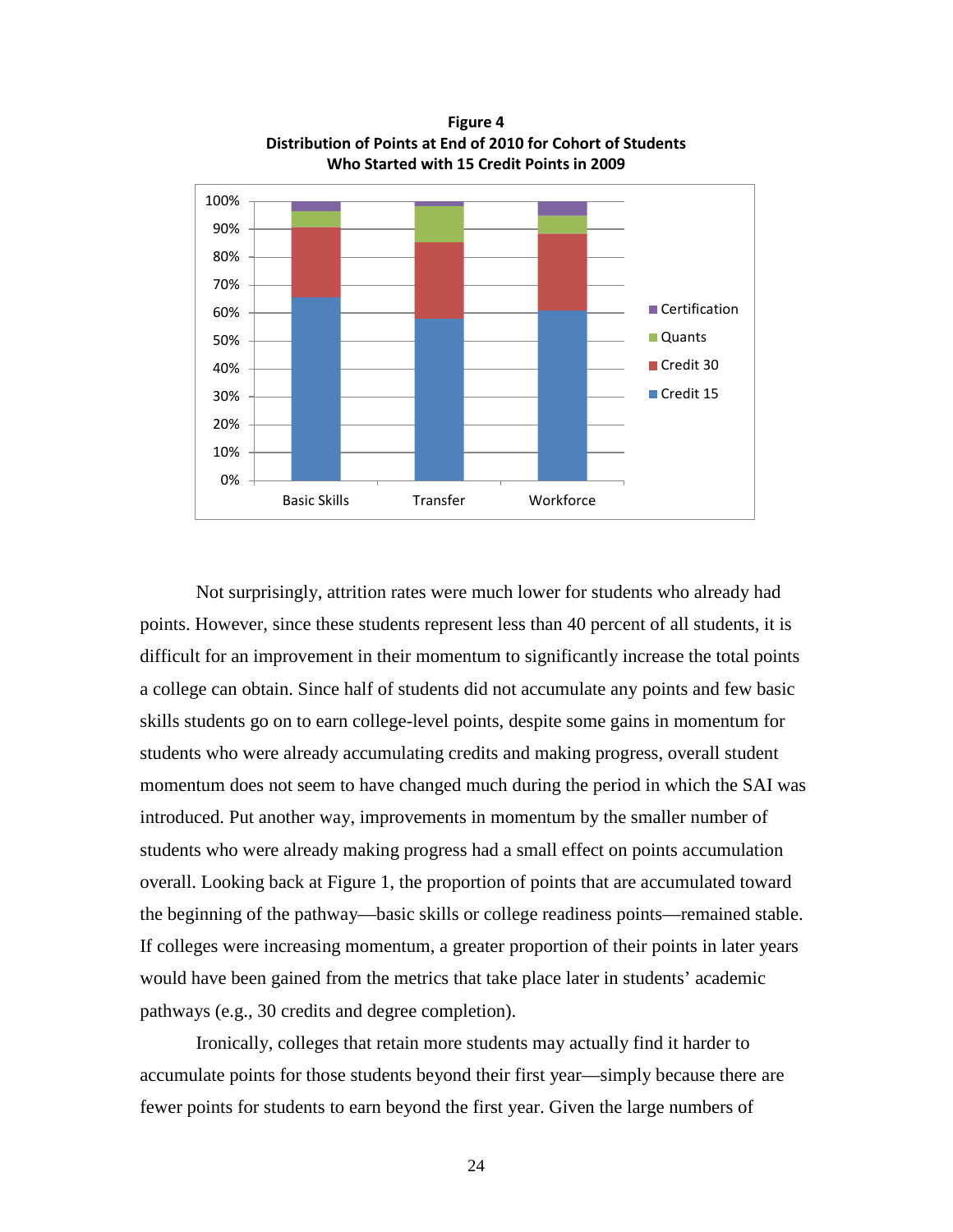students who earn no points, colleges may be more likely to improve student momentum if they focus on the gains that can be made among students when they first enter the institution. This would suggest efforts to improve student attachment in their first year.

#### <span id="page-28-0"></span>**Research Question 3**

*What distinguishes colleges that perform well according to the SAI framework from those that do less well?*

To examine the factors that distinguish colleges that perform well according to the SAI framework from those that do less well, we analyzed factors such as college and student characteristics that correlate with points increases. Based on our fieldwork, we examined if there is a correlation between responses about the SAI and college performance—that is, were high-performing colleges more engaged in implementing the SAI, or did they have different views about the policy than low-performing colleges? In addition to looking at the determinants of and responses to institutional performance on the SAI, we compared college performance according to change in total points from a prior year—the metric used to award funding under the current policy—with other alternative performance metrics, such as points per student, to see if different metrics would result in a different funding allocation.

#### **Correlates of college performance.**

*Effects of student characteristics.* If the SAI is working as intended, the characteristics of a college's students should have little or no influence on college performance. That is, the SAI policy should not pressure colleges to serve students they would not otherwise seek to serve based on their missions. To assess this, we examined the correlation between a wide range of student characteristics and college performance according to the SAI measures.

Our analysis found that many of the student characteristics we examined were correlated with SAI performance. For example, full-time students generated more points than part-time students. This is not surprising since full-time students generally make faster progress than part-timers Students on financial aid also tended to accumulate more points. This is also not surprising because to receive financial aid students must be pursuing a credential, whereas some students not on financial aid may just be taking a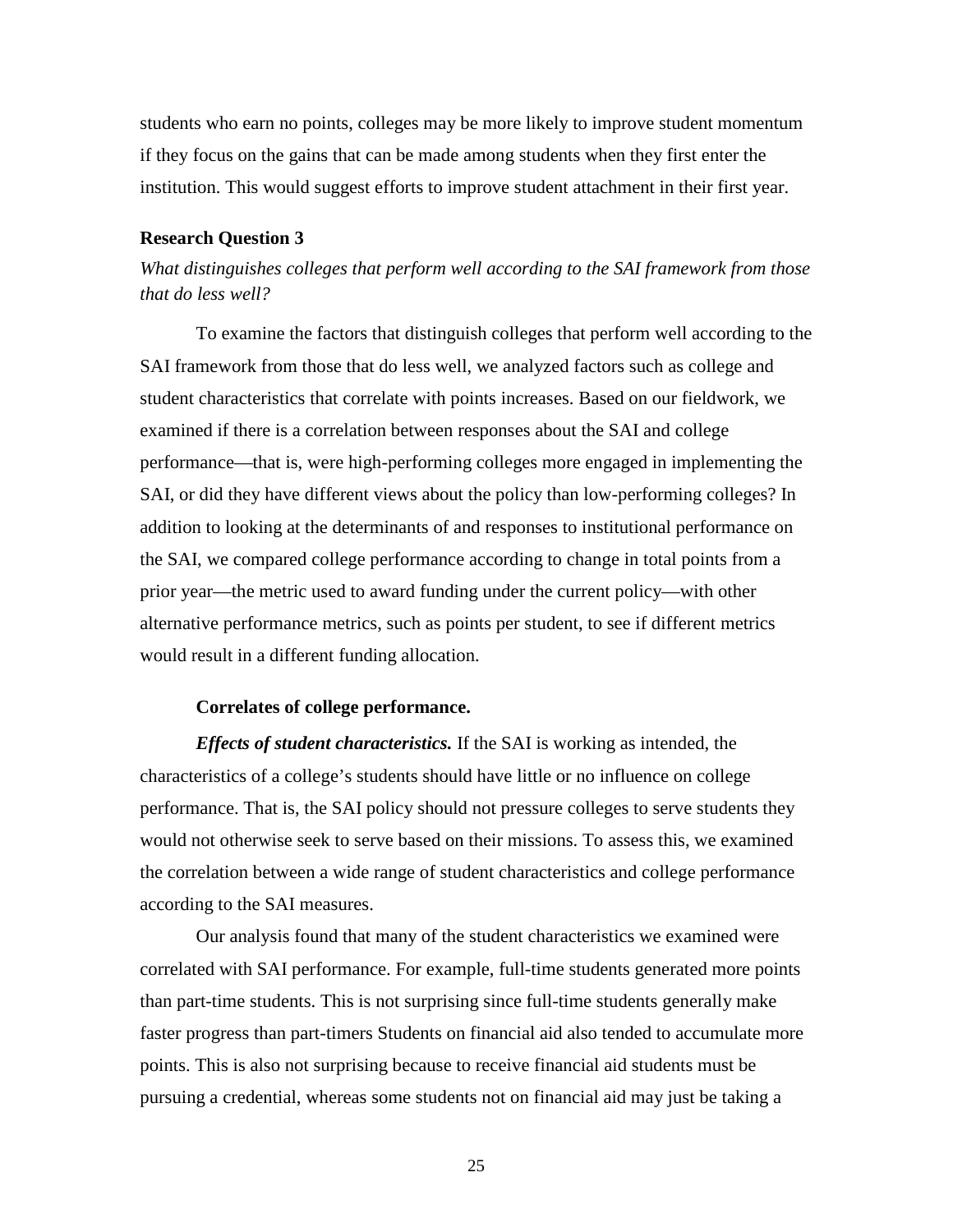few courses and not intending to pursue a credential. Students under 20 were much more likely to earn points compared to other age groups, and students over 65 were much less likely. Among full-time students, males, high school dropouts, and Black students were less likely to accumulate points. Both high school dropouts and high school graduates were more likely to gain points as part-time students. Again, none of these findings are surprising.

While most of the student characteristics we examined had a statistically significant association with points accumulation, the apparent effects of these characteristics were small, explaining between 2 and 10 percent of the variation in points. Moreover, there was considerable variation in effects across the individual measures; that is, different characteristics affected different measures differently. The result was that in the aggregate, no particular characteristic affected points overall in a substantial way. Thus, no particular college had an easier way to accumulate total points based on the characteristics of the students it serves. In particular, there is little evidence that colleges serving more at-risk, low-income students are penalized by the SAI awards method.

Not surprisingly, colleges serving more disadvantaged students were more likely to earn basic skills points. Put differently, the basic skills points do seem to reward colleges for serving disadvantaged students. This is consistent with the SAI's aim to encourage colleges to serve students across mission areas, including those from disadvantaged backgrounds. For these colleges, however, the gains in basic skills points were counterbalanced by lower points accumulation in the college-level metrics. Serving disadvantaged students in basic skills programs did not give colleges an advantage in terms of the overall SAI points.

*Influence of college size.* Both total points per college and change in total points were strongly related to size of enrollment, or headcount. This relationship holds even after controlling for the composition of the student body in terms of socioeconomic status, age, full-time/part-time enrollment, disability, race, and prior education. The points–headcount relationship was reasonably consistent across all three years we analyzed. Larger colleges saw greater increases in total points. A college with 1,000 more students in the 2007 baseline year would have accumulated 165 points more than the average college by 2011. According to State Board staff, this is consistent with the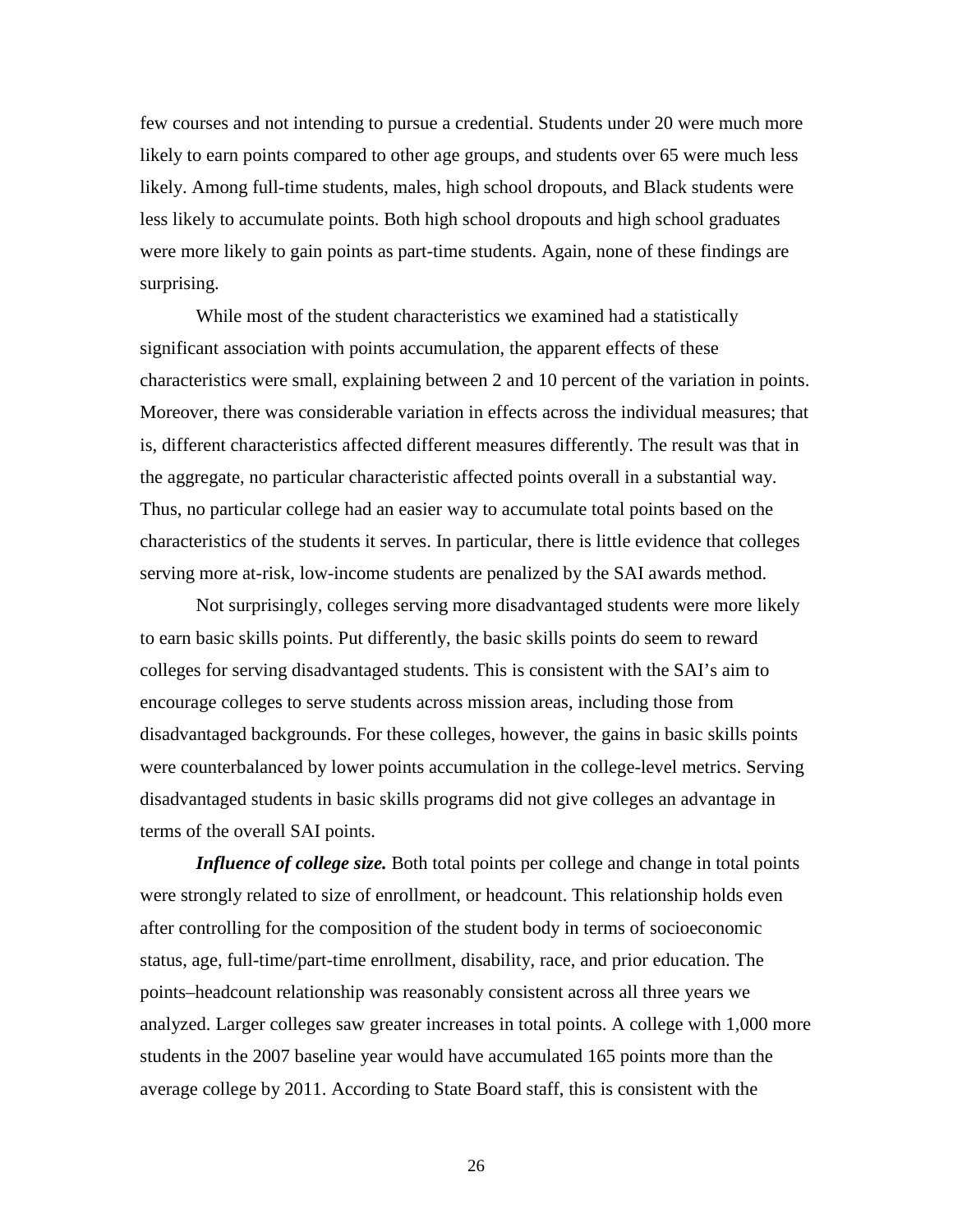original design of the SAI: Larger colleges were expected to be able to obtain bigger awards on the premise that they would require more resources to make changes. The influence of size has increased over time, but the trend is not dramatic. Few other student body characteristics were positively associated with total points or points growth in a consistent way. Thus, point totals were not driven by characteristics of the colleges, such as the composition of the student body. This conclusion holds generally for each of the six metrics.

**Relationship between college performance and responses about the SAI.** Based on the qualitative analysis of the interviews, it does not appear that colleges that perform well on SAI metrics are any more engaged in the implementation of SAI than colleges that perform less well. SAI-related activities are thus not a distinguishing factor in performance. We looked for any general patterns relative to performance by comparing the group of higher performing colleges among those interviewed (those with an increase in points of more than 4,000 from 2007 to 2011) to the group of lower performing colleges (point increases of less than 2,000). There is not much difference between high and low performers in the level of awareness; in both groups, the SAI is primarily known among administrators down to the dean level and faculty/staff who serve on relevant committees. Neither group of colleges reported that the SAI had much direct impact on their activities. Where activities were cited as being at least in part attributable to the SAI, they tended to be in the area of basic skills and developmental education at both sets of colleges.

The one area with some detectable differences between higher and lower performing colleges was in attitudes about the SAI, with attitudes appearing to be somewhat more negative in the lower performing colleges. While most of the lower performing colleges noted that the SAI measures represent important milestones and can focus conversations on student progress, they more often noted concerns including issues with the timeliness and reliability of the data, sensitivity of the metrics to enrollment changes, the cross-sectional (as opposed to longitudinal) nature of the measures, and the lack of applicability to some unique characteristic of their college structure or student population (e.g., primarily transfer-seeking students or those intending to take only a few courses to upgrade job skills). Negative opinions about aspects of the funding mechanism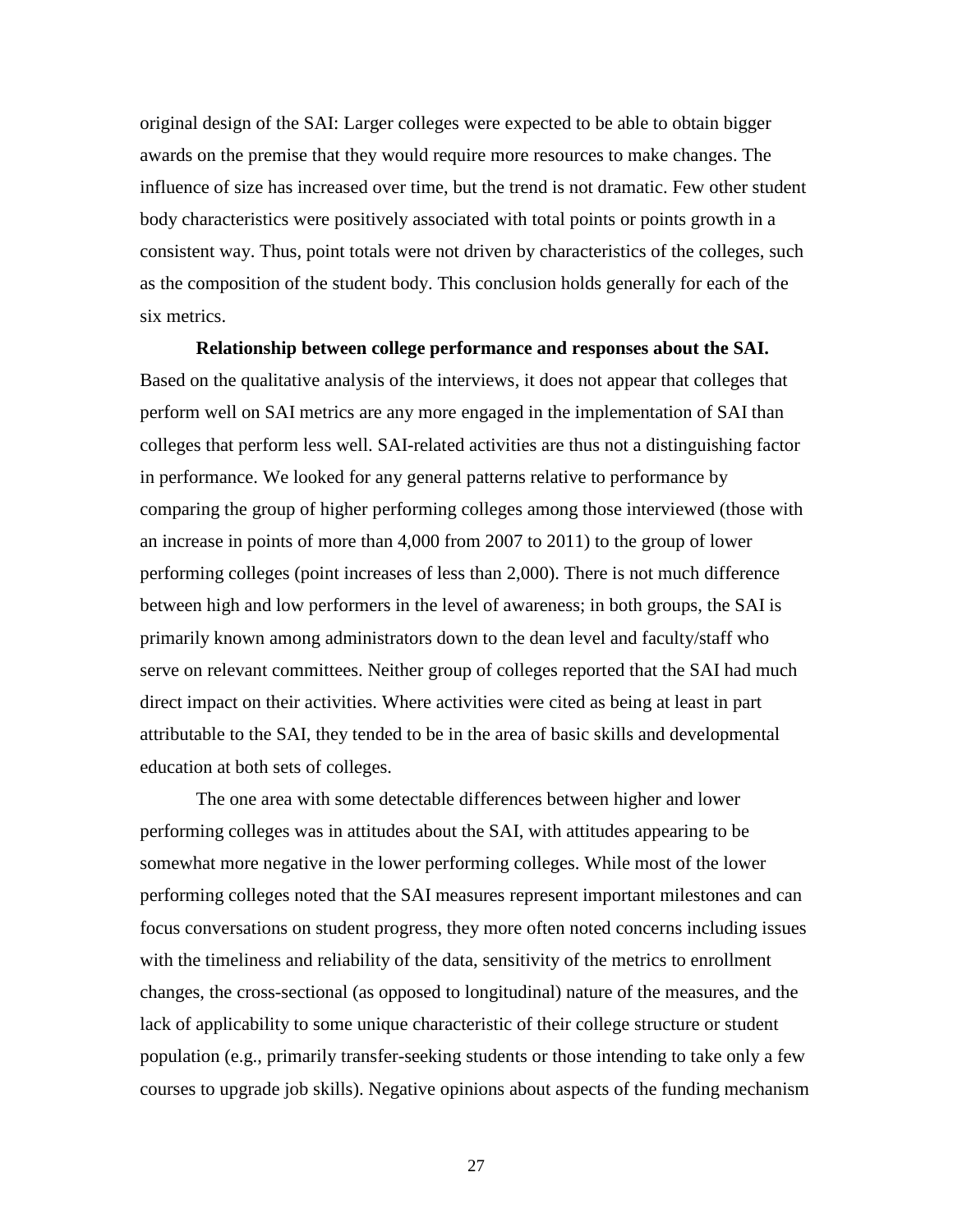were common to both groups of colleges, but were more pronounced in the lower performing colleges. While high performers may have been happier with the outcomes, they were uniformly quick to acknowledge that they did not truly understand why they had scored relatively well in point gains.

**Alternative measures of "achievement."** The SAI is explicitly intended not to rank colleges, and in general ordinal ranking is often not the best way to understand differences between colleges (Jenkins & Cho, 2012). The SAI rewards colleges based on their improvement against their own historical baselines, not against the performances of other colleges. It is a funding system, not an ordering system. Still, performance systems should be robust—they should be insensitive to variations in how they are calculated. Moreover, the SAI does allocate funds based on colleges' relative performance. Some colleges receive more funds than others. Thus, the allocation system of the SAI will be more credible if it reflects a valid measure of relative performance. Colleges that receive more funds using the SAI measure of achievement should also receive more funds based on an alternative, equally plausible measure.

To examine this we compared the rankings of colleges over time using the SAI measure and using alternative measures of "achievement." (The alternative measures do not alter the specific metrics by which students generate points for colleges; rather they are alternatives to the way that those points are ultimately combined to produce a measure of college achievement.) There are multiple ways that colleges' relative performance within the Washington State system could be measured. In this analysis we compared the SAI measure—which is change in total points compared to a baseline year—to three other measures: points per student (captured both in terms of headcount and FTE), change in points per student, and expenditures per point. Points per student is a measure of effectiveness, since it examines the points earned by colleges independent of their size. In our interviews with colleges we found that some colleges recognized this and were converting the SAI points to points per student as a measure of their effectiveness. We examined points per student in a given year as well as changes in points per student from a baseline year. The third alternative measure—expenditures per point—is a measure of the efficiency with which colleges invest their resources in order to achieve points. This is admittedly a rough measure, given that the data used for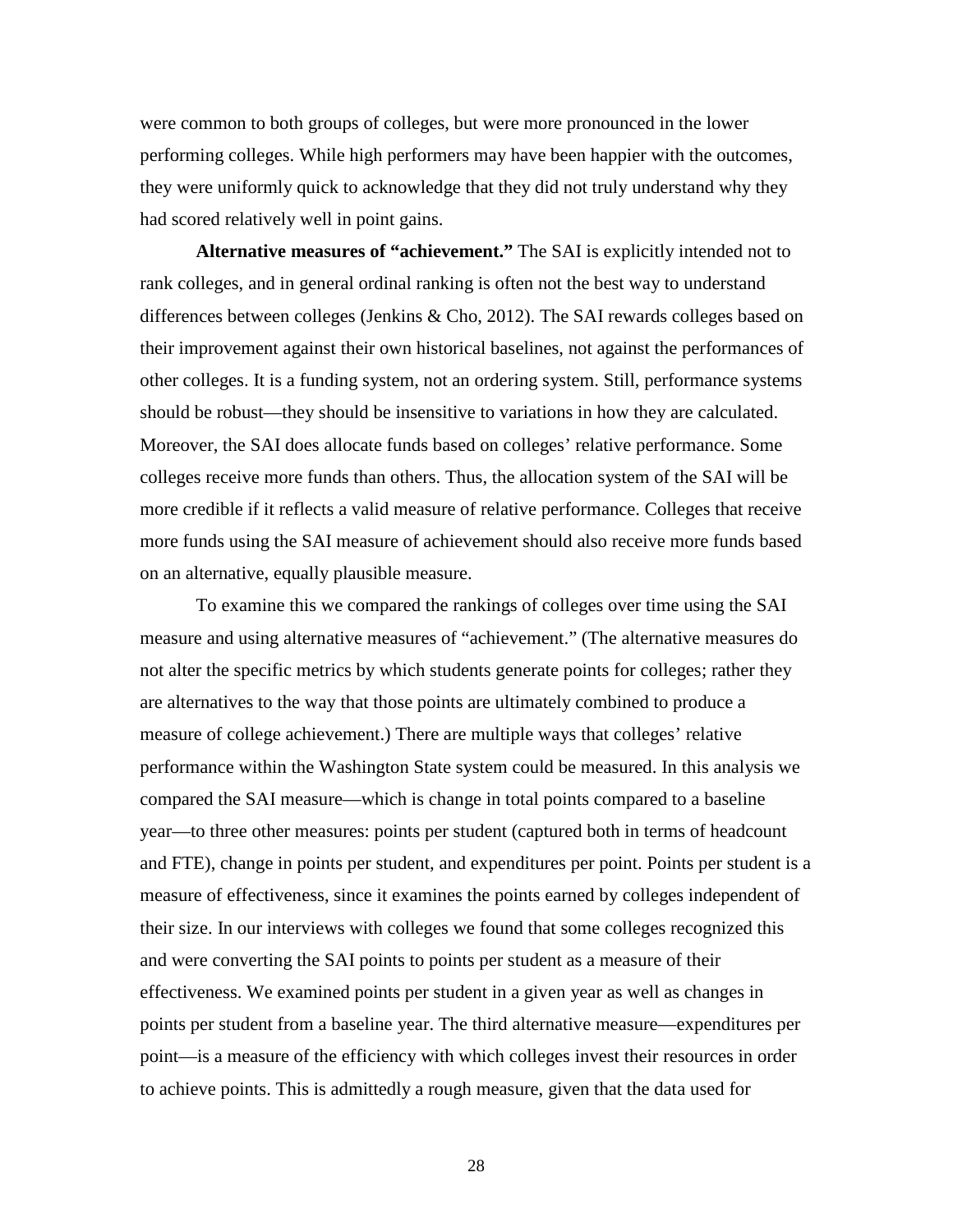expenditures are drawn from IPEDS and are sometimes criticized as inaccurate by college finance experts.

As in a prior analysis (Belfield, 2012), in this more recent comparison, using the 2009 and 2010 data (the latest available), we found that the ranking systems based on absolute change in points yields a different ordering of colleges than rankings based on any of the other three measures. Some of the colleges that are ranked very low based on absolute change in total points are ranked high when the ranks are based on any one of the three alternative measures. The correlations between the SAI measure and the other three are negative. This suggests that the SAI measure is measuring something different than the other measures. We can assume therefore that the factors associated with improving performance on the SAI measure are likely different than those associated with improving performance on the alternative three measures.

#### <span id="page-32-0"></span>**Research Question 4**

#### *Is the SAI sustainable?*

To address this question, we asked interviewees about their attitudes toward the SAI policy and changes in those attitudes over time, about the degree of institutionalization of the SAI within the colleges, and about their perceptions of the future prospects of the SAI.

**Attitudes about the SAI.** There are two kinds of attitudes about the initiative that are important in our study—attitudes about the framework of metrics on which the points are based, and attitudes about the funding mechanism by which rewards are allocated to colleges. As in our 2010 research, we found more support for the framework and its metrics than for the funding.

Support for the intermediate milestones represented in the SAI metrics seems to be somewhat higher than in 2010. They are generally recognized as important things to measure and are seen as a helpful way to focus collective efforts on student progression. The higher support is likely related to the measures being integrated into other initiatives and student success efforts at the colleges (such as ATD) and their being used to measure the impact of those actions. It is important to note however that the colleges are generally applying measures similar to the SAI metrics to longitudinal cohorts of students. The fact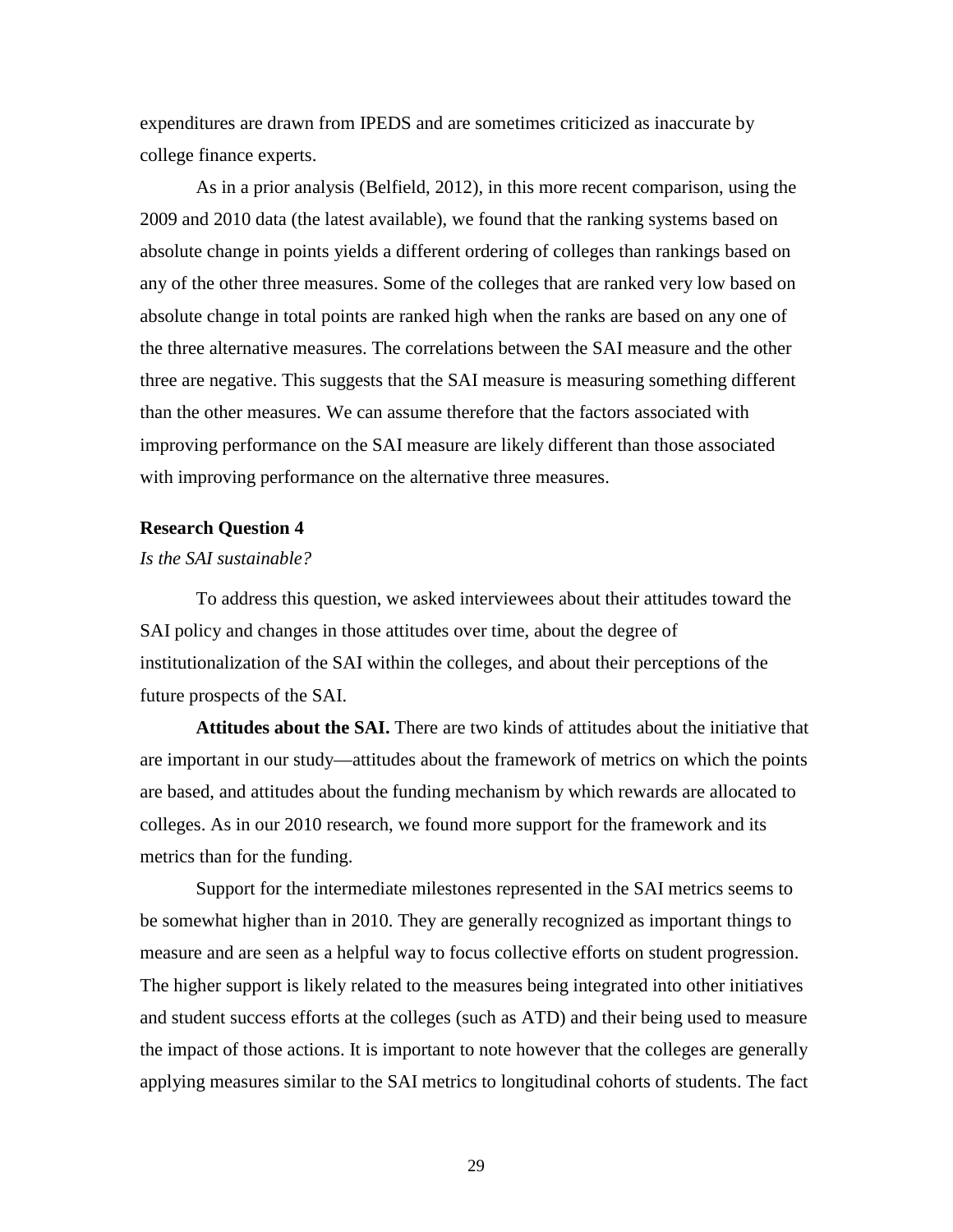that the measures were based on research providing evidence of their importance continues to be widely appreciated across the colleges.

The framework's focus on underprepared students is widely believed to have increased the visibility and priority of the basic skills mission of the colleges and to have focused attention on the importance of transition from Adult Basic Education (ABE) to college-level programs. Basic skills faculty and administrators in several colleges pointed out that the SAI's point structure may have helped insulate basic skills departments from worse budget cuts, given that basic skills students pay no tuition, by allowing their departments to generate some funding for colleges. However, an example from one college demonstrates that the SAI's focus on basic skills did not have that effect on all campuses. The college chose to cut selected basic skills programs in order to avoid cuts in college credit programs, despite recognizing that the outcome would be a loss in SAI points. The loss in points resulted in the college receiving no SAI funding for the year, but administrators noted that the loss in SAI funds was substantially less than what they would have lost in tuition and other revenue by cutting credit programs. Moreover, the college made clear that the cuts it made to its basic skills program did not reflect a lack of commitment to that mission. In fact, the college decided to close some satellite basic skills centers located throughout its service region, which generally had poor outcomes, and to strengthen its on-campus basic skills instruction.

We heard fewer concerns about the specific metrics adopted by the SAI than we did in 2010, possibly due to awareness that the SBCTC was in the process of considering some changes to the measures during our interview process. Also, respondents seemed to be more focused on the bigger picture (i.e., the value of tracking student progression) and to be less concerned with the details of specific metrics. On the other hand, we more often heard general concerns about the SAI approach to using the metrics and data including:

- The cross-sectional nature of the data severely limits its value for identifying strategies to improve student progression or tracking the effects of such strategies.
- It is difficult to understand why SAI points go up or down because the points cannot be connected to particular college actions.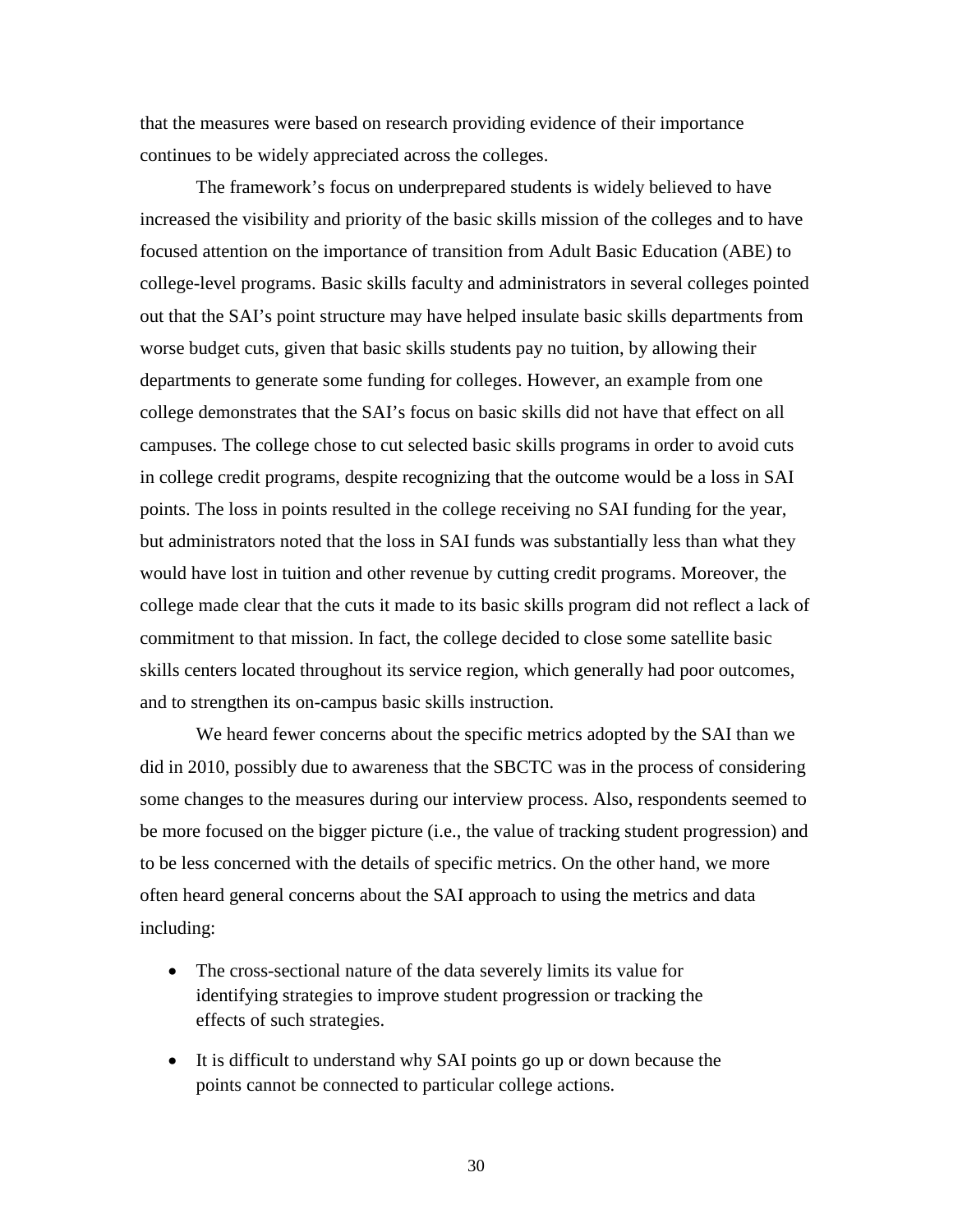- The requirement to demonstrate year-to-year improvements to receive funding disadvantages colleges that were higher performing to begin with; conversely, the SAI can provide larger rewards to colleges with poor initial performance.
- The major impact of enrollment on points limits the extent to which the SAI is really funding "performance" in improving student success.
- Coding differences and data anomalies across colleges also have a large impact on SAI points (e.g., how courses are coded can affect whether points are earned for completion of a college-level math course, as in the case of a course that integrates the teaching of college-level math skills into a technical course that is not coded as a "math" course).

While attitudes about the SAI framework and metrics, overall, continue to be largely positive and even somewhat improved, attitudes about the funding mechanism are negative overall and have worsened over the last two years. The most frequent concern we heard about the funding was about the "skimming" of base funds to create the SAI funding pool, which is viewed as reneging on the initial idea that the SAI be funded with "new money," although the SBCTC is not typically blamed for this development.

Despite the negative opinions about the SAI funding mechanism, we found more support for the general concept of performance funding than in 2010. Some of that is resigned support because people believe performance funding in some form is here to stay, and they want to make it work. Many of those voicing these sentiments understand that performance funding is popular with the legislature and governor and that the SAI may be protecting the system from even larger budget cuts. But some respondents expressed more active support for performance funding, arguing that "money talks" and that more money allocated based on performance would be more effective. We heard two very different perspectives on why more money is better. Some respondents suggested that more money would buy more projects and pilot programs, a perspective generally held at colleges that allocate SAI funds through targeted "mini-grants" or special allocations, as well as among recipients of such funds. Others noted that it would simply be a stronger motivation if a larger share of the total budget for the college system was based on performance. However, some of those who argued that allocating more of the budget based on performance would likely provide a stronger motivator for change were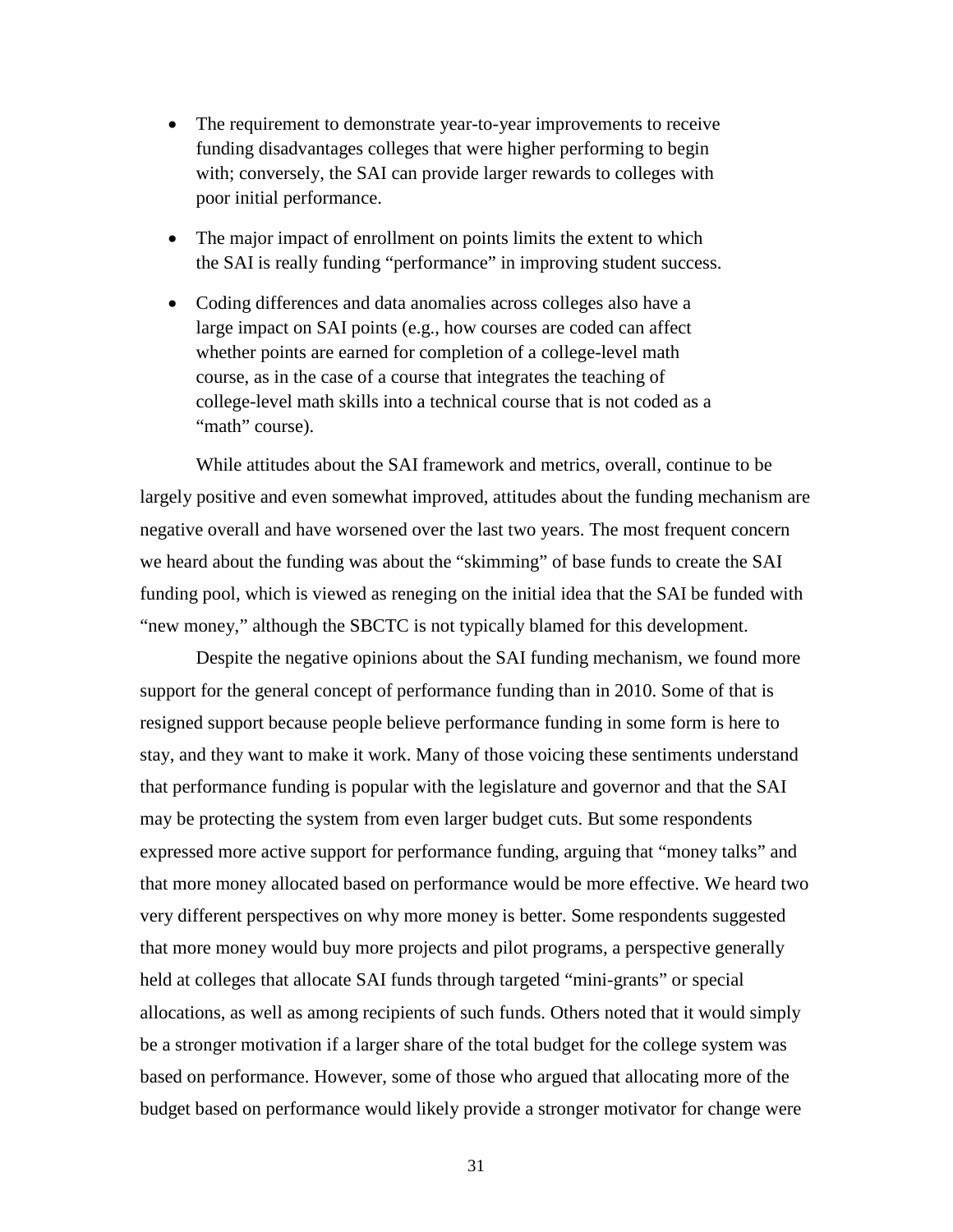also nervous at the prospect, fearing that lower performing colleges could lose funding and thus have fewer resources with which to improve.

Box 7 contains selected quotations about attitudes toward the SAI metrics framework and funding.

### **Box 7 Selected Quotations on Attitudes About SAI Metrics and Funding**

The language has been helpful, the idea of "moving the needle" [on student achievement]. Those kinds of things have become the normal discussion and language in all our discussions…[whereas] it seemed like all of the discussions back in the day used to be about FTE and generating FTE. Now all the discussion is about retention, completion, progression. It has flipped that, and I think it was a good effort. [President]

Fundamentally, it is a relatively simple methodology to ostensibly measure some very complex variables. That alone should raise several flags. [VP, Institutional Effectiveness]

We were given an opportunity to show our value and keep our jobs. [Dean, Basic Skills]

It doesn't measure our primary goal of putting people to work. [Faculty Union Leader]

This was going to be used initially as a way of allocating new funding, and we would be measured only against ourselves. But now that it has become the basis for reallocating existing funds, I continue to have very strong and persistent worries about using this as a funding mechanism. I don't think it necessarily promoted the kind of behavior that we want. [President]

Really large colleges have an advantage over small colleges. It was not supposed to be an enterprise that pitted resources of one college against another. That is one of the disappointments. The size of the institution does make a difference because of the larger numbers in each of these measures. For this to happen during the worst economic times that we have ever faced in higher education, and every college tried to respond to those budget cuts as fit their abilities. [President]

As we look at the landscape around us, many of the states are moving toward some percentage of funding based on student success. SAI has provided us with a framework with some data points that are comparable with other colleges, so it gives us a way to benchmark our progress. [President]

**Management and institutionalization of the SAI.** In about a quarter of the 20 colleges where we conducted interviews, some initial effort was made to have a separate SAI committee or task force to oversee efforts related to the initiative. Most of those colleges integrated it with related initiatives overseen by "retention" or "institutional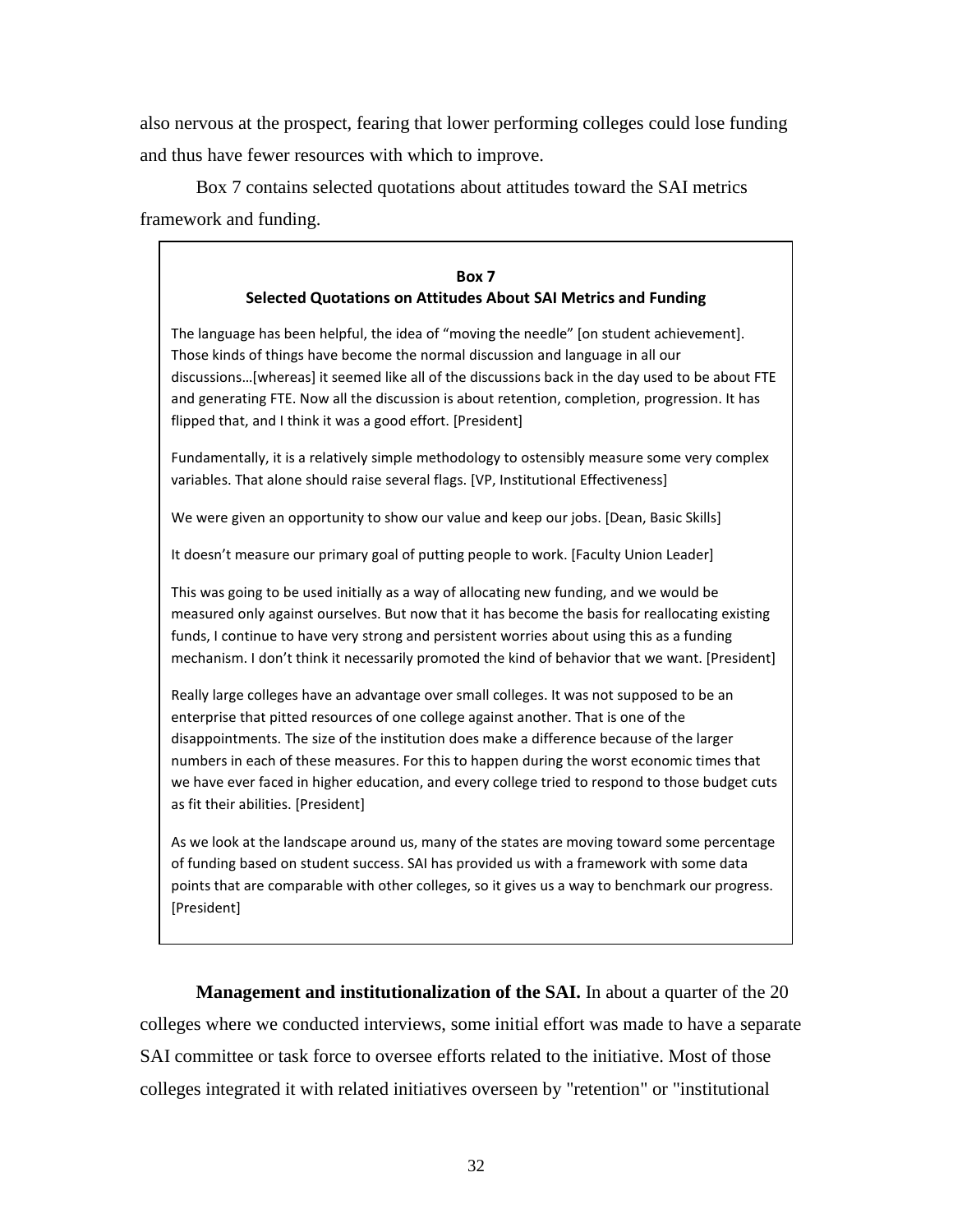effectiveness" or ATD committees and administrators. In about half of the colleges, some effort was made to incorporate attention to the SAI into existing committees or structures from the beginning, and that remains the case. As noted, the SAI has been intentionally incorporated into the ATD expansion for the newest round of colleges funded by College Spark. In the remaining colleges (about one quarter) there was never any concerted attention devoted to management or implementation of the SAI, and it remains largely marginalized, with senior administrators and IR directors dealing with the SAI only to comply with State Board directives or to participate in system-wide discussions.

Some colleges have added SAI points or cohort-based measures similar to the SAI metrics to their strategic or institutional effectiveness plans and have built them into accreditation core themes and campus enrollment management plans. There have been no major changes since 2010 on who is involved—it is still very limited to top administration and faculty/staff in selected units. There continues to be a mix of approaches to the use of SAI funds. About a third of colleges we interviewed put the funds in their base budgets, and the rest use the funds for small grants and targeted projects that they see as related to student achievement. In summary, there has not been much change in the scope and scale of involvement in or management of the SAI at the colleges, although the initiative has been somewhat more integrated into planning, institutional effectiveness, and accountability processes in some colleges.

**Future prospects for SAI.** Opinions are mixed about whether the SAI is likely to have much impact on improving student success, with few seeing an independent impact but most believing that the SAI is one factor among others contributing to more focus on student success. Many appreciate that the SAI provides some new metrics related to student success and think that that could help to improve outcomes over time, particularly if converted to longitudinal cohort measures. Most colleges expect the SAI to continue, or at least for some version of performance funding to continue. The national attention the initiative has generated and the commitment of the State Board and Washington's legislature are seen as important factors supporting its continuation. The initiative's survival through recent budget cuts is seen as evidence of that commitment.

Acceptance that some funds should be awarded to colleges based on student progress and outcomes is fairly widespread, and many favor some more money to that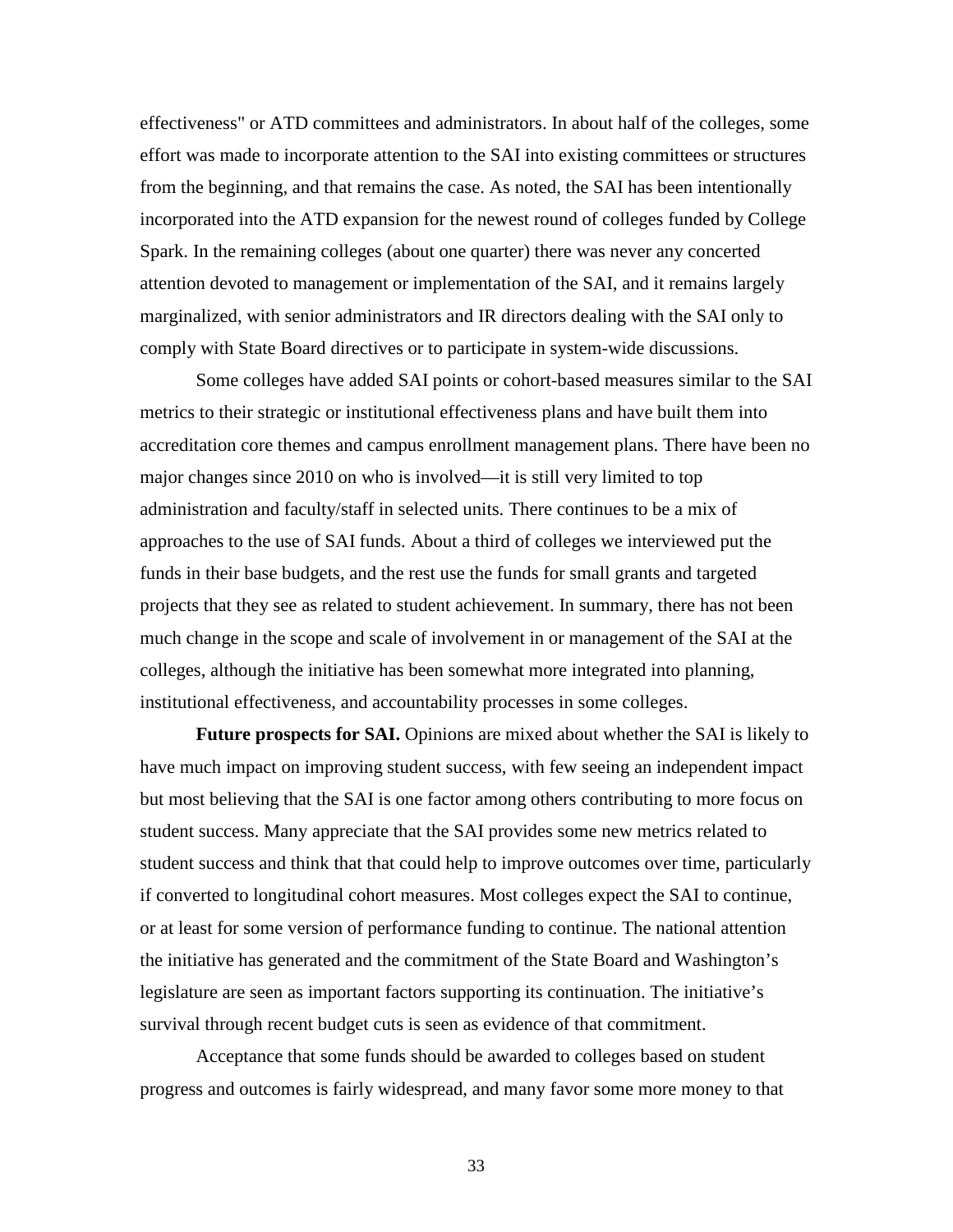end. But many express concern about it becoming a large share of funding on the grounds that so much about students' challenges and reasons for not persisting is beyond the control of colleges. Many colleges have heard that some changes to the metrics are currently being considered by the State Board and are likely to occur, though specifics are not widely known. Those familiar with the details of the recommended changes are generally supportive of them.

Some of the more common suggestions respondents offered for improving SAI include:

- Emphasize the use of student progression metrics in cohort data, rather than cross sectional data, to better allow for connection to changes in college activities/efforts
- Use points per student rather than total points
- Measure changes in "momentum" from one year to the next
- Measure progress within a specified period of time to award points, like completion of 15 or 30 credits within one year of entry
- Measure progress and award points within specific groups of students (e.g., those seeking a degree, those beginning in developmental education)
- Incorporate additional credit accumulation points beyond 30 credits
- Award points for transfer and transfer readiness
- Award points for short-term certificates
- Measure and award points for workforce outcomes for CTE students, like finding a job or a better job, or increasing wages (though measurement challenges were acknowledged)
- Provide colleges with more help in interpreting the data and analyzing what strategies work to increase student success.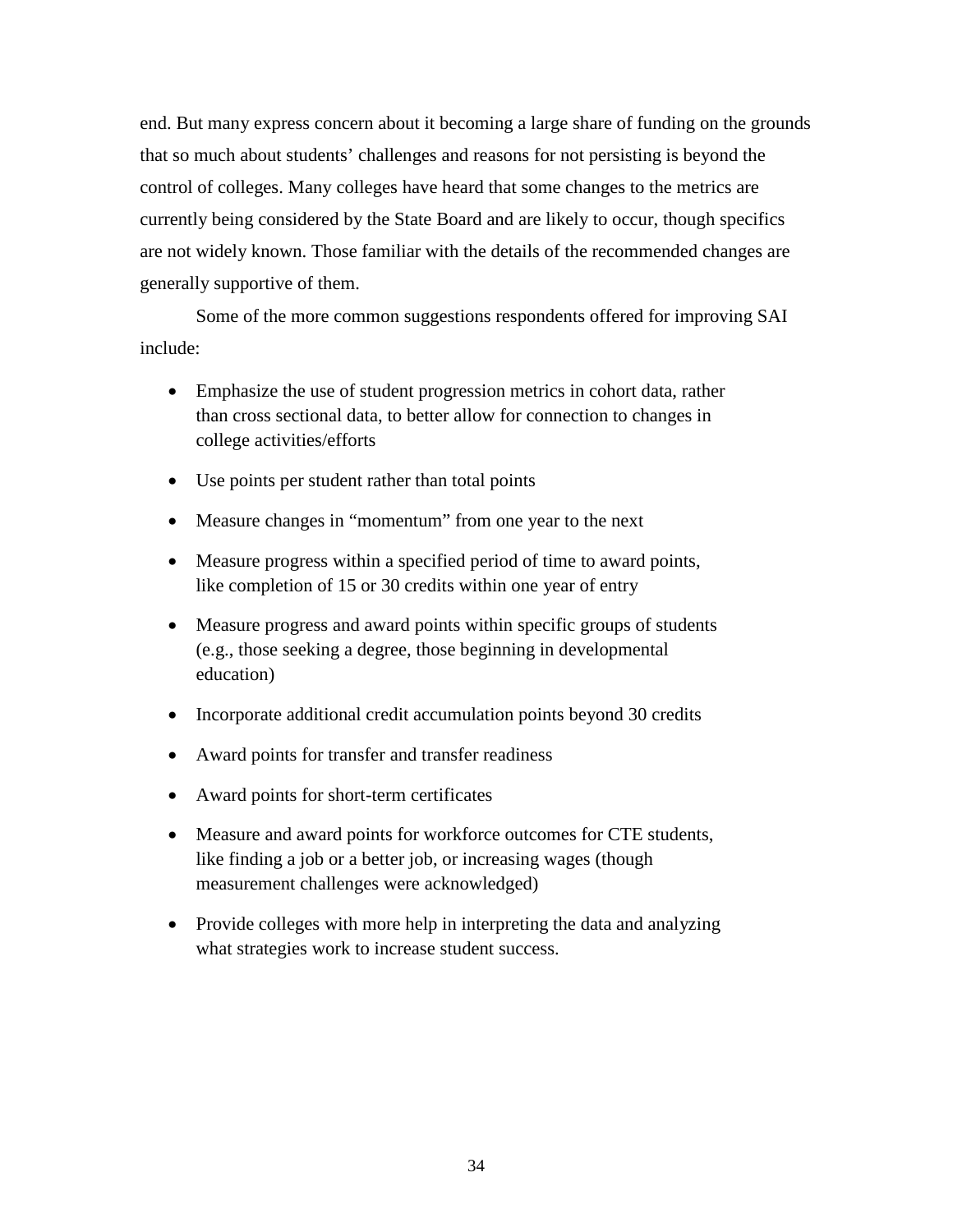Box 8 contains selected quotations about the future prospects for the SAI.

### **Box 8 Selected Quotations on Future Prospects for the SAI**

A lot of people are resigned to the fact that performance funding is our future…We want this to be a tool that helps us and doesn't hurt us. [VP, Student Affairs]

The state board loves it, the public seems to think it is a good idea, our legislators think it is wonderful, so I think we will have something like it for a long time. It is part of the fabric of higher ed. [President]

<span id="page-38-0"></span>We have slipped into trying to please everyone. It feels like it may be getting watered down a bit because we are trying to please various constituents. If student achievement is about progression, then why are we continuing to look at things that do not move students toward completion [regarding statewide advisory group's efforts to revise SAI]? [Administrator]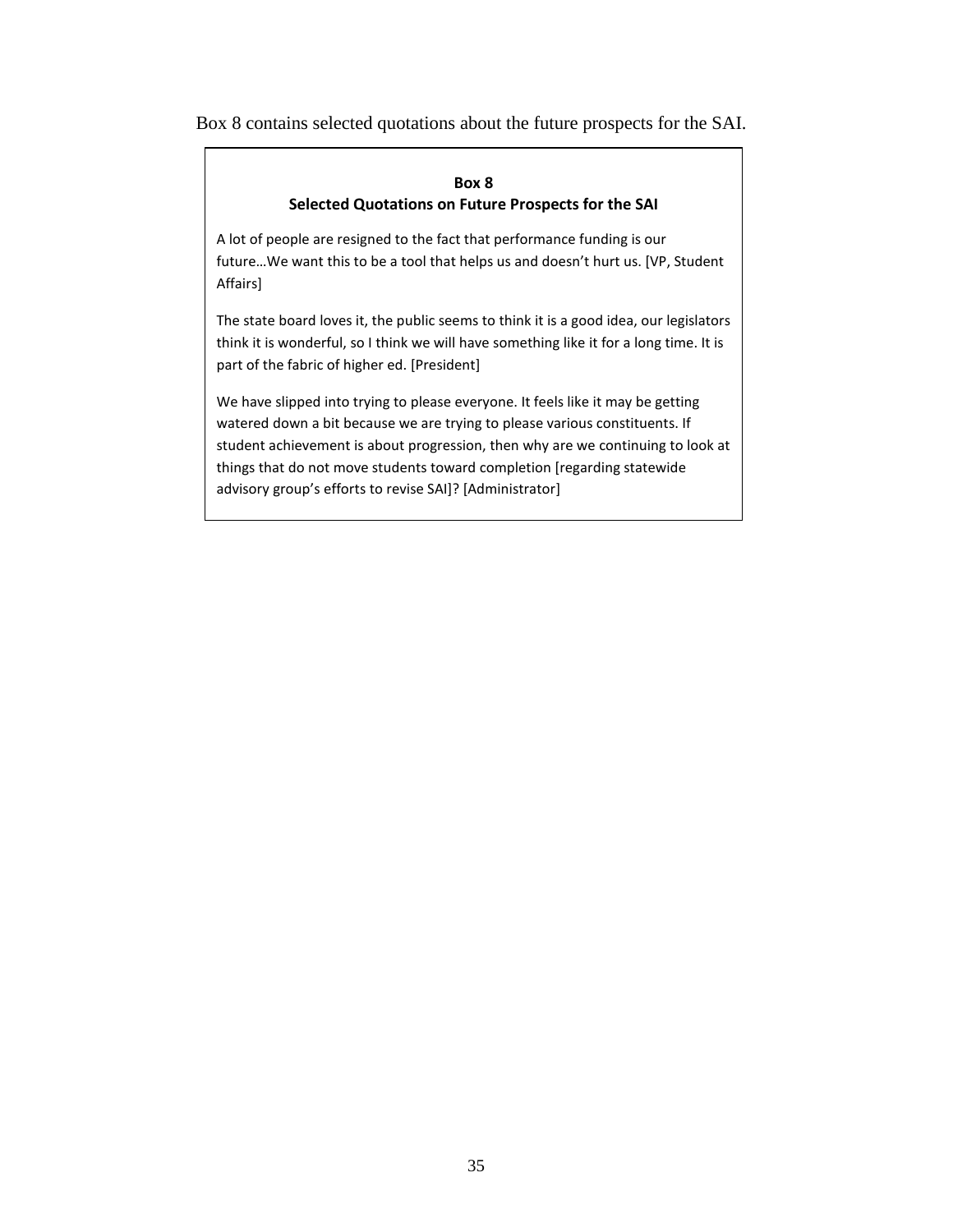#### **4. Conclusion**

The Student Achievement Initiative has garnered much attention, and the State Board much admiration, in part for how thoughtfully the program was developed and designed. The process began with a broadly representative group developing principles that then served to guide the more specific design and implementation of the initiative. At this five-year point of implementation, as the State Board is reviewing the past experience and considering some modifications to the initiative, it is appropriate to conclude with our reflections about how the SAI has played out with respect to the initial twelve design principles.

### <span id="page-39-0"></span>**Overall Principles**

# **Overall Principles** • The initiative leads to improved educational attainment for students, specifically the goal of reaching the "tipping point" and beyond. • The initiative allows colleges sufficient flexibility to improve student achievement according to their local needs. The initiative results in the identification and implementation of successful

practices to improve student achievement system-wide.

Student achievement, as measured by the achievement point metrics, has increased significantly since the advent of the initiative. However, our analysis has revealed that individual student momentum, or the progression of students toward the tipping point and beyond, has not increased overall in parallel with achievement points. While we find some evidence of increased momentum among students who were already making progress in college-level programs, about half of students in any given year do not accumulate any points, and very few adult basic skills students go on to earn any college-level points. Total points and change in total points are both correlated with college size, meaning that larger colleges earned more awards, a trend that increased somewhat during the first five years of the initiative. This finding illustrates an important issue related to the initial design of the SAI: A cross sectional measure of points earned collectively by all students enrolled in a particular year is quite different from measures of student progression over time. There was widespread acknowledgement that if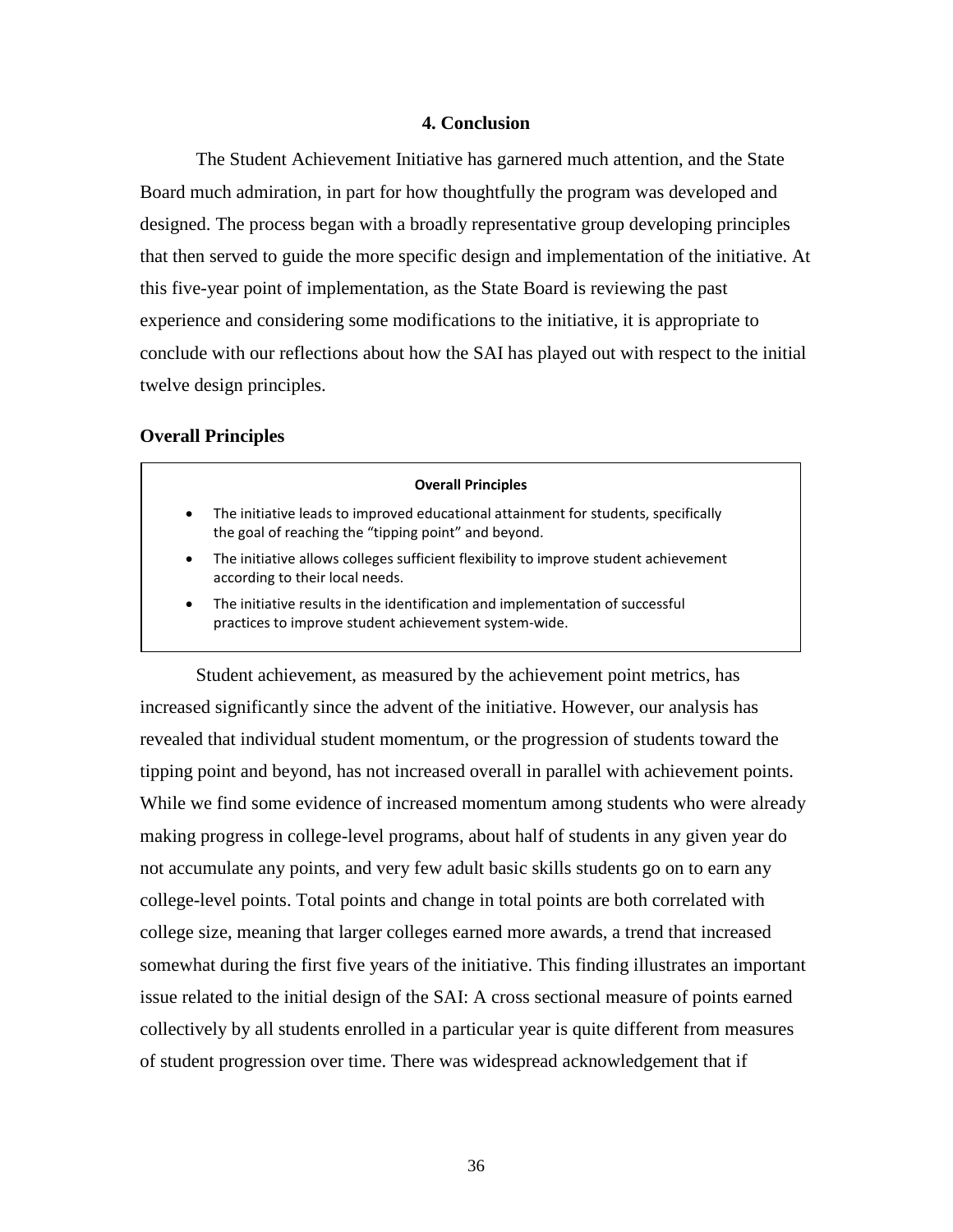colleges are to identify and measure the impact of strategies for improving student outcomes, they need to use longitudinal cohort data rather cross-sectional "snapshots."

As implemented, the SAI has honored the design principle of allowing colleges flexibility to improve student achievement according to their local needs. There have been no prescribed activities, as colleges may decide which area(s) of the progression framework they want to focus on and how they will try to improve student success. However, the other side of the flexibility coin is that many faculty and staff are seeking more guidance in the identification of successful practices. We heard in nearly every set of interviews that it has not been possible to understand what actions have led to increases in SAI points. This uncertainty has limited the identification and sharing of effective practices.

#### <span id="page-40-0"></span>**Principles for Measurement**

#### **Principles for Measurement**

- Performance measures recognize students in all mission areas and reflect the needs of the diverse communities served by colleges.
- Performance measures must measure incremental gains in students' educational progress irrespective of mission area.
- Measures are simple, understandable, reliable and valid points in students' educational progress.
- Measures focus on student achievement improvements that can be influenced by colleges.

This set of design principles has been quite well satisfied in the implementation of the SAI. We found strong support for most of the metrics and an appreciation that they were largely valid measures derived from research.<sup>[5](#page-40-1)</sup> Interviewees recognize that there is a tradeoff between simplicity and full accommodation of all aspects of the mission that are felt to be important, but there was a growing sense over the course of our three-year evaluation that the "back end" of the progression framework could be better rewarded as there are considerably more opportunities to earn points in the pre-college portion of the point framework than in the later stages of student progression. At the same time, we did hear from some faculty who teach transfer and higher level courses that the means by

<span id="page-40-1"></span><sup>&</sup>lt;sup>5</sup> CCRC's research findings, used in part to inform the SAI metrics, were based on longitudinal data tracking cohorts of students, not on analyses of cross-sectional data.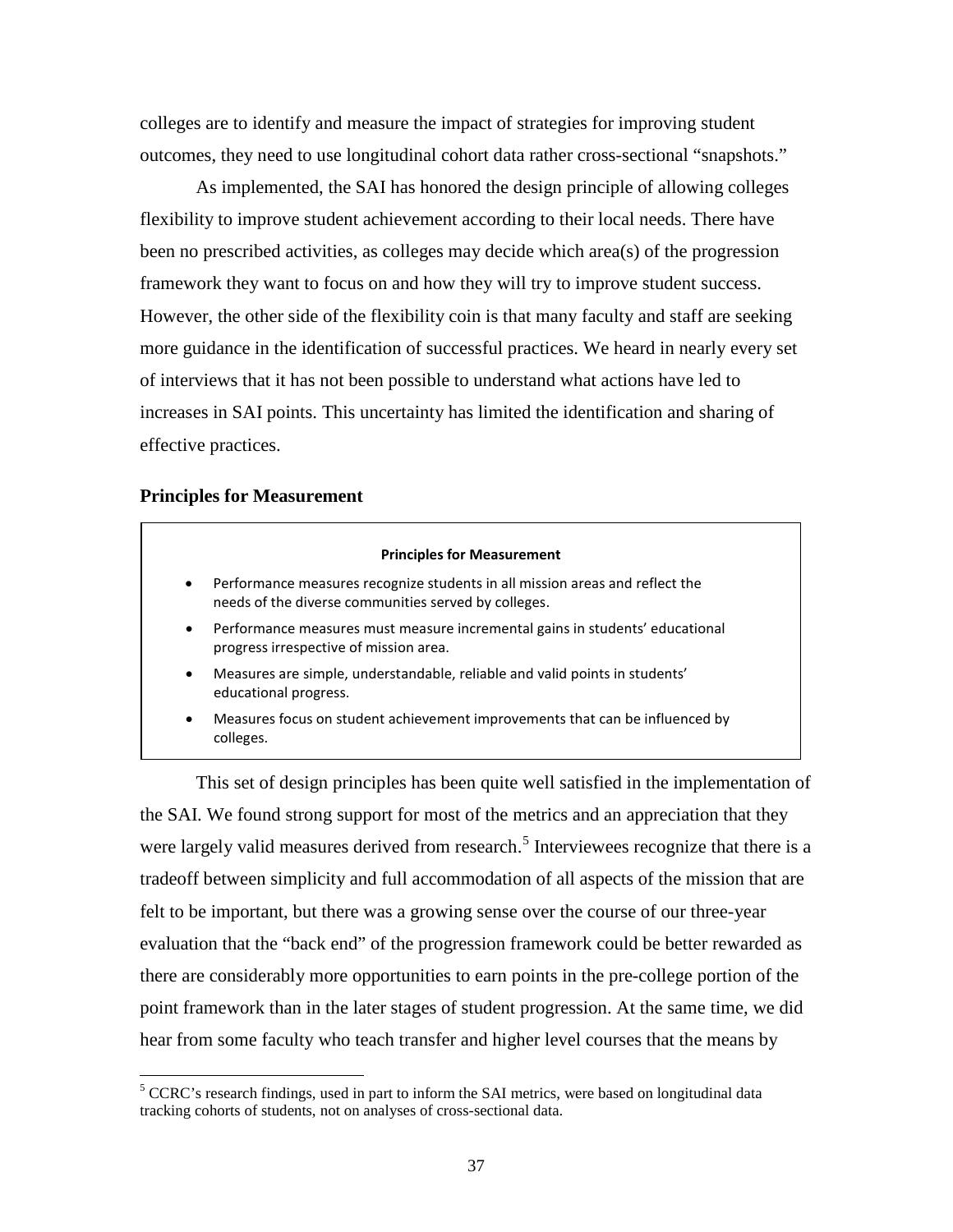which they could influence gains in college-level achievement points were far less clear to them than how pre-college points can be increased. Overall, however, the SAI has faithfully adhered to the measurement design principles.

### <span id="page-41-0"></span>**Principles for Incentive Funding**

#### **Principles for Funding**

- Colleges are rewarded for improvements in student achievement.
- Funding is structured so that colleges compete against themselves for continuous improvement rather than competing with each other.
- Funding is stable and predictable, and cumulative over time.
- Incentive funding rewards student success and becomes a resource for adopting and expanding practices leading to further success.
- New funds provide the greatest incentive.

This set of design principles has proved more challenging during the implementation of the SAI, for a number of reasons. Most significantly, the reductions in state support to the system resulted in the reallocation of base funding to sustain the initiative instead of the "new funds" that were envisioned. This violated not only the design principles but the trust of many across the colleges who expressed strong resentment about receiving "rewards" that could be less than the amount taken from their base allocation to put toward SAI awards.

Contributing to the challenge with these principles were some initial misconceptions and, we believe, shortcomings in the principles themselves. New funds are certainly more politically palatable to colleges than reallocated funds, but it is not clear that they provide the greatest incentive. An incentive funding system designed at the outset to add incrementally to an incentive fund in part by reallocating from the system's base budget might have provided strong incentives for systemic change. But having conditioned the colleges to expect only new money and to expect to use those funds "as a resource for adopting and expanding practices" seems to have created a strong expectation that SAI dollars were to be used to fund specific projects or activities rather than to create more fundamental shifts in institutional priorities toward student achievement. When these funds had to be used instead of offset (sometimes only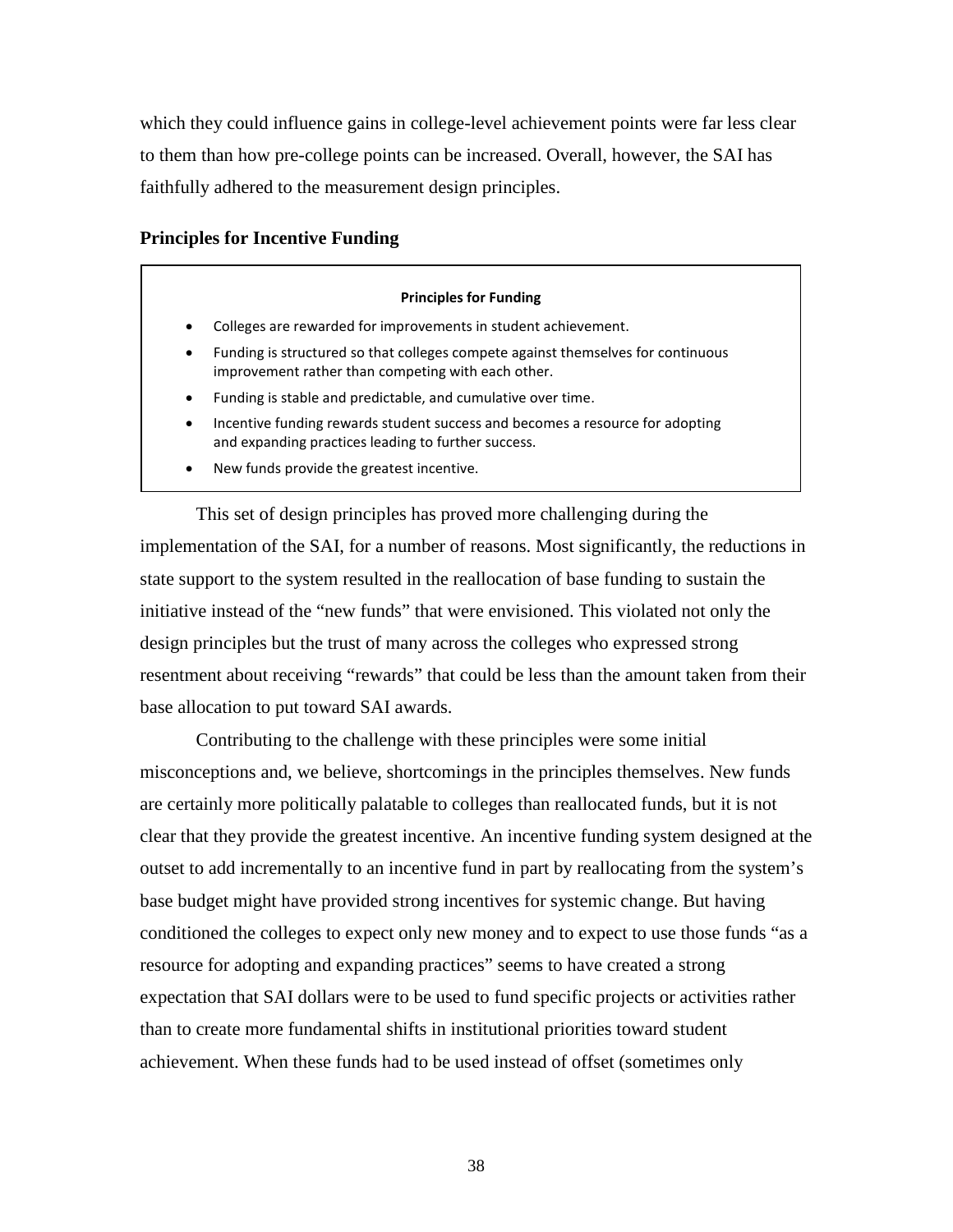partially) the reductions made to base budgets, colleges found it increasingly difficult to support the new activities they associated with the Student Achievement Initiative.

A second area of some confusion concerns the principle about colleges competing against only themselves. Clearly the computation of year-to-year point gains was consistent with the principle, but when it came to ranking the colleges according to these year-to-year gains and, more significantly, when it came to redistributing funds via SAI point gains, colleges found themselves in competition with one another. Even in better fiscal times there is a fixed amount of funds to allocate based on the relative performance of colleges, so the original principle, while understandable in a system that justifiably prides itself on collaboration, likely introduced some unrealistic expectations.

The final product of this three-year research project will be a policy brief in which we revisit, with the benefit of two more years of quantitative and qualitative data, the key issues that the State Board has been facing in the design and implementation of the Student Achievement Initiative. The Board continues to face difficult decisions about how to define, measure, and reward success as it works with its colleges to reconfigure the initiative to adjust to new, starker fiscal conditions. Other states have already learned much from the State Board about how to engage thoughtfully with constituent colleges in designing performance funding systems. The Board will shortly make some significant changes to the SAI measurement and funding systems, based on careful review of available data. This should yield more lessons for states that are striving to improve student achievement in a resource-constrained environment.